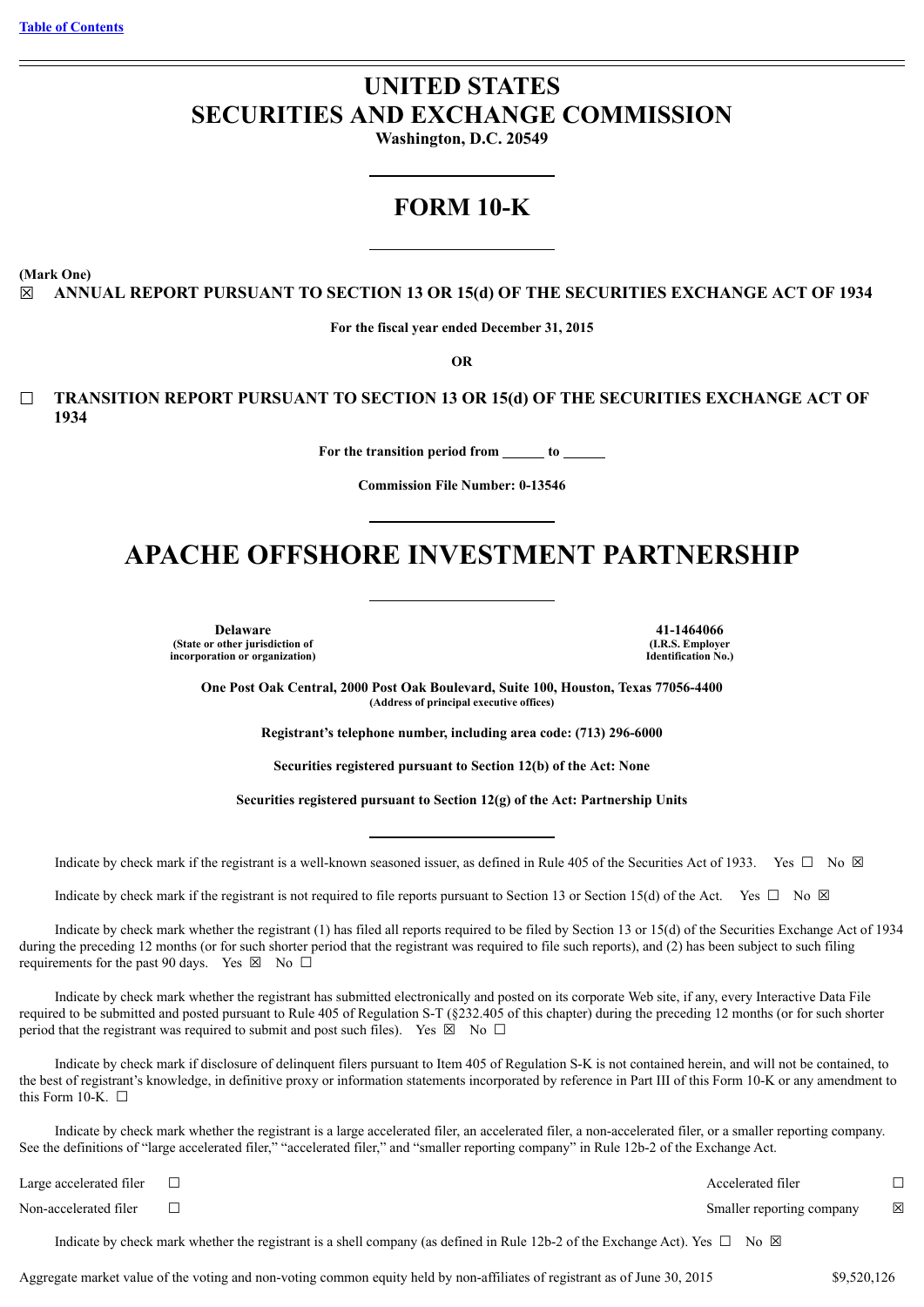## **DOCUMENTS INCORPORATED BY REFERENCE**

Portions of Apache Corporation's proxy statement relating to its 2016 annual meeting of stockholders have been incorporated by reference into Part III hereof.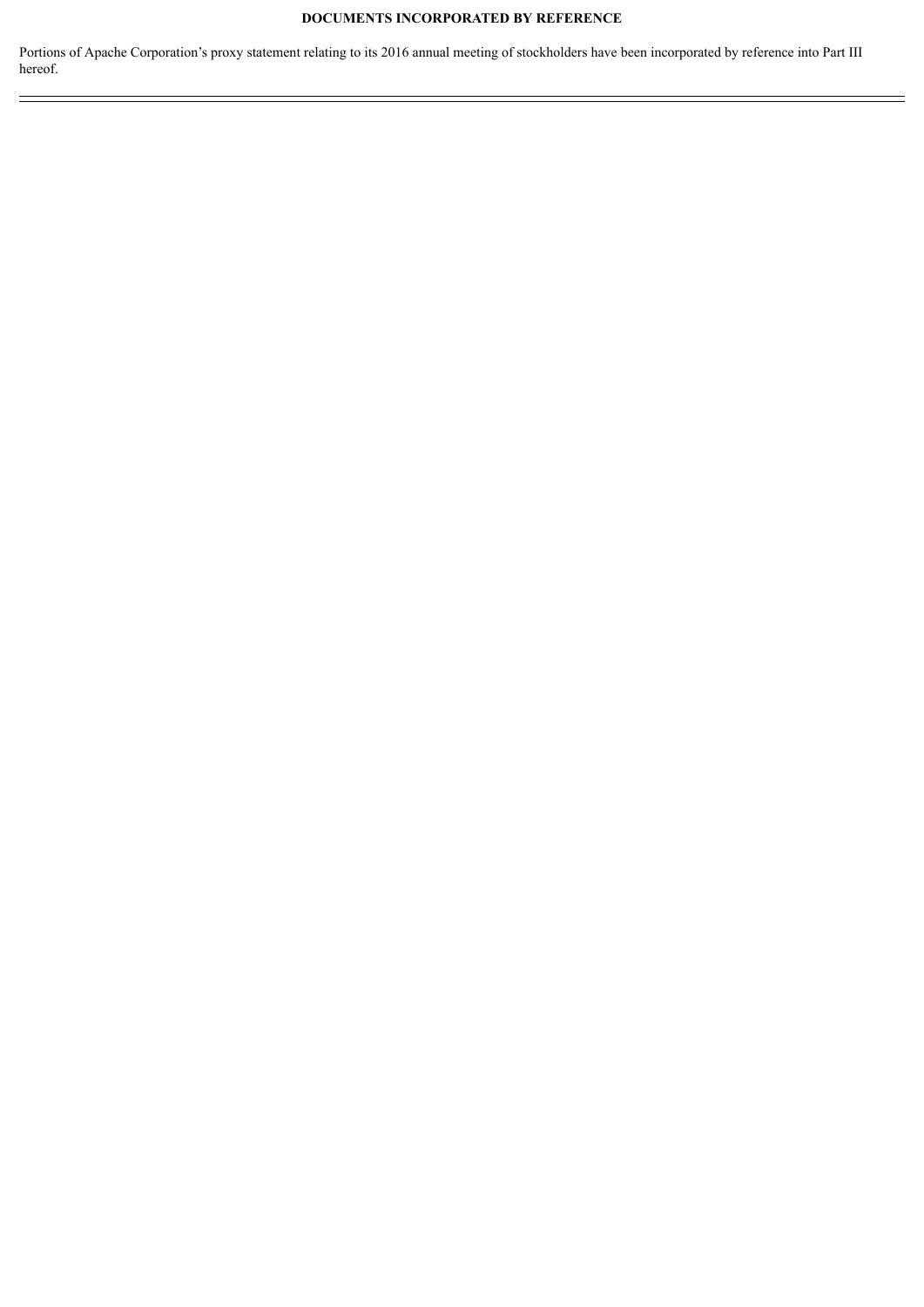### **TABLE OF CONTENTS**

#### **DESCRIPTION**

<span id="page-2-0"></span>

| Item                                                        | <b>PART I</b>                                                                                                                                                                                                                                                                                                                                                                                                                                                                                                                      | Page                                             |
|-------------------------------------------------------------|------------------------------------------------------------------------------------------------------------------------------------------------------------------------------------------------------------------------------------------------------------------------------------------------------------------------------------------------------------------------------------------------------------------------------------------------------------------------------------------------------------------------------------|--------------------------------------------------|
| 1.<br>1A.<br>1B.<br>2.<br>3.<br>4.                          | <b>BUSINESS</b><br><b>RISK FACTORS</b><br><b>UNRESOLVED STAFF COMMENTS</b><br><b>PROPERTIES</b><br><b>LEGAL PROCEEDINGS</b><br><b>MINE SAFETY DISCLOSURES</b>                                                                                                                                                                                                                                                                                                                                                                      | $\overline{c}$<br>$\,8\,$<br>$\,8\,$<br>10<br>10 |
|                                                             | <b>PART II</b>                                                                                                                                                                                                                                                                                                                                                                                                                                                                                                                     |                                                  |
| 5 <sub>1</sub><br>6.<br>7.<br>7A.<br>8.<br>9.<br>9A.<br>9B. | <b>MARKET FOR REGISTRANT'S COMMON EQUITY, RELATED STOCKHOLDER MATTERS AND ISSUER PURCHASES OF</b><br><b>EQUITY SECURITIES</b><br><b>SELECTED FINANCIAL DATA</b><br>MANAGEMENT'S DISCUSSION AND ANALYSIS OF FINANCIAL CONDITION AND RESULTS OF OPERATIONS<br><b>QUANTITATIVE AND QUALITATIVE DISCLOSURES ABOUT MARKET RISK</b><br>FINANCIAL STATEMENTS AND SUPPLEMENTARY DATA<br>CHANGES IN AND DISAGREEMENTS WITH ACCOUNTANTS ON ACCOUNTING AND FINANCIAL DISCLOSURE<br><b>CONTROLS AND PROCEDURES</b><br><b>OTHER INFORMATION</b> | 11<br>11<br>12<br>18<br>20<br>38<br>38<br>38     |
|                                                             | <b>PART III</b>                                                                                                                                                                                                                                                                                                                                                                                                                                                                                                                    |                                                  |
| 10.<br>11.<br>12.                                           | DIRECTORS, EXECUTIVE OFFICERS AND CORPORATE GOVERNANCE<br><b>EXECUTIVE COMPENSATION</b><br>SECURITY OWNERSHIP OF CERTAIN BENEFICIAL OWNERS AND MANAGEMENT AND RELATED SECURITY HOLDER                                                                                                                                                                                                                                                                                                                                              | 39<br>39                                         |

MATTERS 39

- 13. CERTAIN RELATIONSHIPS AND RELATED [TRANSACTIONS](#page-42-4) AND DIRECTOR INDEPENDENCE 39
- 14. PRINCIPAL [ACCOUNTING](#page-42-5) FEES AND SERVICES 39

#### **[PART](#page-43-0) IV**

## 15. EXHIBITS, FINANCIAL STATEMENT [SCHEDULES](#page-43-1) 40

All defined terms under Rule 4-10(a) of Regulation S-X shall have their statutorily-prescribed meanings when used in this report. Quantities of natural gas are expressed in this report in terms of thousand cubic feet (Mcf), million cubic feet (MMcf) or billion cubic feet (Bcf). Oil is quantified in terms of barrels (bbls), thousands of barrels (Mbbls) and millions of barrels (MMbbls). Natural gas is compared to oil in terms of barrels of oil equivalent (boe) or million barrels of oil equivalent (MMboe). Oil and natural gas liquids are compared with natural gas in terms of million cubic feet equivalent (MMcfe) and billion cubic feet equivalent (Bcfe). One barrel of oil is the energy equivalent of six Mcf of natural gas. Daily oil and gas production is expressed in terms of barrels of oil per day (bopd) and thousands of cubic feet of gas per day (Mcfd), respectively. With respect to information relating to the Partnership's working interest in wells or acreage, "net" oil and gas wells or acreage is determined by multiplying gross wells or acreage by the Apache Offshore Investment Partnership's working interest therein. Unless otherwise specified, all references to wells and acres are gross.

i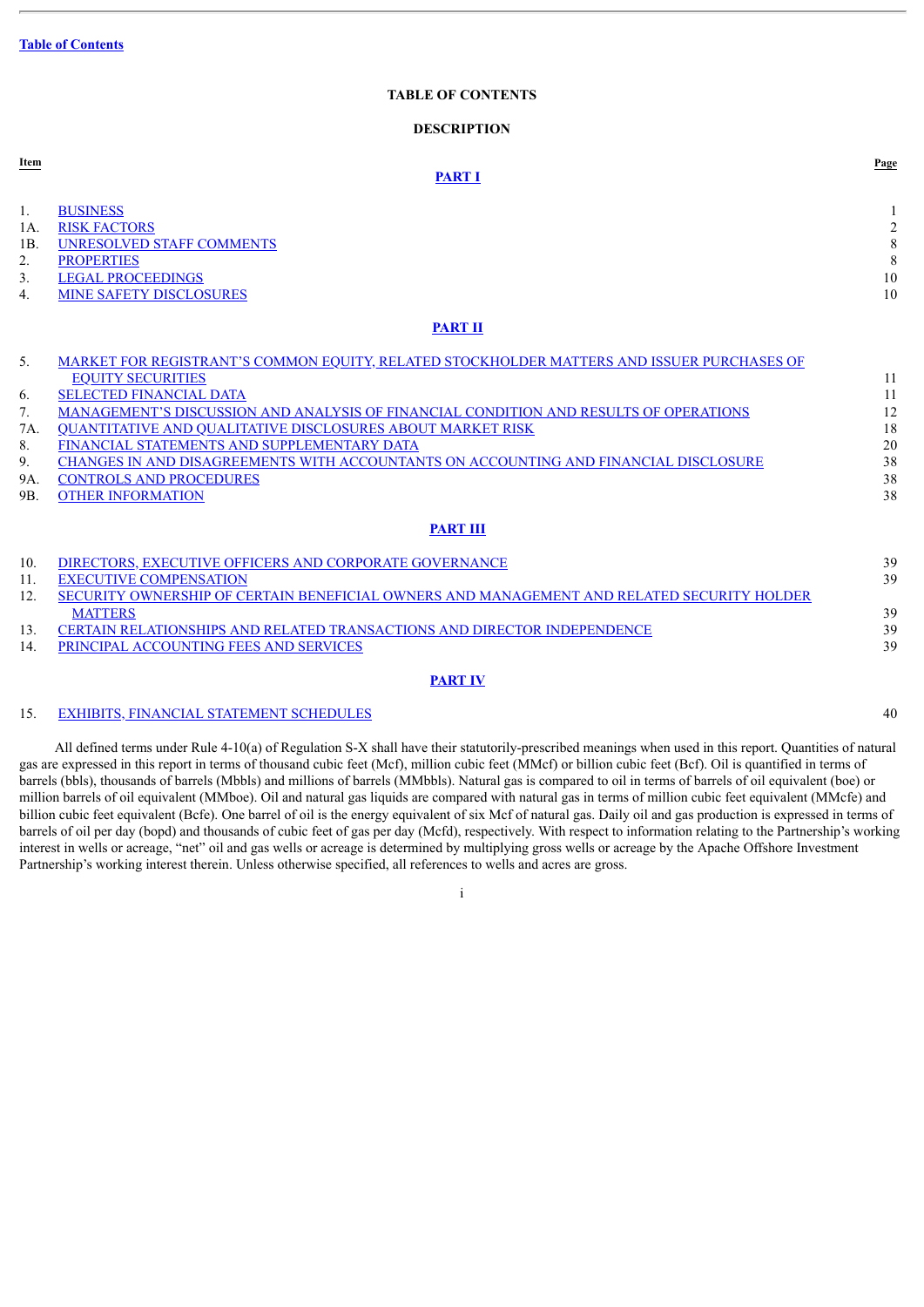## **FORWARD-LOOKING STATEMENTS AND RISK**

This report includes "forward-looking statements" within the meaning of Section 27A of the Securities Act of 1933, as amended, and Section 21E of the Securities Exchange Act of 1934, as amended. All statements other than statements of historical facts included or incorporated by reference in this report, including, without limitation, statements regarding our future financial position, business strategy, budgets, projected revenues, projected costs and plans, and objectives of management for future operations, are forward-looking statements. Such forward-looking statements are based on our examination of historical operating trends, the information that was used to prepare our estimate of proved reserves as of December 31, 2015, and other data in our possession or available from third parties. In addition, forward-looking statements generally can be identified by the use of forward-looking terminology such as "may," "will," "could," "expect," "intend," "project," "estimate," "anticipate," "plan," "believe," or "continue" or similar terminology. Although we believe that the expectations reflected in such forward-looking statements are reasonable, we can give no assurance that such expectations will prove to have been correct. Important factors that could cause actual results to differ materially from our expectations include, but are not limited to, our assumptions about:

- the market prices of oil, natural gas, NGLs, and other products or services;
- the supply and demand for oil, natural gas, NGLs, and other products or services;
- pipeline and gathering system capacity;
- production and reserve levels;
- drilling risks;
- economic and competitive conditions;
- the availability of capital resources;
- capital expenditure and other contractual obligations;
- weather conditions:
- inflation rates;
- the availability of goods and services;
- legislative or regulatory changes, including environmental regulation;
- terrorism or cyber-attacks;
- the capital markets and related risks such as general credit, liquidity, market, and interest-rate risks; and
- other factors disclosed under Items 1 and 2 "Business and Properties Estimated Proved Reserves and Future Net Cash Flows," Item 1A "Risk Factors," Item 7 – "Management's Discussion and Analysis of Financial Condition and Results of Operations," Item 7A – "Quantitative and Qualitative Disclosures About Market Risk" and elsewhere in this Form 10-K.

All subsequent written and oral forward-looking statements attributable to the Partnership, or persons acting on its behalf, are expressly qualified in their entirety by the cautionary statements. We assume no duty to update or revise our forward-looking statements based on changes in internal estimates or expectations or otherwise.

ii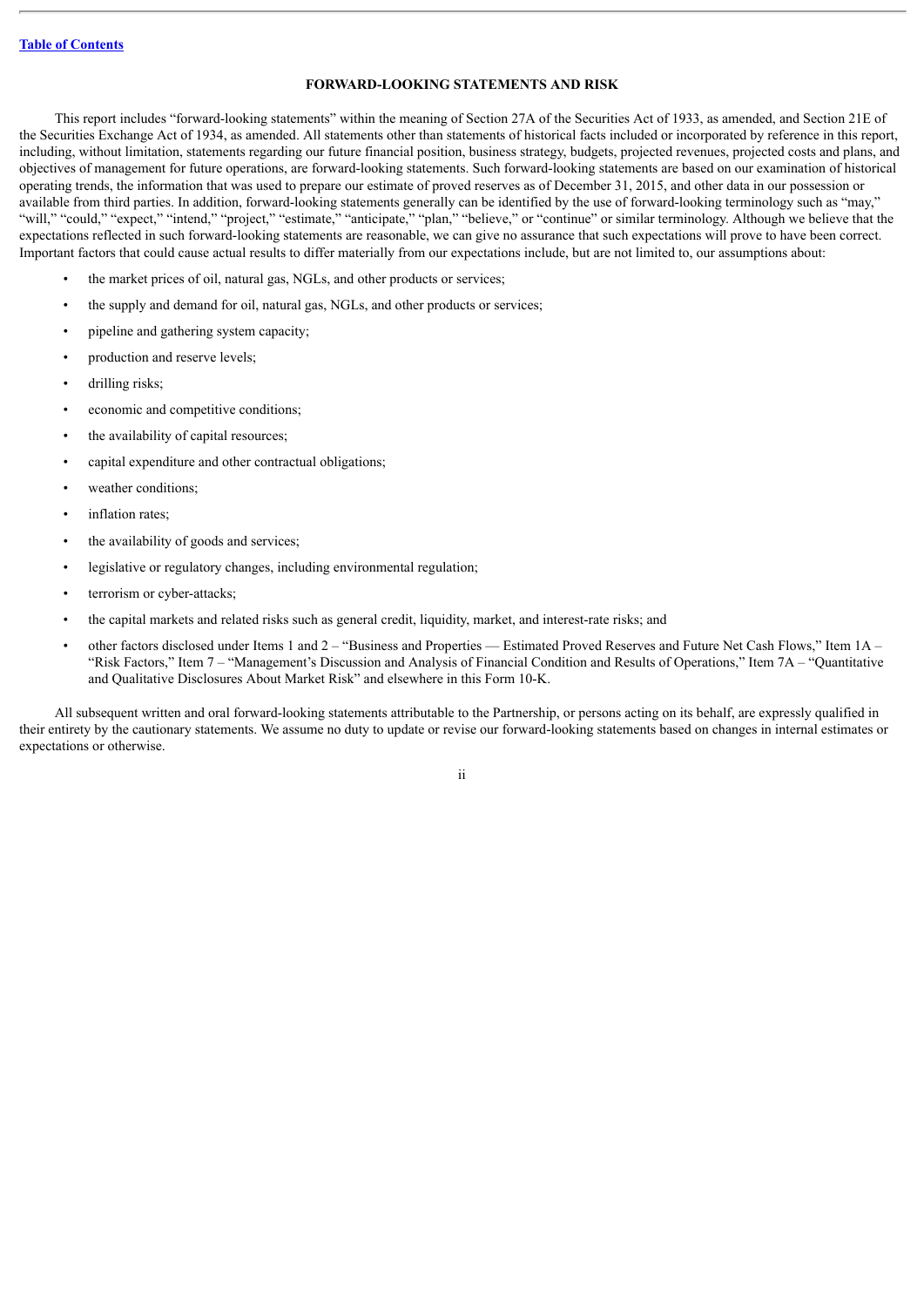#### **PART I**

#### <span id="page-4-1"></span><span id="page-4-0"></span>**ITEM 1.** *BUSINESS*

#### **General**

Apache Offshore Investment Partnership, a Delaware general partnership (the Investment Partnership), was formed on October 31, 1983, consisting of Apache Corporation, a Delaware corporation, (Apache or Managing Partner), as Managing Partner and public investors (the Investing Partners). The Investment Partnership invested its entire capital in Apache Offshore Petroleum Limited Partnership, a Delaware limited partnership (the Operating Partnership), of which Apache is the sole general partner and the Investment Partnership is the sole limited partner. The primary business of the Investment Partnership is to serve as the sole limited partner of the Operating Partnership. The primary business of the Operating Partnership is to conduct oil and gas exploration, development and production operations. The Operating Partnership conducts the operations of the Investment Partnership.

The Investment Partnership does not maintain its own website. However, copies of this Form 10-K and the Partnership's periodic filings with the Securities and Exchange Commission (SEC) can be found on the Managing Partner's website at www.apachecorp.com/Offshore Investment Partnership. The Investment Partnership will also provide paper copies of these filings, free of charge, to anyone so requesting. Included in the Investment Partnership's annual reports on Form 10-K and quarterly reports on Form 10-Q are the certifications of the Managing Partners' principal executive officer and principal financial officer that are required by applicable laws and regulations. Any requests to the Partnership for copies of documents filed with the SEC should be made by mail to Apache Offshore Investment Partnership, 2000 Post Oak Blvd., Houston, Texas 77056, Attention: Investor Relations, or by telephone at 1- 281-302-2286. The Partnership's reports filed with the SEC are also made available to read and copy at the SEC's Public Reference Room at 100 F Street, N.E., Washington, D.C., 20549. You may obtain information about the Public Reference Room by contacting the SEC at 1-800-SEC-0330. Reports filed with the SEC are also made available on its website at www.sec.gov.

The Investing Partners purchased Units of Partnership Interests (Units) in the Investment Partnership at \$150,000 per Unit, with five percent down and the balance in payments as called by the Investment Partnership. As of December 31, 2015, a total of \$85,000 had been called for each Unit. In 1989, the Investment Partnership determined that the full \$150,000 per Unit was not needed, fixed the total calls at \$85,000 per Unit, and released the Investing Partners from liability for future calls. The Investment Partnership invested, and will continue to invest, its entire capital in the Operating Partnership. As used hereafter, the term "Partnership" refers to either the Investment Partnership or the Operating Partnership, as the case may be.

The Partnership's business is participation in oil and gas exploration, development and production activities on federal lease tracts in the Gulf of Mexico, offshore Louisiana and Texas. Except for an additional interest acquired in Matagorda Island Block 681 and 682 in 1992, the Partnership acquired its oil and gas interests through the purchase of 85 percent of the working interests held by Apache as a participant in a venture (the Venture) with Shell Oil Company (Shell) and certain other companies. The Venture acquired substantially all of its oil and gas properties through bidding for leases offered by the federal government, and relied on Shell's knowledge and expertise in determining bidding strategies and development of the properties. The Partnership owns working interests ranging from 6.29 percent to 7.08 percent in the Venture's properties.

Apache, as Managing Partner, manages the Partnership's business activities. Apache uses a portion of its staff and facilities for this purpose and is reimbursed for actual costs paid on behalf of the Partnership, as well as for general, administrative and overhead costs properly allocable to the Partnership.

#### **2015 Results and Business Development**

The Partnership reported a net loss in 2015 of \$227,505, or \$269 per Investing Partner Unit. Earnings were down approximately \$1.0 million from the \$812,202 of net income reported in 2014 primarily as a result of lower oil and gas prices in 2015. The Partnership's average realized gas price decreased 44 percent from a year ago to \$2.82 per Mcf while oil prices declined 46 percent from a year ago to \$53.47 per barrel. Natural gas production averaged 260 Mcf per day in 2015, down one percent from 2014 as production added at South Timbalier 295 was more than offset by lower production at North Padre Island 969/976 and Ship Shoal 258/259. Oil production averaged 69 barrels of oil per day in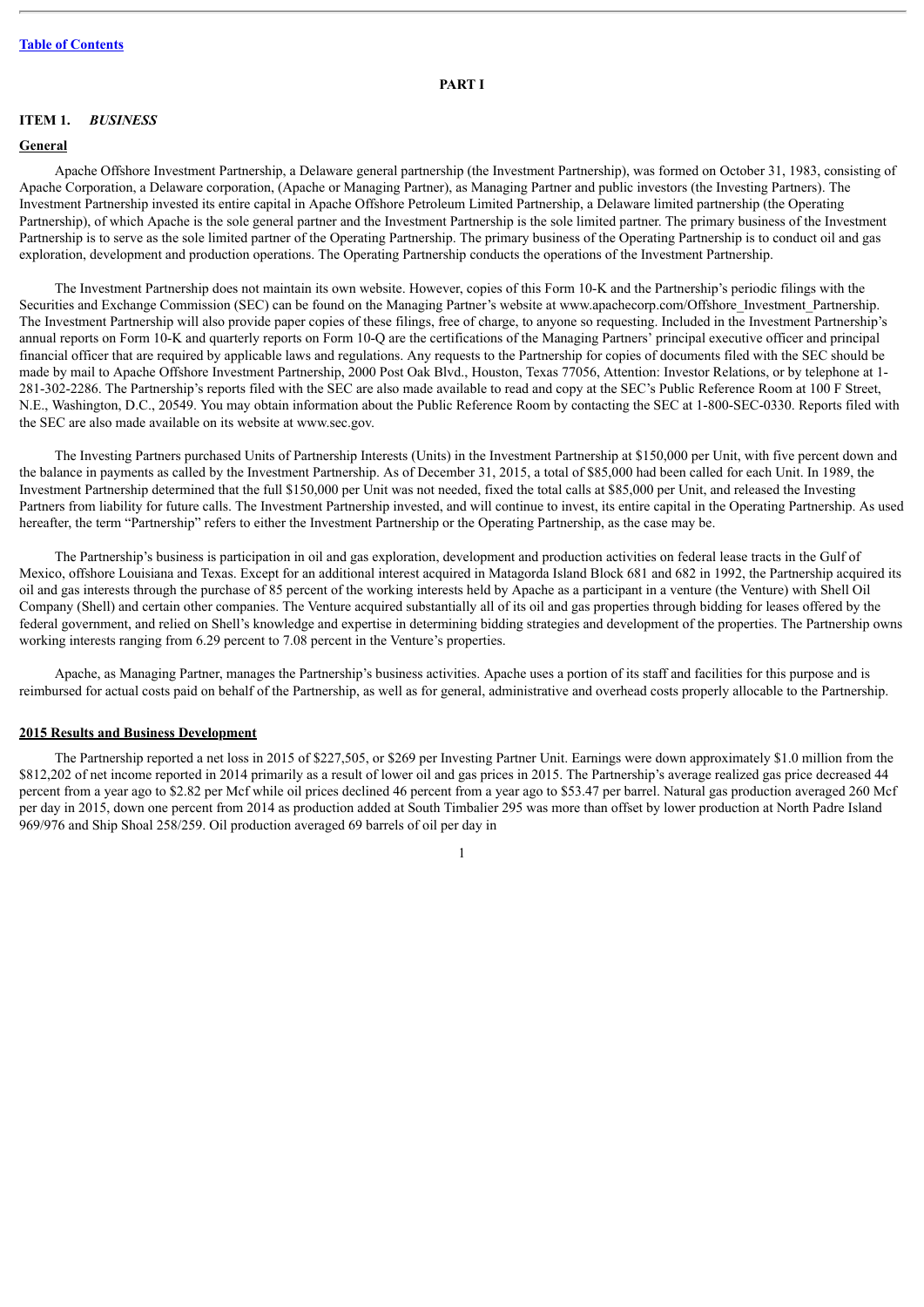2015, up eight percent from 2014. During 2015, the Partnership's cash outlays for oil and gas property additions totaled \$30,013 as the Partnership participated in three recompletions, but did not participate in any new drilling projects.

Based on preliminary information available to the Partnership, it anticipates capital expenditures will total approximately \$0.1 million in 2016 for recompletion activity and approximately \$0.5 million for plugging and abandonment costs. Such estimates may change based on realized oil and gas prices, drilling and recompletion results, rates charged by contractors or changes by the operator to their development or abandonment plans.

Since inception, the Partnership has acquired an interest in 49 prospects. As of December 31, 2015, 47 of those prospects have been surrendered or sold. As of December 31, 2015, the Partnership had 25 productive wells on the Partnership's two remaining developed fields, both offshore Louisiana. The Partnership had, at December 31, 2015, estimated proved oil and gas reserves of 623,748 barrels of oil equivalent.

For a more in-depth discussion of the Partnership's 2015 results and its capital resources and liquidity, please see Part II, Item 7—Management's Discussion and Analysis of Financial Condition and Results of Operations of this Form 10-K.

#### **Marketing**

The Partnership is currently marketing its oil and gas production under the joint operating agreements with the operators of its properties. The operator seeks and negotiates oil and gas marketing arrangements with various marketers and purchasers. The objective is to maximize the value of the crude oil or natural gas sold by identifying the best markets and most economical transportation routes available to move the oil or natural gas. These contracts provide for sales that are priced at prevailing market prices. The Partnership's oil and gas production proceeds during 2015 were remitted entirely by Fieldwood Energy LLC. During 2016, Apache, as Managing Partner of the Partnership, intends to begin marketing the Partnership's share of oil production from South Timbalier 295, the Partnership's largest source of production. Apache primarily markets to major oil companies, marketing and transportation companies and refiners at current index prices, adjusted for quality, transportation and market-reflective differentials. The change is expected to improve the timing of cash receipts and reduced the credit risk from third-party purchasers and remitters.

Through the operator, the Partnership's natural gas is sold primarily to Local Distribution Companies (LDCs), utilities, end-users, and integrated major oil companies. Most of the Partnership's natural gas is sold on a monthly basis at either monthly or daily market prices. The Partnership's oil has generally been sold under thirty day evergreen contracts that renew automatically until cancelled by either party. The Partnership believes that the sales prices it receives for oil and natural gas sales are market prices.

For a more in-depth discussion of the Partnership's significant customers, see Note 5 - "Major Customer and Related Parties Information" to the Partnership's financial statements under Item 8 of this Form 10-K. Because the Partnership's oil and gas products are commodities and the prices and terms of its sales reflect those of the market, the Partnership does not believe that the loss of any customer of the operator would have a material adverse effect on the Partnership's business or results of operations.

#### <span id="page-5-0"></span>**ITEM 1A.** *RISK FACTORS*

The Partnership's business activities are subject to significant hazards and risks, including those described below. If any of such events should occur, the Partnership's business, financial condition, liquidity, and/or results of operations could be materially harmed, and holders of the Partnership Units could lose part or all of their investments.

#### Crude oil and natural gas price volatility, including the recent decline in prices for oil and natural gas, could adversely affect our operating results.

The Partnership's revenues, operating results and future rate of growth depend highly upon the prices we receive for our crude oil and natural gas production. Historically, the markets for crude oil and natural gas have been volatile and are likely to continue to be volatile in the future. For example, the NYMEX daily settlement price for the prompt month oil contract in 2015 ranged from a high of \$61.43 per barrel to a low of \$34.73 per barrel. The NYMEX daily settlement price for the prompt month natural gas contract in 2015 ranged from a high of \$3.23 per

 $\mathcal{D}$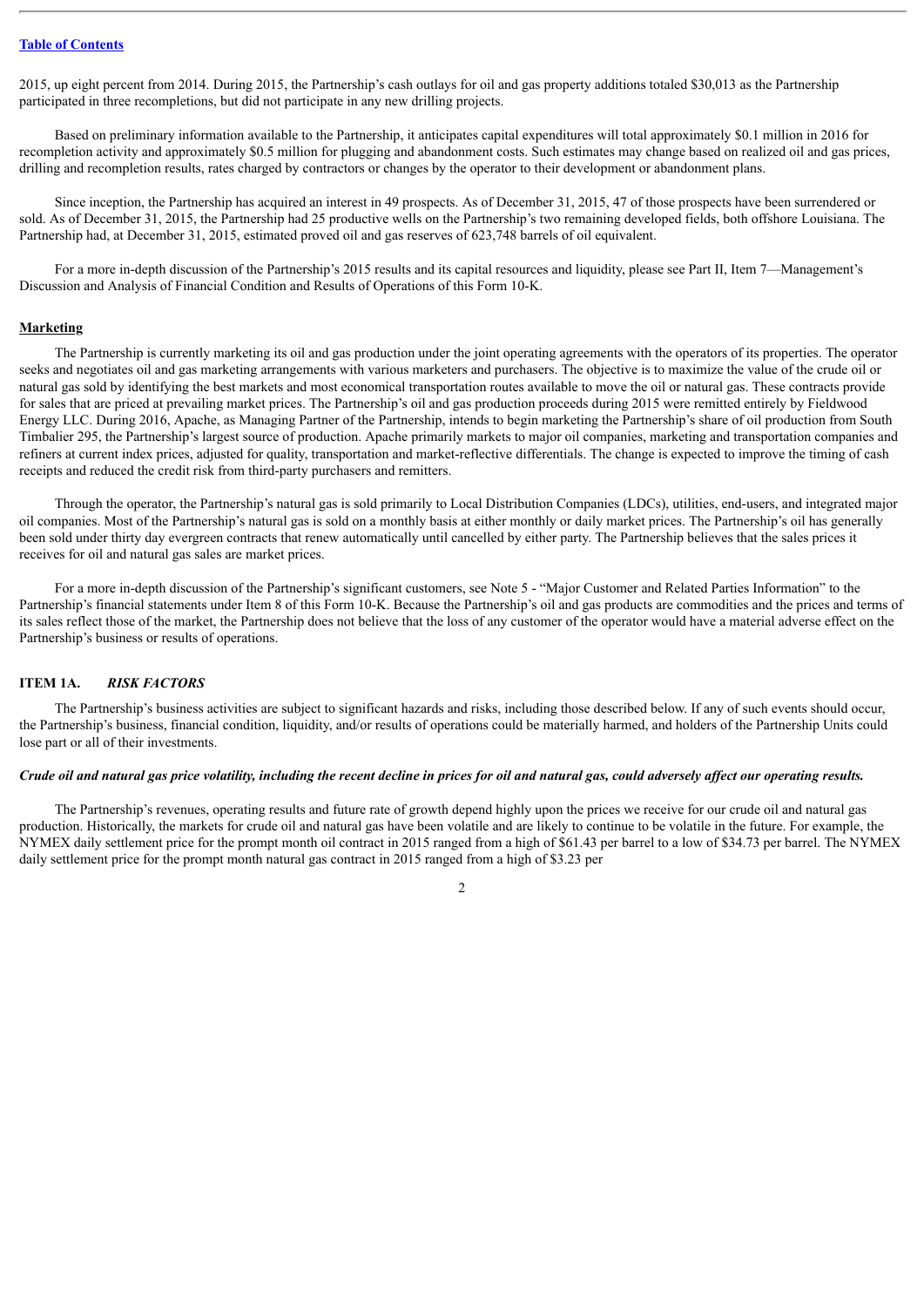MMBtu to a low of \$1.76 per MMBtu. The market prices for crude oil and natural gas depend on factors beyond the Partnership's control. These factors include demand for crude oil and natural gas, which fluctuates with changes in market and economic conditions, and other factors, including:

- worldwide and domestic supplies of crude oil and natural gas;
- actions taken by foreign oil and gas producing nations:
- political conditions and events (including instability or armed conflict) in crude oil or natural gas producing regions;
- the level of global crude oil and natural gas inventories;
- the price and level of imported foreign crude oil and natural gas;
- the price and availability of alternative fuels, including coal and biofuels;
- the availability of pipeline capacity and infrastructure;
- the availability of crude oil transportation and refining capacity;
- weather conditions;
- domestic and foreign governmental regulations and taxes; and
- the overall economic environment.

Our results of operations as well as the carrying value of our oil and gas properties are substantially dependent upon the prices of oil and natural gas, which have declined significantly over the past year. The recent declines in oil and natural gas prices have adversely affected our revenues, operating income, cash flow, and proved reserves. Continued low prices could have a material adverse impact on our operations and limit our ability to fund capital expenditures. Without the ability to fund capital expenditures, we would be unable to replace reserves and production. Sustained low prices of crude oil and natural gas may further adversely impact our business as follows:

- limiting our financial condition, liquidity, and/or ability to fund planned capital expenditures and operations;
- reducing the amount of crude oil and natural gas that we can produce economically;
- causing us to delay or postpone some of our capital projects;
- reducing our revenues, operating income and cash flows; or
- a reduction in the carrying and market value of our crude oil and natural gas properties.

## Our ability to sell natural gas or oil and/or receive market prices for our natural gas or oil may be adversely affected by pipeline and gathering system *capacity constraints and various transportation interruptions.*

A portion of our natural gas and oil production may be interrupted, limited, or shut in, from time to time for numerous reasons, including as a result of weather conditions, accidents, loss of pipeline or gathering system access, field labor issues or strikes, or capital constraints that limit the ability of third parties to construct gathering systems, processing facilities or interstate pipelines to transport our production, or we might voluntarily curtail production in response to market conditions. For example, from July 2010 until mid-2011, the Partnership's production at South Timbalier 295 was shut-in as a result of a leak in a third-party pipeline, which significantly reduced the Partnership's revenues, earnings, cash flow from operating activities, and liquidity in 2011 and 2010. Similarly, the Partnership experienced extended downtime in 2014 for platform repairs at North Padre Island 969/976 and pipeline repairs at Ship Shoal 258/259 in both 2015 and 2014 which reduced revenues, earnings and cash flow. If a substantial amount of our production is interrupted at the same time or for an extended period of time, it could adversely affect our cash flow.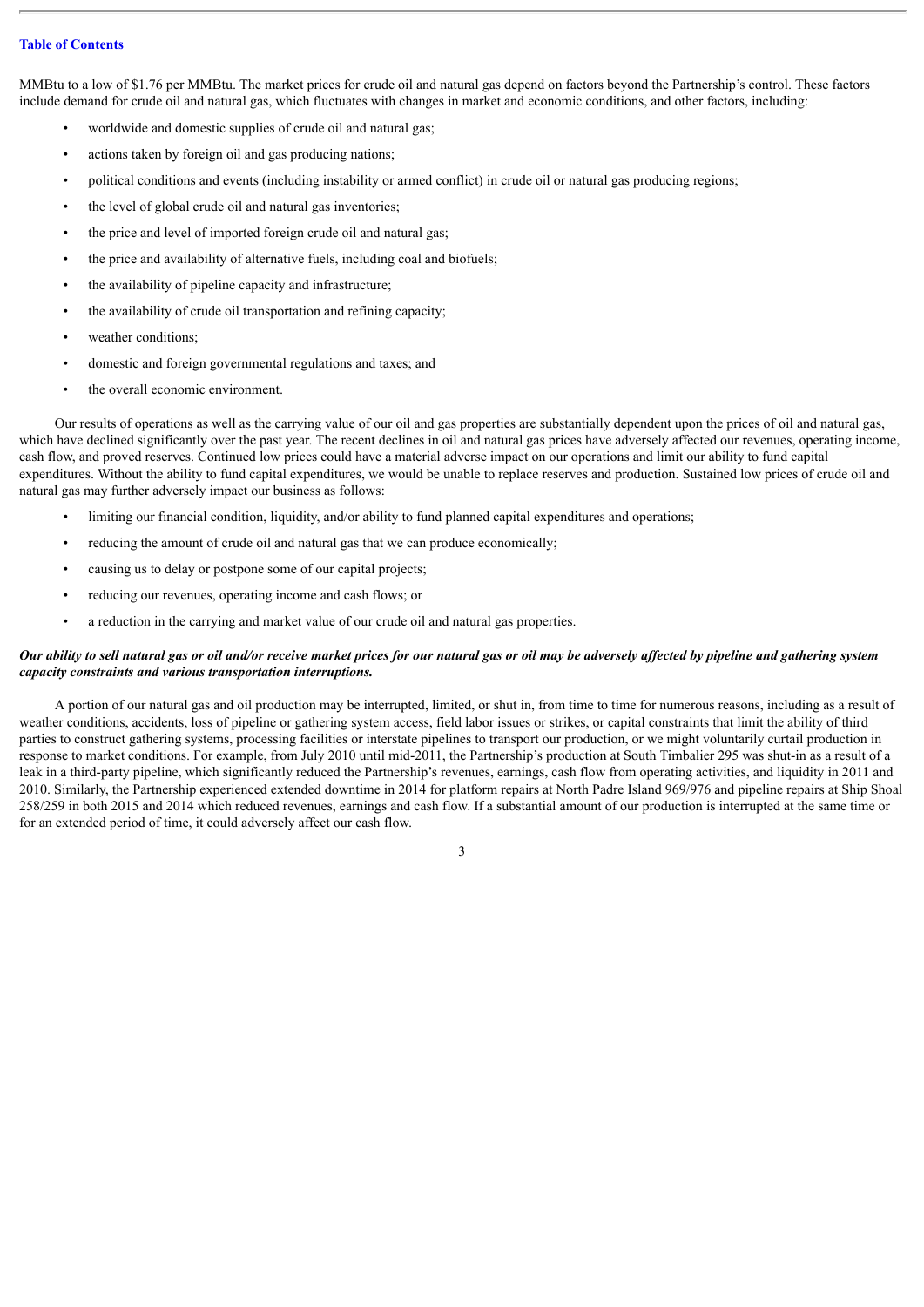#### Future economic conditions in the U.S. and certain international markets may materially adversely impact the Partnership's operating results.

Current global market conditions, and uncertainty, including the economic instability in Europe and certain emerging markets, are likely to have significant long-term effects. Global economic growth drives demand for energy from all sources, including fossil fuels. A lower future economic growth rate could result in decreased demand growth for the Partnership's crude oil and natural gas production as well as lower commodity prices, which would reduce our cash flows from operations and our profitability.

#### *Weather and climate change may have a significant adverse impact on our revenues and productivity.*

Demand for oil and natural gas are, to a significant degree, dependent on weather and climate, which impact the price we receive for the commodities we produce. In addition, our exploration and development activities and equipment can be adversely affected by severe weather, such as hurricanes in the Gulf of Mexico or freezing temperatures, which may cause a loss of production from temporary cessation of activity or lost or damaged equipment. Our planning for normal climatic variation, insurance programs, and emergency recovery plans may inadequately mitigate the effects of such weather, and not all such effects can be predicted, eliminated, or insured against.

#### Oil and gas operations involve a high degree of operational risk, particularly risk of personal injury, damage, or loss of equipment, and environmental *accidents.*

The Partnership's operations are subject to hazards and risks inherent in the drilling, production, and transportation of crude oil and natural gas, including:

- well blowouts, explosions, and cratering;
- pipeline or other facility ruptures and spills;
- fires:
- formations with abnormal pressures;
- equipment malfunctions;
- hurricanes which could affect our operations on and offshore the Gulf Coast, and other natural disasters and weather conditions; and
- surface spillage and water contamination from petroleum constituents, saltwater, or hydraulic fracturing chemical additives

Failure or loss of equipment, as the result of equipment malfunctions, cyber-attacks, or natural disasters such as hurricanes, could result in property damages, personal injury, environmental pollution and other damages for which we could be liable. Litigation arising from a catastrophic occurrence, such as a well blowout, explosion, or fire at a location where our equipment and services are used, or water contamination from hydraulic fracturing chemical additives may result in substantial claims for damages. Ineffective containment of a drilling well blowout, or pipeline rupture or surface spillage and water contamination from petroleum constituents or hydraulic fracturing chemical additives could result in extensive environmental pollution and substantial remediation expenses. If a significant amount of our production is interrupted, our containment efforts prove to be ineffective or litigation arises as the result of a catastrophic occurrence, our cash flows, and, in turn, our results of operations could be materially and adversely affected.

## Declining commodity prices may impact the Partnership's ability to pay distributions to partners, or fund capital expenditures, or both, as cash from *operating activities decline.*

The Partnership did not make any distributions to Investing Partners during 2015 as a result of lower oil and gas prices during the year and the Partnership utilizing cash to fund asset retirement obligations (ARO). The Partnership's goal is to maintain cash and cash equivalents in the Partnership at least sufficient to cover its undiscounted future ARO. If oil and natural gas prices remain at or fall below levels at the end of 2015, the Partnership may not be able to make a distribution to Investing Partners during 2016. Declines in cash from operating activities may reduce funds available for capital expenditures.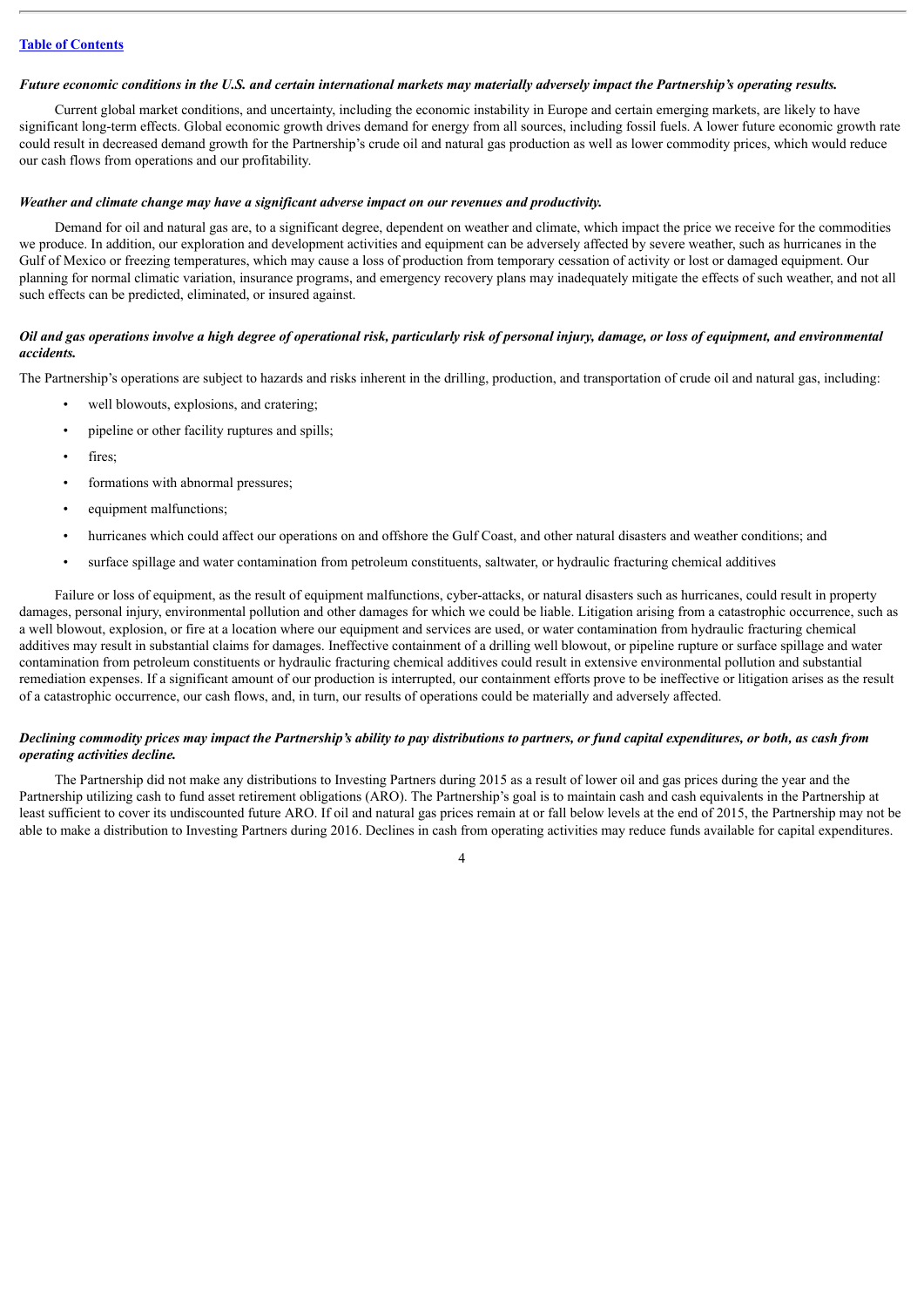#### The distressed financial conditions of our purchasers and operating partners could have an adverse impact on us in the event they are unable to pay us *for the products we provide.*

Concerns about global economic conditions and the volatility of oil and natural gas prices have had a significant adverse impact on the oil and gas industry. The Partnership is exposed to risk of financial loss from trade, joint venture and other receivables. The Partnership currently sells its crude oil, natural gas, and NGLs through the properties' operators under the joint venture operating agreement. Some of the joint venture partners that act as operators or their oil and gas purchasers may experience liquidity problems and may not be able to meet their financial obligations. As a result of current economic conditions and the severe decline in oil and natural gas prices, some of our customers and operating partners may experience severe financial problems that may have a significant impact on their creditworthiness. We cannot provide assurance that one or more of our financially distressed customers or operating partners will not default on their obligations to us or that such a default or defaults will not have a material adverse effect on our business, financial position, future results of operations, or future cash flows. Furthermore, the bankruptcy of one or more of our purchasers, customers or operating partners, or some other similar proceeding or liquidity constraint, might make it unlikely that we would be able to collect all or a significant portion of amounts owed by the distressed entity or entities. Nonperformance by a trade creditor or joint venture partner could result in significant financial losses.

#### *Reserves and production will decline materially without discoveries or acquisitions of reserves.*

The production rate from oil and gas properties generally declines as reserves are depleted and production from offshore wells tends to decline at a faster rate than onshore wells, while related per-unit production costs generally increase as a result of decreasing reservoir pressures and other factors. Therefore, unless we add reserves through development or exploration drilling, identify and develop additional behind-pipe zones, or acquire additional properties containing proved reserves, our estimated proved reserves will decline materially as reserves are produced. Future oil and gas production is, therefore, highly dependent upon our level of success in acquiring or finding additional reserves on an economic basis. Furthermore, if oil or gas prices increase, our cost for additional reserves could also increase. The Partnership has not and does not plan to engage in future acquisition or exploration activities, therefore, we expect declines in future oil and gas production, which are likely to adversely impact our cash flow and results from operations.

#### *The Partnership may not realize an adequate return on its drilling activities.*

Drilling for oil and gas involves numerous risks, including the risk that we will not encounter commercially productive oil or gas reservoirs. The wells we participate in may not be productive and we may not recover all or any portion of our investment in those wells. The costs of drilling, completing, and operating wells are often uncertain, and drilling operations may be curtailed, delayed, or canceled as a result of a variety of factors including, but not limited to:

- unexpected drilling conditions;
- pressure or irregularities in formations;
- equipment failures or accidents;
- fires, explosions, blow-outs and surface cratering;
- marine risks such as capsizing, collisions and hurricanes;
- other adverse weather conditions; and
- increase in cost of, or shortages or delays in the delivery of equipment.

Future drilling activities may not be successful and, if unsuccessful, this failure could have an adverse effect on our future results of operations and financial condition. While all drilling, whether developmental or exploratory, involves these risks, exploratory drilling involves greater risks of dry holes or failure to find commercial quantities of hydrocarbons. The Partnership is not likely to participate in exploratory drilling at this time.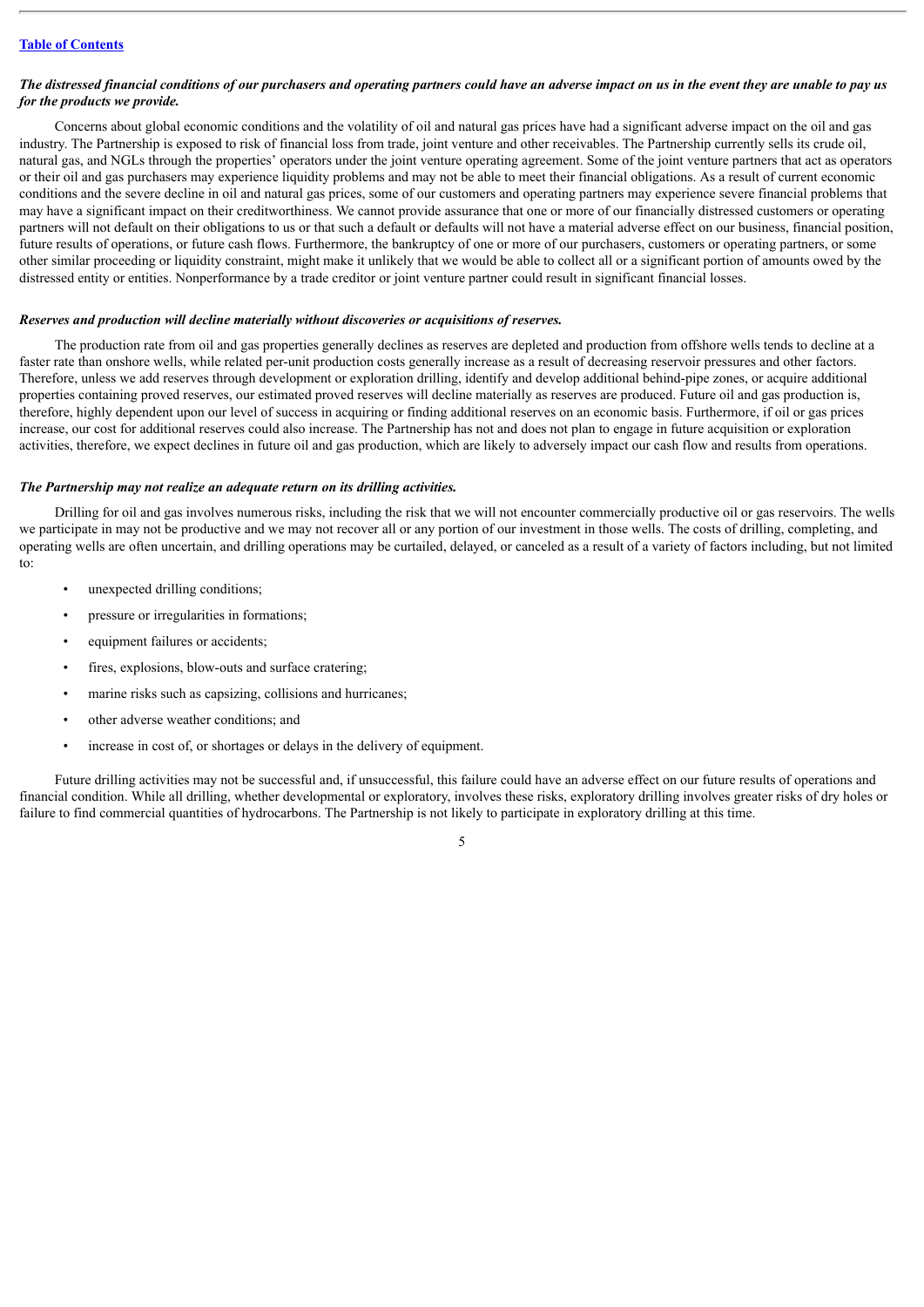#### *Crude oil and natural gas reserves are estimates, and actual recoveries may vary significantly.*

There are numerous uncertainties inherent in estimating crude oil and natural gas reserves and their value. Reservoir engineering is a subjective process of estimating underground accumulations of crude oil and natural gas that cannot be measured in an exact manner. Because of the high degree of judgment involved, the accuracy of any reserve estimate is inherently imprecise, and a function of the quality of available data and the engineering and geological interpretation. Our reserves estimates are based on 12-month average prices, except where contractual arrangements exist; therefore, reserve quantities will change when actual prices increase or decrease. In addition, results of drilling, testing, and production may substantially change reserve estimates for a given reservoir over time. The estimates of our proved reserves and estimated future net revenues also depend on a number of factors and assumptions that may vary considerably from actual results, including:

- historical production from the area compared with production from other areas;
- the assumed effects of regulations by governmental agencies;
- future operating costs and capital expenditures; and
- workover and remediation costs.

For these reasons, estimates of the economically recoverable quantities of crude oil and natural gas attributable to any particular group of properties, classifications of those reserves and estimates of the future net cash flows expected from them prepared by different engineers or by the same engineers but at different times may vary substantially. Accordingly, reserves estimates may be subject to upward or downward adjustment, and actual production, revenue and expenditures with respect to our reserves likely will vary, possibly materially, from estimates.

#### *The Partnership may incur significant costs related to environmental matters.*

As an owner or lessee of interests in oil and gas properties, the Partnership is subject to various federal, state and local laws and regulations relating to the discharge of materials into, and protection of, the environment. These laws and regulations may, among other things, impose liability on the lessee under an oil and gas lease for the cost of pollution clean-up and other remediation activities resulting from operations, subject the lessee to liability for pollution and other damages, limit or constrain operations in affected areas, and require suspension or cessation of operations in affected areas. The Partnership's efforts to limit its exposure to such liability and the operator of the properties ability to comply with applicable laws and regulations may prove inadequate and result in significant adverse effect on our results of operations. In addition, it is possible that the increasingly strict requirements imposed by environmental laws and enforcement policies could require us to make significant capital expenditures. Such capital expenditures could adversely impact our cash flows and our financial condition.

#### *Our operations are subject to governmental risks that may impact our operations.*

Our operations have been, and at times in the future may be, affected by political developments and by federal, state and local laws and regulations such as restrictions on production, changes in taxes, royalties and other amounts payable to governments or governmental agencies, price or gathering rate controls and environmental protection laws and regulations.

In response to the Deepwater Horizon incident in the U.S. Gulf of Mexico in April 2010, and as directed by the Secretary of the U.S. Department of the Interior, the Bureau of Ocean Energy Management (BOEM) and the Bureau of Safety and Environmental Enforcement (BSEE) issued new guidelines and regulations regarding safety, environmental matters, drilling equipment, and decommissioning applicable to drilling in the Gulf of Mexico. These regulations imposed additional requirements and caused delays with respect to development and production activities in the Gulf of Mexico.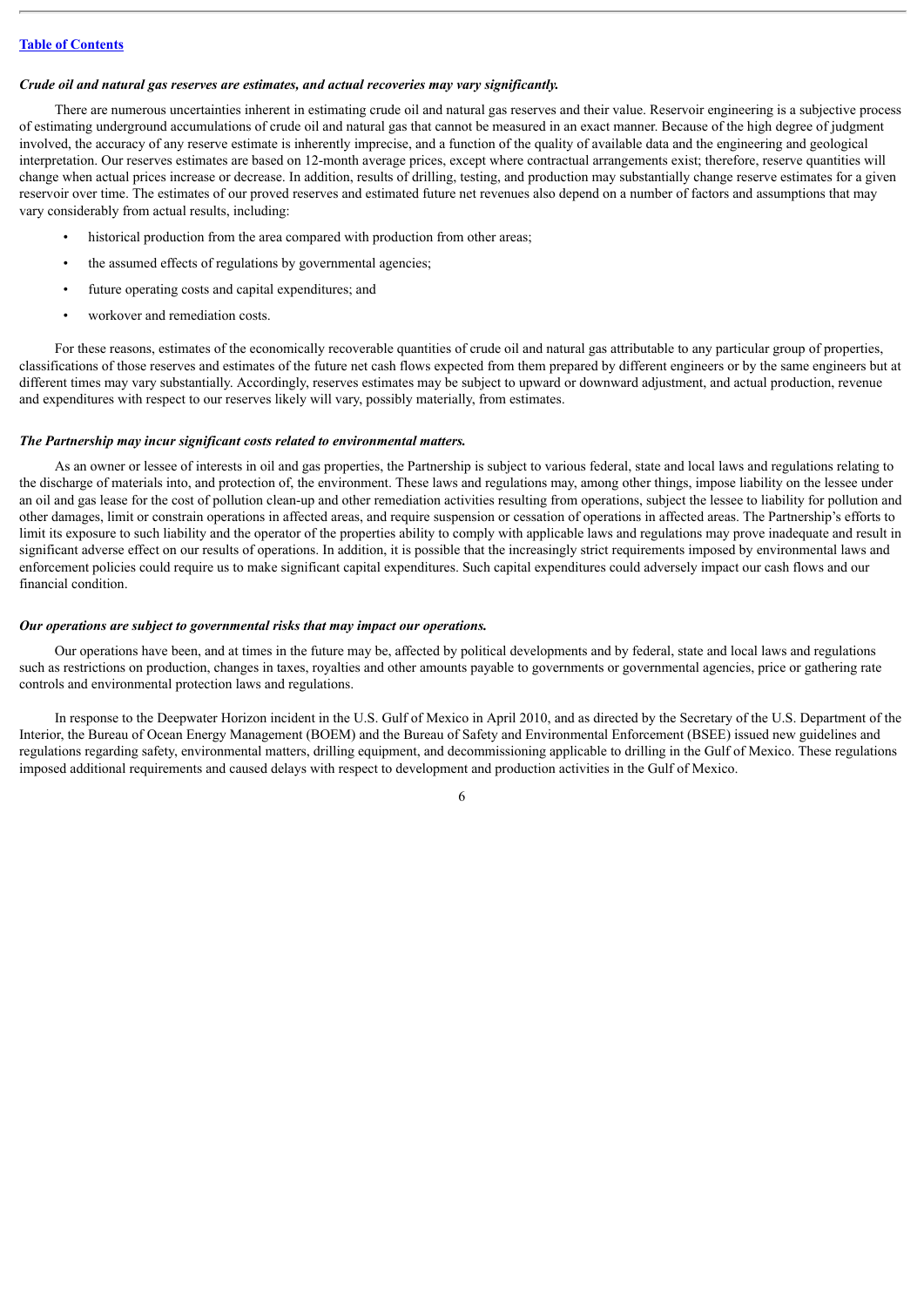With respect to oil and gas operations in the Gulf of Mexico, the BOEM is currently planning to issue a new Notice to Lessees (NTL) significantly revising the obligations of companies operating in the Gulf of Mexico to provide supplemental assurances of performance with respect to plugging, abandonment, and decommissioning obligations associated with wells, platforms, structures, and facilities located upon or used in connection with such companies' oil and gas leases. We currently expect such new NTL may require that the Partnership provide additional security to BOEM with respect to plugging, abandonment, and decommissioning obligations relating to the Partnership's current ownership interests in various Gulf of Mexico leases.

New political developments, laws, and the enactment of new or stricter regulations in the Gulf of Mexico or otherwise impacting our operations, and increased liability for companies operating in this sector may adversely impact our results of operations.

#### Changes to existing regulations related to emissions and the impact of any changes in climate could adversely impact our business.

There has been discussion in the United States regarding legislation or regulation of greenhouse gas (GHG). Any such legislation or regulation, if enacted, could tax or assess some form of GHG related fees on the Partnership's operations and could lead to increased operating expenses. Such legislation, if enacted, could also potentially cause the Partnership to make significant capital investments for infrastructure modifications.

In the event the predictions for rising temperatures and sea levels suggested by reports of the United Nations Intergovernmental Panel on Climate Change do transpire, we do not believe those events by themselves are likely to impact the Partnership's assets or operations. However, any increase in severe weather could have a material adverse effect on our assets and operations.

#### *Proposed federal regulation regarding hydraulic fracturing could increase our operating and capital costs.*

Several proposals are before the U.S. Congress that, if implemented, would either prohibit the practice of hydraulic fracturing or subject the process to regulation under the Safe Drinking Water Act. Hydraulic fracturing of wells and subsurface water disposal are also under public and governmental scrutiny due to potential environmental and physical impacts, including possible links to earthquakes. The Partnership may use fracturing techniques to expand the available space for natural gas to migrate toward the well-bore. It is typically done at substantial depths in very tight formations.

Although it is not possible at this time to predict the final outcome of the legislation regarding hydraulic fracturing, any new federal restrictions on hydraulic fracturing that may be imposed in areas in which we conduct business could result in increased compliance costs or additional operating restrictions in the U.S.

#### *We have limited control over the activities on properties we do not operate.*

Other companies operate the properties in which we have an interest. The Partnership has limited ability to influence or control the operation or future development of these non-operated properties or the amount of capital expenditures that we are required to fund with respect to them. Our dependence on the operator and other working interest owners for these projects and our limited ability to influence or control the operation and future development of these properties could materially adversely affect the realization of projected costs and future cash flow.

#### *The Partnership faces significant industry competition.*

The Partnership is a very minor participant in the oil and gas industry in the Gulf of Mexico area and faces strong competition from much larger producers for the marketing of its oil and gas. The Partnership's ability to compete for purchasers and favorable marketing terms will depend on the general demand for oil and gas from Gulf of Mexico producers. More particularly, it will depend largely on the efforts of Apache to find the best markets for the sale of the Partnership's oil and gas production.

#### Cyber-attacks targeting systems and infrastructure used by the oil and gas industry may adversely impact our operations.

The Partnership's business has become increasingly dependent on digital technologies to conduct certain exploration, development and production activities. The Partnership, its Managing Partner and joint venture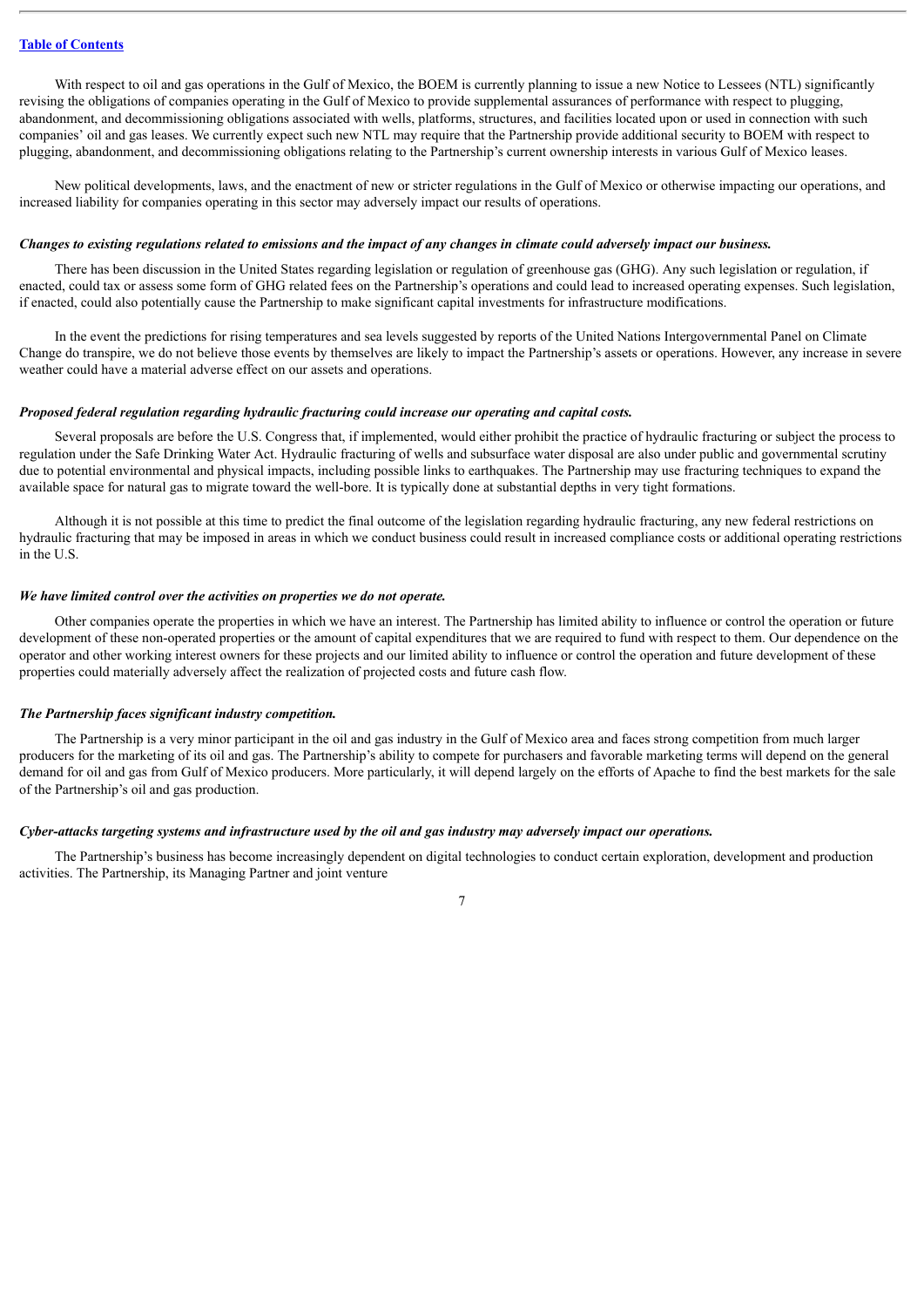operators depend on digital technology to estimate quantities of oil and gas reserves, process and record financial and operating data, analyze seismic and drilling information, communicate with third party partners, and conduct many of our activities. Unauthorized access to our digital technology could lead to operational disruption, data corruption, or exposure to communication interruption, loss of intellectual property, loss of confidential and fiduciary data, and loss or corruption of reserves or other proprietary information. Also, external digital technologies control nearly all of the oil and gas distribution and refining systems in the United States, which are necessary to transport and market our production. A cyber-attack directed at oil and gas distribution systems could damage critical distribution and storage assets or the environment, delay or prevent delivery of production to markets and make it difficult or impossible to accurately account for production and settle transactions.

#### Insurance policies do not cover all of the risks we face, which could result in significant financial exposure.

Exploration for and production of oil and natural gas can be hazardous, involving natural disasters and unforeseen events such as blowouts, cratering, fires and loss of well control, which can result in damage to or destruction of wells or production facilities, injury to persons, loss of life, or damage to property or the environment. The insurance coverage that we maintain against certain losses or liabilities arising from our operations may be inadequate to cover any such resulting liability; moreover, insurance is not available to us against all operational risks.

#### **ITEM 1B.** *UNRESOLVED STAFF COMMENTS*

<span id="page-11-1"></span><span id="page-11-0"></span>As of December 31, 2015, the Partnership did not have any unresolved comments from the staff of the SEC.

#### **ITEM 2.** *PROPERTIES*

#### **Acreage**

Acreage is held by the Partnership pursuant to the terms of various leases on federal lease tracts in the Gulf of Mexico, offshore Louisiana. The Partnership does not anticipate any difficulty in retaining any of its leases. A summary of the Partnership's gross and net acreage as of December 31, 2015, is set forth below:

|                               |              | <b>Developed Acreage</b> |                  |
|-------------------------------|--------------|--------------------------|------------------|
| <b>Lease Block</b>            | <b>State</b> | Gross Acres              | <b>Net Acres</b> |
| <b>Ship Shoal 258, 259</b>    |              | 10.141                   | 638              |
| South Timbalier 276, 295, 296 |              | .5,000                   | .063             |
|                               |              | 25,141                   | .701             |

At December 31, 2015, the Partnership did not have an interest in any undeveloped acreage.

#### **Productive Oil and Gas Wells**

The number of productive oil and gas wells in which the Partnership had an interest as of December 31, 2015, is set forth below:

|                               |              | Gas   |                 | Oil   |                                                            |
|-------------------------------|--------------|-------|-----------------|-------|------------------------------------------------------------|
| <b>Lease Block</b>            | <b>State</b> | Gross | Net             | Gross | Net                                                        |
| Ship Shoal 258, 259           |              |       | $\Omega$<br>.38 |       |                                                            |
| South Timbalier 276, 295, 296 |              |       |                 | 18    | $\sim$<br>$\blacksquare$ . $\blacktriangle$ $\blacksquare$ |
|                               |              |       | д.              | 18    | $\sqrt{2}$<br>$\overline{1}$ . $\overline{2}$              |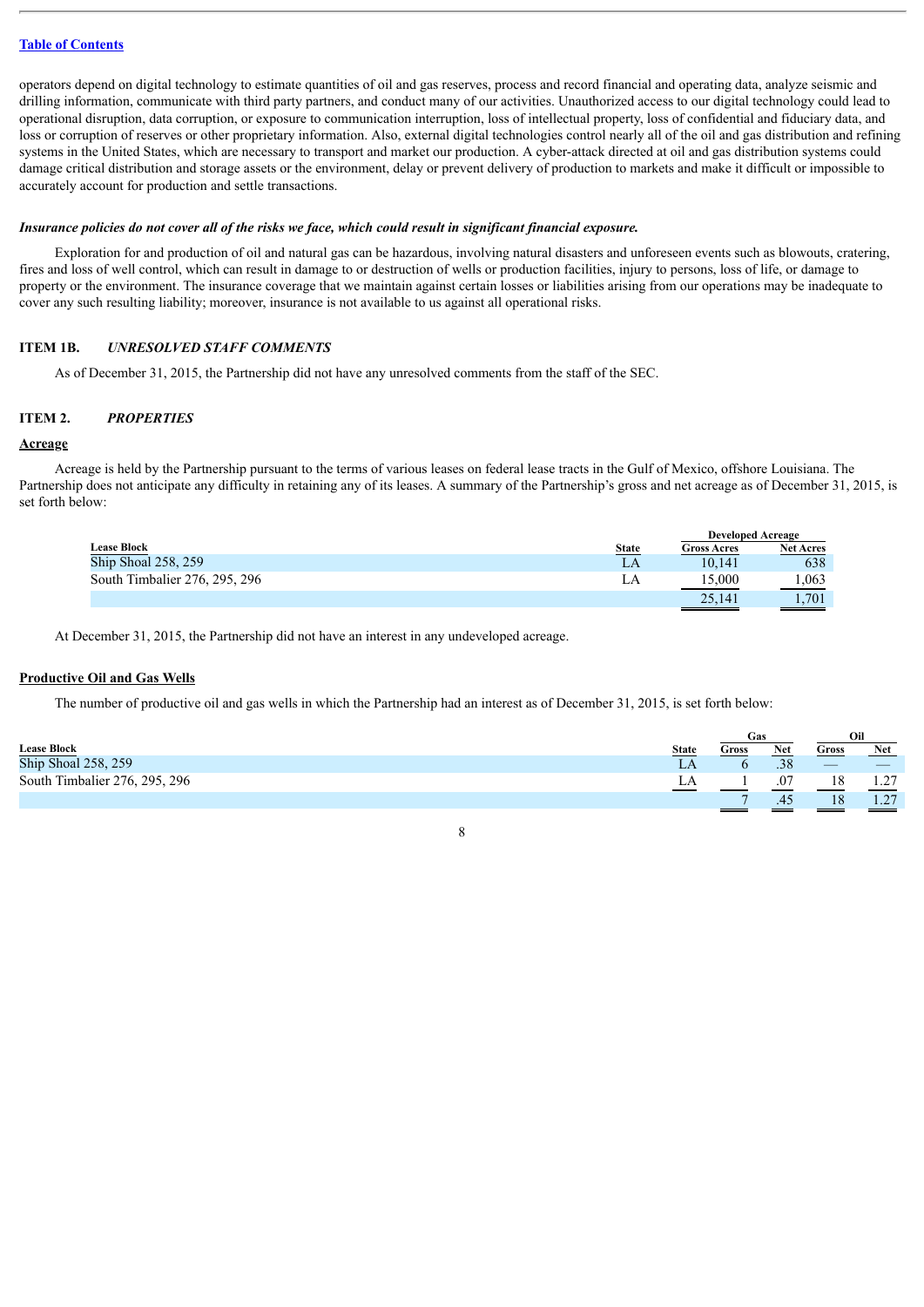#### **Net Wells Drilled**

The following table shows the results of the oil and gas wells drilled and tested for each of the last three fiscal years:

|                            |            | Net Exploratorv |              |            | Net Development |              |  |
|----------------------------|------------|-----------------|--------------|------------|-----------------|--------------|--|
|                            | Productive | Drv             | <b>Total</b> | Productive | Drv             | <b>Total</b> |  |
| $\frac{\text{Year}}{2015}$ |            |                 |              |            |                 |              |  |
| 2014                       | __         |                 |              |            |                 |              |  |
| 2013                       | __         |                 |              |            |                 |              |  |
|                            |            |                 |              |            |                 |              |  |

#### **Production, Pricing and Lease Operating Cost Data**

The following table provides, for each of the last three fiscal years, oil, natural gas liquids (NGLs), and gas production for the Partnership, average lease operating costs per Mcfe (including gathering and transportation costs) and average sales prices.

|                         |                | Production             |               | <b>Average Lease</b>              |                  | <b>Average Sales Price</b> |                      |
|-------------------------|----------------|------------------------|---------------|-----------------------------------|------------------|----------------------------|----------------------|
| Year Ended December 31, | Oil<br>(Mbbls) | <b>NGLs</b><br>(Mbbls) | Gas<br>(MMcf) | Operating<br><b>Cost per Mcfe</b> | Oil<br>(Per bbl) | <b>NGLs</b><br>(Per bbl)   | Gas<br>(Per Mcf)     |
| 2015                    |                |                        |               |                                   |                  |                            |                      |
| South Timbalier 295     | 25             | 3                      | 60            | \$<br>2.26                        | \$53.49          | \$17.72                    | 2.77<br>\$.          |
| Other fields            |                |                        | 35            | 8.65                              | 51.86            | 26.53                      | 2.89                 |
| Total                   | 25             |                        | 95            | 3.22                              | \$53.47          | \$18.96                    | 2.82<br>S.           |
| 2014                    |                |                        |               |                                   |                  |                            |                      |
| South Timbalier 295     | 23             | $\overline{2}$         | 46            | \$<br>3.13                        | \$99.76          | \$34.06                    | $\mathbf{s}$<br>4.96 |
| Other fields            |                |                        | 50            | 7.94                              | 101.25           | 60.36                      | 5.09                 |
| Total                   | 23             |                        | 96            | 4.17                              | \$99.78          | \$39.69                    | 5.03                 |
| 2013                    |                |                        |               |                                   |                  |                            |                      |
| South Timbalier 295     | 22             | $\mathfrak{D}$         | 37            | \$<br>4.46                        | \$107.79         | \$33.10                    | \$<br>4.30           |
| Other fields            |                |                        | 214           | 2.47                              | 104.74           | 43.06                      | 3.74                 |
| Total                   | 23             |                        | 251           | 3.35                              | \$107.69         | \$37.22                    | 3.82                 |

At December 31, 2015, the South Timbalier 295 field contained approximately 89 percent of the Partnership's proved reserved, expressed on an oilequivalent-barrels basis.

#### **Estimated Proved Reserves and Future Net Cash Flows**

Proved oil and gas reserves are those quantities of natural gas, crude oil, condensate, and NGLs which by analysis of geoscience and engineering data can be estimated with reasonable certainty to be economically producible from a given date forward, from known reservoirs, and under existing economic conditions, operating methods, and government regulations. Reserve estimates are considered proved if they are economically producible and are supported by either actual production or conclusive formation tests. Estimated reserves that can be produced economically through application of improved recovery techniques are included in the "proved" classification when successful testing by a pilot project or the operation of an active, improved recovery program using reliable technology establishes the reasonable certainty for the engineering analysis on which the project or program is based. Economically producible means a resource which generates revenue that exceeds, or is reasonably expected to exceed, the costs of the operation. Reasonable certainty means a high degree of confidence that the quantities will be recovered. Reliable technology is a grouping of one or more technologies (including computational methods) that have been field tested and have been demonstrated to provide reasonably certain results with consistency and repeatability in the formation being evaluated or in an analogous formation. Estimated proved developed oil and gas reserves can be expected to be recovered through existing wells with existing equipment and operating methods.

Proved undeveloped reserves include those reserves that are expected to be recovered from new wells on undrilled acreage, or from existing wells where a relatively major expenditure is required for recompletion. Undeveloped reserves may be classified as proved reserves on undrilled acreage directly offsetting development areas that are reasonably certain of production when drilled, or where reliable technology provides reasonable certainty of economic producibility. Undrilled locations may be classified as having undeveloped reserves only if a development plan has been adopted indicating that they are scheduled to be drilled within five years, unless specific circumstances justify a longer time period.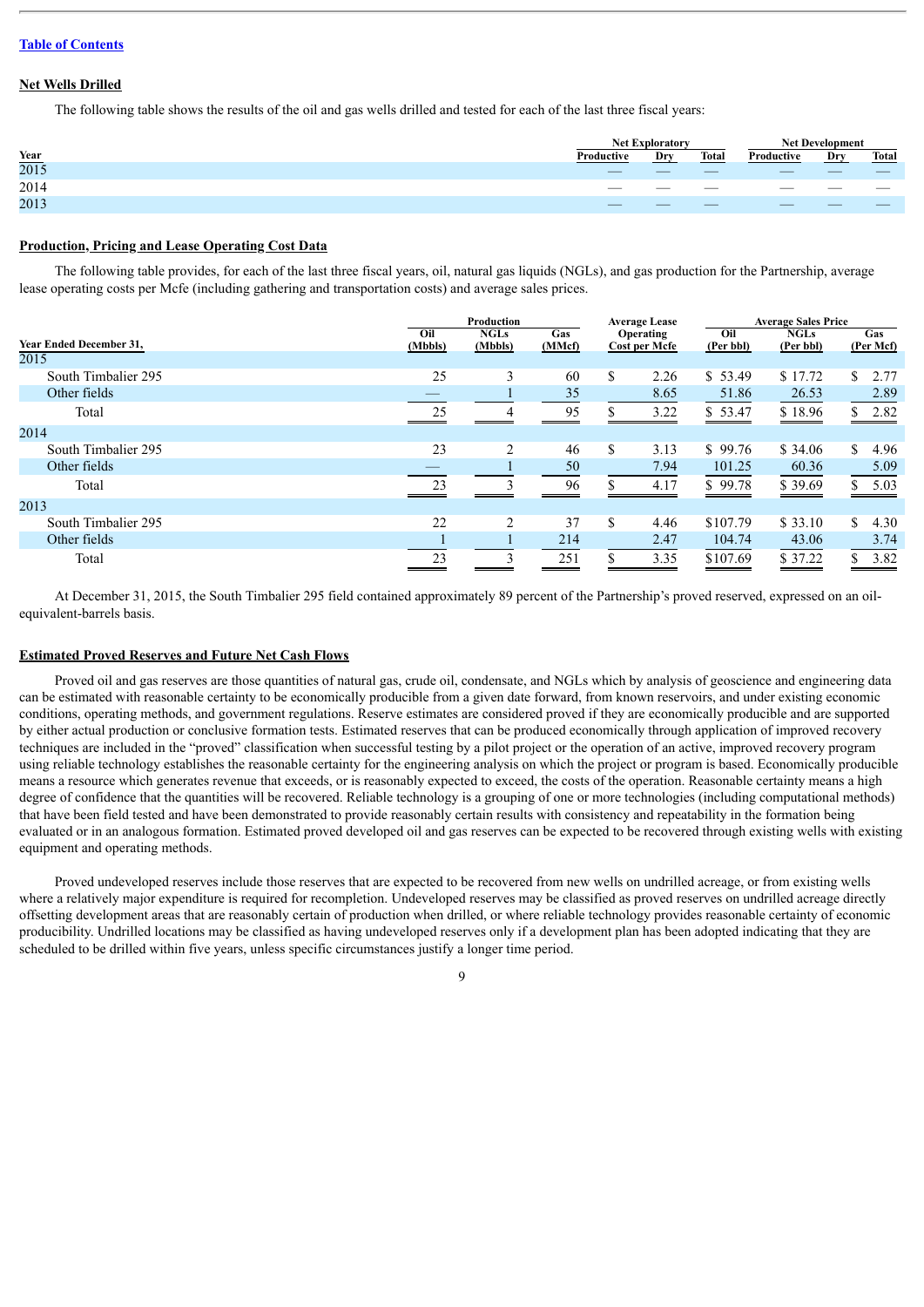As of December 31, 2015, the Partnership had total estimated proved reserves of 388,602 barrels of crude oil and condensate, 57,812 barrels of NGLs and 1.1 Bcf of natural gas. Combined, these total estimated proved reserves are equivalent to 623,748 barrels of oil equivalent. The Partnership has elected not to disclose probable and possible reserves or reserve estimates based upon futures or other prices in this filing.

The following table shows proved oil, NGL and gas reserves as of December 31, 2015, based on commodity average prices in effect on the first day of each month in 2015, held flat for the life of the production, except where future oil and gas sales are covered by physical contract terms.

| Oil                | NGL     | Gas         |
|--------------------|---------|-------------|
| (Mbbls)            | (Mbbls) | (MMcf)      |
| Proved developed   | 389     | .064<br>58  |
| Proved undeveloped |         |             |
| Total proved       | 389     | 1,064<br>58 |

The Partnership's estimates of proved reserves and proved developed reserves at December 31, 2015, 2014, and 2013, changes in estimated proved reserves during the last three years, and estimates of future net cash flows and discounted future net cash flows from proved reserves are contained in Note 10 —Supplemental Oil and Gas Disclosures (Unaudited) in the 2015 Consolidated Financial Statements under Item 8 of this Form 10-K. Estimated future net cash flows were calculated using a discount rate of 10 percent per annum, end of period costs, and average commodity prices in effect on the first day of each of the previous 12 months, held flat for the life of the production, except where future oil and gas sales are covered by physical contract terms.

The volumes of reserves are estimates which, by their nature, are subject to revision. The estimates are made using available geological and reservoir data, as well as production performance data. These estimates are reviewed annually and revised, either upward or downward, as warranted by additional performance data.

The Partnership's estimate of proved oil and gas reserves are prepared by Ryder Scott Company, L.P. Petroleum Consultants (Ryder Scott) utilizing oil and gas price data and cost estimates provided by Apache as Managing Partner. Ryder Scott is an independent petroleum engineering consulting firm that has been providing petroleum consulting services throughout the world for over seventy years. A copy of Ryder Scott's report on the Shell Offshore Venture, of which the Partnership owned 100 percent at December 31, 2015, is filed as an exhibit to this Form 10-K.

The primary technical person responsible for overseeing the preparation of the Partnership's reserve estimates is Mr. Ali A. Porbandarwala, a Vice President with Ryder Scott. Mr. Porbandarwala has more than seven years of experience in the estimation and evaluation of petroleum reserves and is a registered Professional Engineer in the State of Texas. He is also a member of the Society of Petroleum Engineers and the Society of Petroleum Evaluation Engineers.

At least annually, each property is reviewed in detail by Apache's centralized and operating region engineers to ensure forecasts of operating expenses, netback prices, production trends and development timing are reasonable. Apache's engineers furnish this information and estimates of dismantlement and abandonment cost to Ryder Scott for their consideration in preparing the Partnership's reserve reports. The internal property reviews and collection of data provided to Ryder Scott is overseen by Apache's Executive Vice President of Corporate Reservoir Engineering.

## **ITEM 3.** *LEGAL PROCEEDINGS*

<span id="page-13-0"></span>There are no material legal proceedings pending to which the Partnership is a party or to which the Partnership's interests are subject.

## **ITEM 4.** *MINE SAFETY DISCLOSURES*

<span id="page-13-1"></span>None.

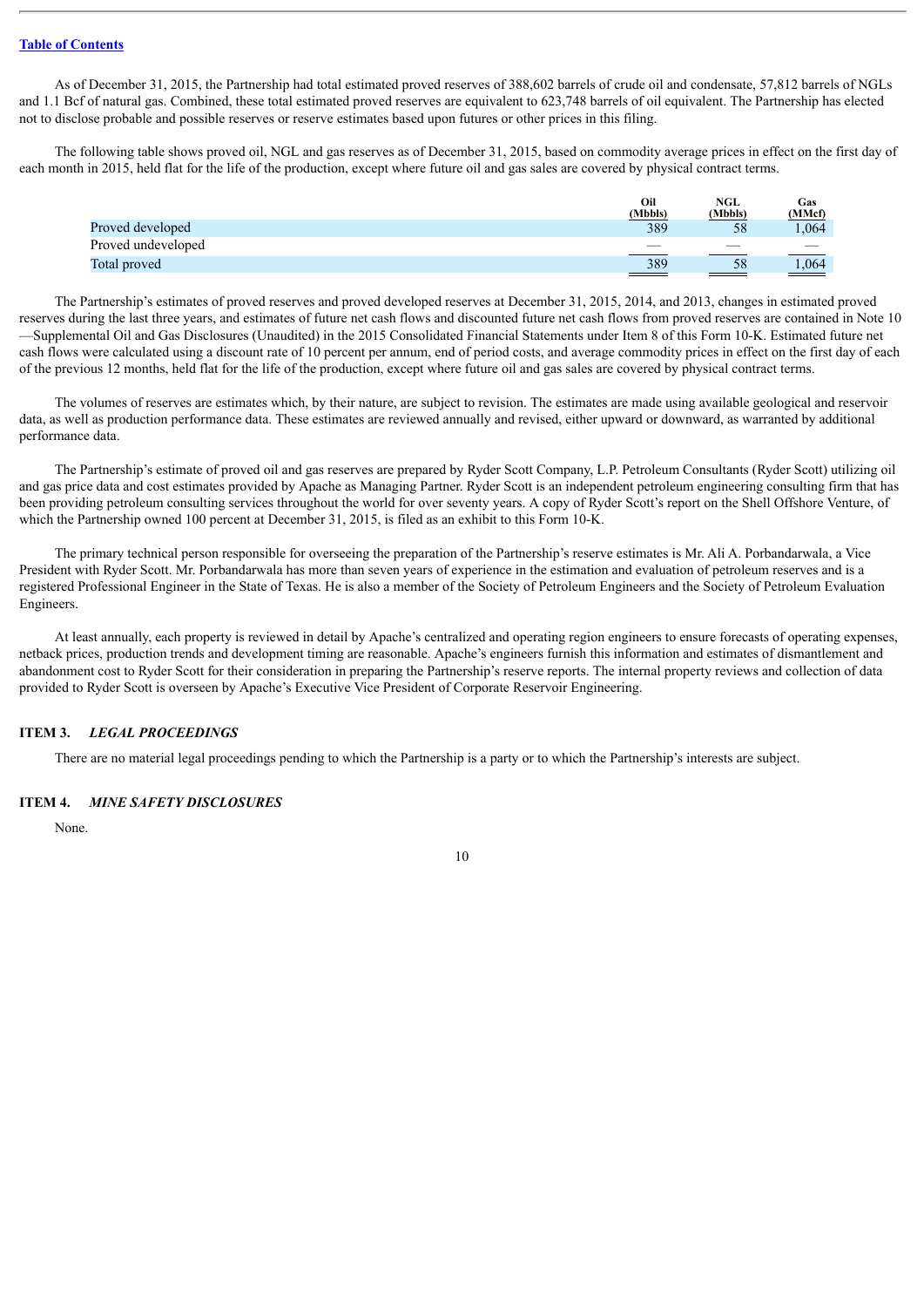## **PART II**

## <span id="page-14-1"></span><span id="page-14-0"></span>**ITEM 5.** *MARKET FOR REGISTRANT'S COMMON EQUITY, RELATED STOCKHOLDER MATTERS AND ISSUER PURCHASES OF EQUITY SECURITIES*

As of December 31, 2015, there were 1,021.5 of the Partnership's Units outstanding held by 895 Investing Partners of record. The Partnership has no other class of security outstanding or authorized. The Units are not traded on any security market. No distributions were made to Investing Partners during 2015, 2014, or 2013.

As discussed in Item 7, an amendment to the Partnership Agreement in February 1994, created a right of presentment under which all Investing Partners have a limited and voluntary right to offer their Units to the Partnership twice each year to be purchased for cash.

## <span id="page-14-2"></span>**ITEM 6.** *SELECTED FINANCIAL DATA*

The following selected financial data for the five years ended December 31, 2015, should be read in conjunction with the Partnership's financial statements and related notes included under Item 8 below of this Form 10-K.

|                                               |          |           | As of or For the Year Ended December 31. |          |          |
|-----------------------------------------------|----------|-----------|------------------------------------------|----------|----------|
|                                               | 2015     | 2014      | 2013                                     | 2012     | 2011     |
|                                               |          |           | (In thousands, except per Unit amounts)  |          |          |
| Total assets                                  | \$13,175 | \$13,501  | \$12,799                                 | \$12,218 | \$11,612 |
| Partners' capital                             | \$10,691 | \$10,973  | \$10,426                                 | \$9,820  | \$ 8,859 |
| Oil and gas sales                             | \$1,707  | \$2,934   | \$3,556                                  | \$4,377  | \$5,195  |
| Net income (loss)                             | (228)    | 812<br>S. | 966<br>Ъ.                                | \$1,489  | \$1,803  |
| Net income (loss) allocated to:               |          |           |                                          |          |          |
| <b>Managing Partner</b>                       | 47       | 271<br>ъ. | 326                                      | 462      | 552      |
| <b>Investing Partners</b>                     | (275)    | 541       | 640                                      | 1,027    | 1,251    |
|                                               | (228)    | 812<br>S. | 966                                      | \$1,489  | \$1,803  |
| Net income (loss) per Investing Partner Unit  | (269)    | 530       | 626                                      | \$1,005  | \$1,225  |
| Cash distributions per Investing Partner Unit |          |           |                                          |          |          |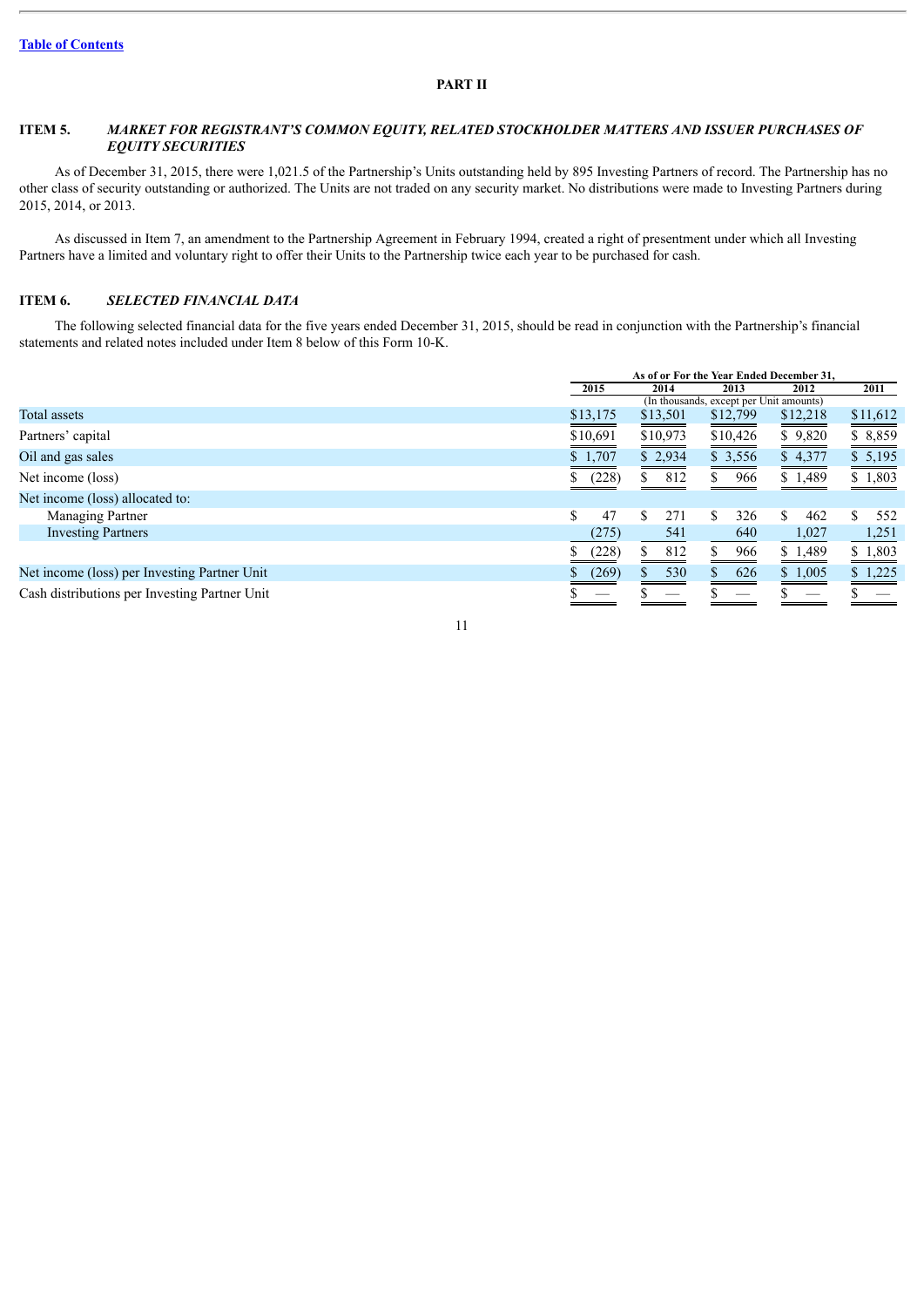#### <span id="page-15-0"></span>**ITEM 7 -** *MANAGEMENT'S DISCUSSION AND ANALYSIS OF FINANCIAL CONDITION AND RESULTS OF OPERATIONS*

#### **Overview**

The Partnership's business is participation in oil and gas exploration, development and production activities on federal lease tracts in the Gulf of Mexico, offshore Louisiana and Texas. The Partnership is a very minor participant in the oil and gas industry and faces strong competition in all aspects of its business. With a relatively small amount of capital invested in the Partnership and management's decision to avoid incurring debt, the Partnership has not engaged in acquisition or exploration activities in recent years. The Partnership has not carried any debt since January 1997. The limited amount of capital and the Partnership's modest reserve base, have contributed to the Partnership's focus on production activities and development of existing leases.

The following discussion should be read together with the Consolidated Financial Statements and the Notes to Consolidated Financial Statements set forth in Part II, Item 8 of this Form 10-K, and the Risk Factors information set forth in Part I, Item 1A of this Form 10-K.

The Partnership derives its revenue from the production and sale of crude oil, natural gas and natural gas liquids (NGLs). With only modest levels of production from current wells, the Partnership sells its production at market prices and has not used derivative financial instruments or otherwise engaged in hedging activities. Prices in recent years have remained volatile and this volatility has caused the Partnership's revenues and resulting cash flow from operating activities to fluctuate widely over the years. During 2015, the Partnership's average realized oil price declined 46 percent from 2014, while natural gas prices declined 44 percent. With market prices for oil in early 2016 down from 2015 averages, the Partnership can anticipate lower revenues, earnings and cash flow in 2016. At current prices, the Partnership anticipates a loss for 2016 and a negative cash flow from operating activities after plugging costs.

During 2015, the Partnership's oil production increased eight percent from last year as a result of recompletions at South Timbalier 295. Gas production declined one percent from 2014 as increased production at South Timbalier 295 was offset by declines at Ship Shoal 258/259 and North Padre Island 969/976.

The Partnership participates in development drilling and recompletion activities as recommended by the operators of the properties in which the Partnership owns an interest. During 2015, the Partnership's had cash outlays for oil and gas property additions of less than \$100,000 as the Partnership did not participate in any new drilling projects during 2015, and participated in only three recompletion projects during the year.

With abandonment operations at Matagorda Island 681/682 and North Padre Island 969/976 during 2015 and significant declines in oil and gas prices during the year, the Partnership did not make any distributions to the Investing Partners during 2015. The Partnership will continue to review available cash balances, cash requirements for plugging and abandonment activity, oil and gas prices realized by the Partnership for the sale of its production, especially in light of the decline in commodity prices in recent months, and the level of drilling, recompletion and repair activity to determine whether there are sufficient funds to make a distribution to Investing Partners in 2016.

#### **Results of Operations**

This section includes a discussion of the Partnership's results of operations, and items contributing to changes in revenues and expenses during 2015, 2014, and 2013.

#### **Net Income and Revenue**

The Partnership reported net loss of \$0.2 million for 2015 compared to net income of \$0.8 million for 2014. On a per Investing Partner Unit basis, the partnership reported a loss of \$269 per Unit in 2015, compared to net income of \$530 per Unit in 2014. The decline in earnings and net income per Investing Partner Unit from 2014 reflected lower oil and gas prices and gas production in 2015, more than offsetting the impact of increased oil production. Earnings for 2015 were also reduced by \$84,249 for an anticipated gas balancing settlement with the operator of North Padre Island 969/976 for gas volumes delivered to the Partnership in excess of its ownership interest entitlement. The Partnership reported earnings of \$1.0 million in 2013.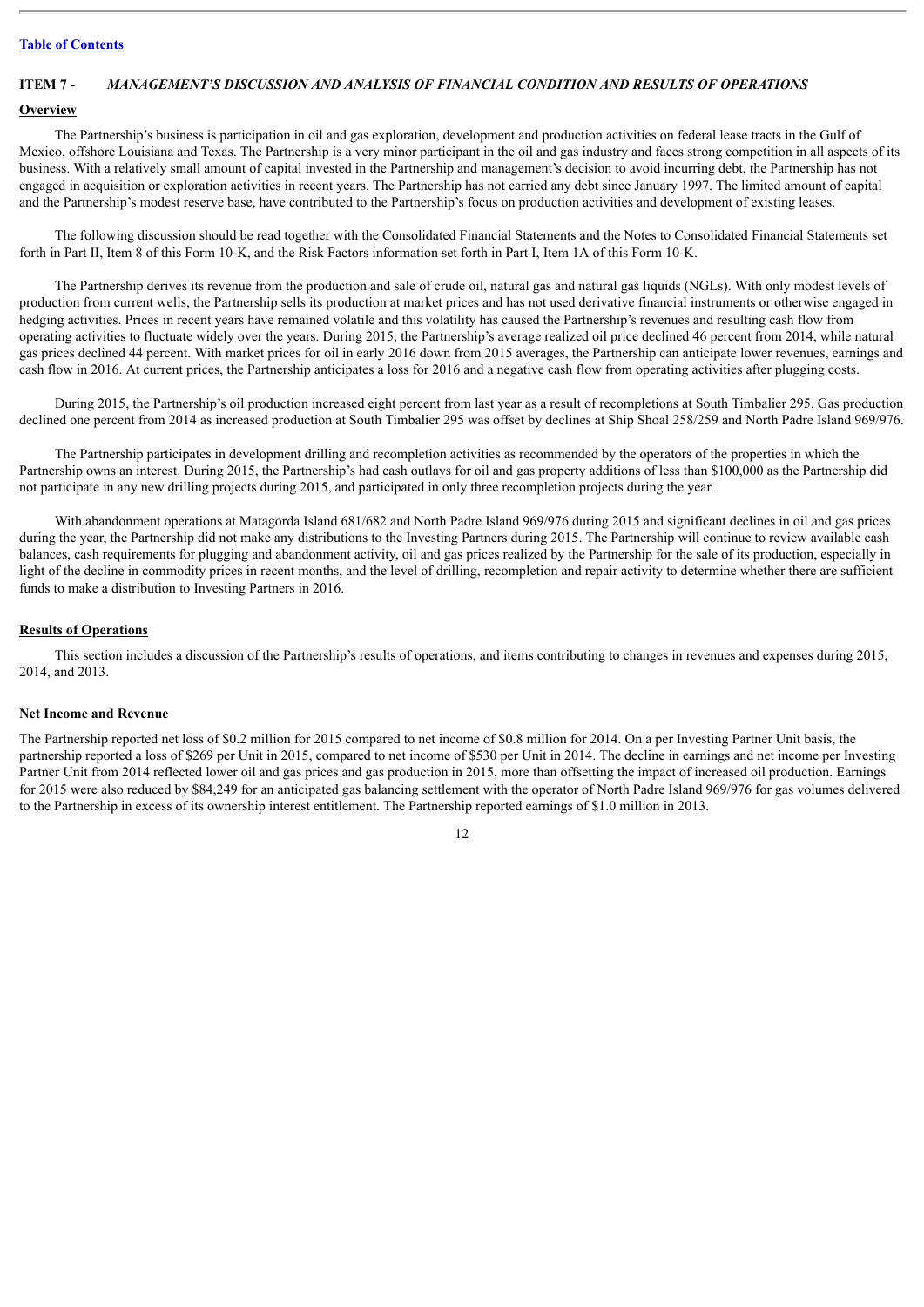Total revenues in 2015 of \$1.6 million decreased 45 percent from 2014 on lower oil and gas prices in 2015 and a provision for the settlement of an overproduced gas balancing position at North Padre Island 969/976. The Partnership's total revenues in 2014 of \$2.9 million decreased 17 percent from 2013 on lower oil prices and gas production.

Declines in oil and gas production can be expected in future years as a result of normal depletion. Given the small number of producing wells owned by the Partnership, and that production from offshore wells tends to decline at a faster rate than production from onshore wells, the Partnership's future production will be subject to more volatility than those companies with greater reserves and longer-lived properties. It is not anticipated that the Partnership will acquire any additional exploratory leases or that significant drilling will take place on leases in which the Partnership currently holds interests.

The Partnership's oil, gas and NGL production volume and price information is summarized in the following table (gas volumes are presented in thousand cubic feet (Mcf) per day):

|                                |         | For the Year Ended December 31, |         |                 |          |  |  |
|--------------------------------|---------|---------------------------------|---------|-----------------|----------|--|--|
|                                |         | <b>Increase</b>                 |         | <b>Increase</b> |          |  |  |
|                                | 2015    | (Decrease)                      | 2014    | (Decrease)      | 2013     |  |  |
| Gas volume $-$ Mcf per day     | 260     | (1)%                            | 262     | (62)%           | 687      |  |  |
| Average gas price $-$ per Mcf  | \$2.82  | (44)%                           | \$5.03  | $32\%$          | 3.82     |  |  |
| Oil volume – barrels per day   | 69      | $8\%$                           | 64      | $2\%$           | 63       |  |  |
| Average oil price – per barrel | \$53.47 | $(46)\%$                        | \$99.78 | (7)%            | \$107.69 |  |  |
| NGL volume – barrels per day   | 12      | $50\%$                          | 8       | $(20)\%$        | 10       |  |  |
| Average NGL price – per barrel | \$18.96 | (52)%                           | \$39.69 | $7\%$           | \$37.22  |  |  |

On October 4, 2015, Ship Shoal 258/259 was shut-in so that the pipeline company that transports the natural gas and oil from the field could perform maintenance on their system. Approximately four days into the work, the pipeline company experienced an explosion and fire at one of their onshore natural gas facilities. While the Partnership does not anticipate incurring any cost related to repairing the pipeline's facility, the incident will likely cause the Partnership's production from the field to be shut-in for an extended period of time. The field remained shut-in at the end of 2015, but is expected to return to production during the first quarter of 2016. The Partnership's sales from Ship Shoal 258/259 at the end of the third quarter of 2015 averaged approximately 100 Mcf per day of natural gas and a small amount of liquids.

In June, 2014, North Padre Island 969/976 was taken off production for repairs and to address safety issues raised by the Bureau of Safety and Environmental Enforcement (BSEE). The operator of the field originally planned to perform the necessary repairs and modifications in 2015 to restore production, but low gas prices made the work uneconomic. In June 2015, the operator proposed abandoning the field, and after receiving partner approval, commenced abandonment operations in the second half of 2015. Before going off production, the field averaged slightly over 100 Mcf per day net to the Partnership in 2014 and 144 Mcf per day net to the Partnership in 2013.

In August, 2013, Matagorda Island 681/682 was taken off production as being uneconomical. The field, which had sales of approximately 300 Mcf per day net to the Partnership during 2013, was producing at uneconomic rates despite attempts during the year to increase production. During 2013, Apache performed a workover on the Matagorda Island 681 JA-12 well in an attempt to boost production. While production initially increased, the well did not maintain economic production levels. With production falling below economical levels and limited remaining potential for development, the field was shut-in for future abandonment.

#### **Crude Oil Sales**

*2015 vs. 2014* The Partnership's crude oil sales in 2015 totaled \$1.4 million, down 42 percent from 2014 on lower prices. The Partnership's average realized oil price in 2015 decreased 46 percent from 2014, dropping to \$53.47 per barrel in 2015. The Partnership's crude oil volumes increased to 69 barrels per day from 64 barrels per day during 2014 as a result of recompletions at South Timbalier 295 in 2015 and 2014.

*2014 vs. 2013* In 2014, the Partnership's crude oil sales totaled \$2.3 million, down five percent from 2013 on lower prices. The Partnership's average realized oil price in 2014 decreased seven percent from 2013, dropping to \$99.78 per barrel in 2014. The Partnership's crude oil volumes increased to 64 barrels per day from 63 barrels per day during 2013 as a result of a recompletion at South Timbalier 295 in 2014.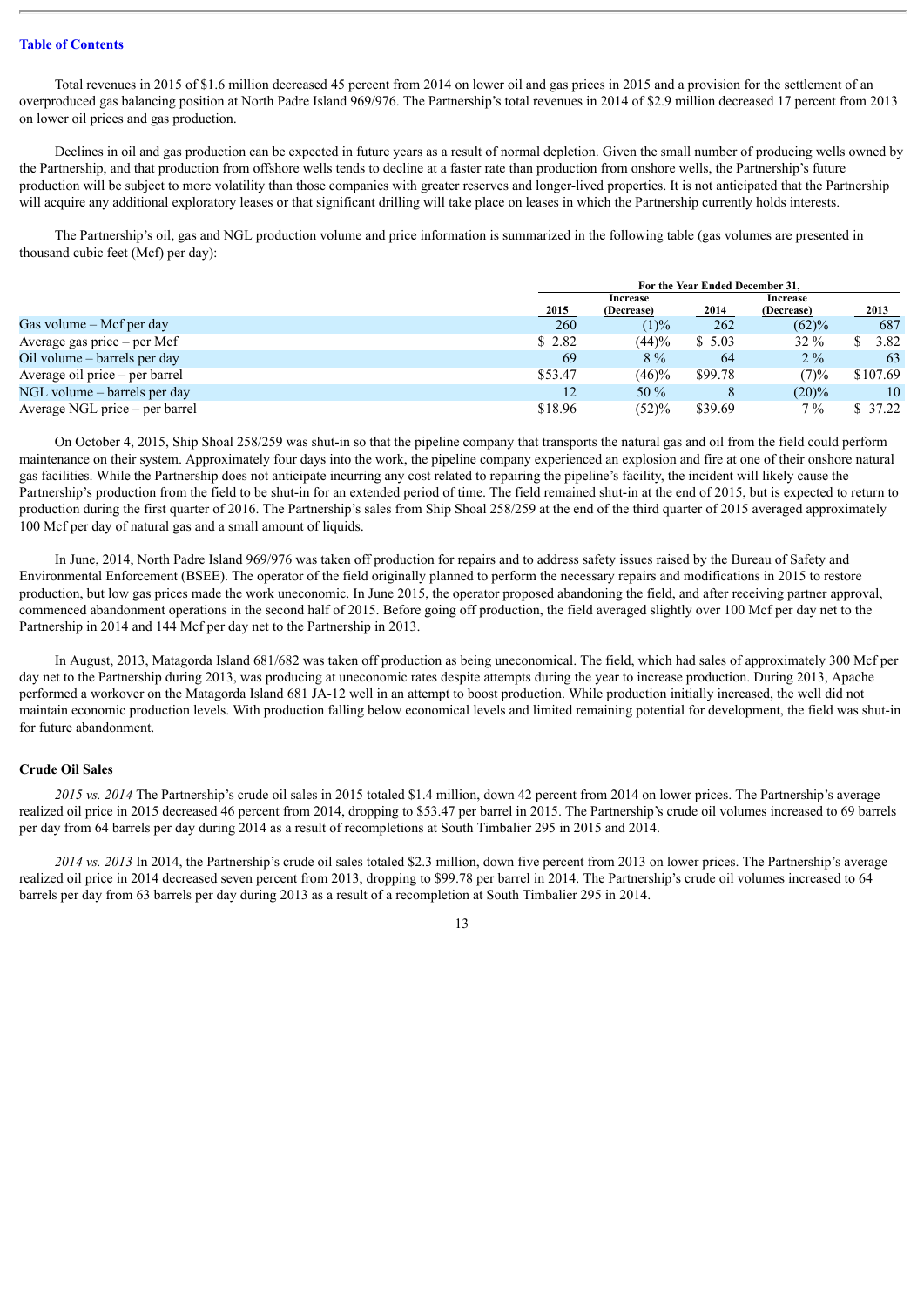#### **Natural Gas Sales**

*2015 vs. 2014* Natural gas sales in 2015 decreased 44 percent from a year ago, dropping to \$0.3 million on lower gas prices. The Partnership's average realized gas prices decreased from \$5.03 per Mcf in 2014 to \$2.82 per Mcf in 2015, reducing sales by \$0.2 million. The Partnership's gas production in 2015 was down one percent from 2014 as increased production at South Timbalier 295 was offset by lower production at Ship Shoal 258/259 and North Padre Island 969/976.

*2014 vs. 2013* Natural gas sales in 2014 decreased 50 percent from 2013, dropping to \$0.5 million on lower production. A 62 percent decrease in natural gas volumes in 2014 from the same period in 2013 curtailed sales by \$0.8 million. The Partnership's gas production in 2014 was impacted by the shutin of Matagorda Island 681/682 as being uneconomical, a 60 percent decline in production at Ship Shoal 258/259 for natural depletion and three months downtime for repairs to a third-party pipeline, and the shut-in of North Padre Island 969/976 in 2014 for ongoing repairs as noted above. The Partnership's average realized gas prices increased from \$3.82 per Mcf in 2013 to \$5.03 per Mcf in 2014, increasing sales by \$0.3 million.

#### **NGL Sales**

The Partnership sold 12 barrels per day of natural gas liquids in 2015, up from 8 barrels per day in 2014. The increase reflected higher processed volumes at South Timbalier 295 in 2015. NGL prices in 2015 decreased 52 percent from 2014, dropping to \$18.96 per barrel for the year as liquid prices fell along with oil and natural gas prices. The Partnership sold 8 barrels per day of natural gas liquids in 2014, down from 10 barrels per day in 2013. The decrease reflected lower processed volumes at Ship Shoal 258/259 in 2014. NGL prices in 2014 increased seven percent from 2013, rising from \$37.22 per barrel in 2013 to \$39.69 per barrel in 2014.

Since the Partnership does not anticipate acquiring additional acreage or conducting exploratory drilling on leases in which it currently holds an interest, declines in oil and gas production can be expected in future periods as a result of natural depletion. Also, given the small number of producing wells owned by the Partnership and exposure to inclement weather in the Gulf of Mexico, the Partnership's production may be subject to more volatility than those companies with a larger or more diversified property portfolio.

#### **Operating Expenses**

*2015 vs. 2014* The Partnership's depreciation, depletion and amortization (DD&A) rate, expressed as a percentage of oil and gas sales, rose to approximately 28 percent in 2015 from approximately 20 percent in 2014. The dollar amount of DD&A expense in 2015 decreased from the comparable period a year ago as a result of lower oil and gas sales in 2015. For 2015 and 2014, the Partnership recognized asset retirement obligation accretion of \$126,687 and \$112,566, respectively. Lease operating expenses (LOE) for 2015 were down 20 percent from the same period a year ago, decreasing to \$0.8 million in 2015, reflecting lower repair costs in 2015, lower operating costs from the abandonment of North Padre Island 969/976 and Matagorda Island 681/682 and reduced cost from the temporary shut-in of Ship Shoal 258/259. The operators of the properties are delaying discretionary repair work and other costs in light of reduced oil and gas prices and cash flow. Gathering and transportation costs for the delivery of oil and gas increased 15 percent from the same period in 2014 primarily a result of higher oil, gas, and NGL volumes from South Timbalier 295 in 2015. Administrative expense for 2015 decreased three percent compared to the same period in 2014.

Under the full cost method of accounting, the Partnership is required to review the carrying value of its proved oil and gas properties each quarter. Under these rules, capitalized costs of oil and gas properties, net of accumulated DD&A, may not exceed the present value of estimated future net cash flows from proved oil and gas reserves discounted at 10 percent per annum. Estimated future net cash flows are calculated using end-of-period costs and an unweighted arithmetic average of commodity prices in effect on the first day of each of the previous 12 months, held flat for the life of the production, except where prices are defined by contractual arrangements. If commodity prices do not recover significantly from current levels, the Partnership may be required to recognize a non-cash write-down of the carrying value of its oil and gas properties in 2016. The Partnership's full cost ceiling limitation at the end of the current quarter was calculated using a historical 12-month pricing average that included oil prices that were higher than current commodity futures prices.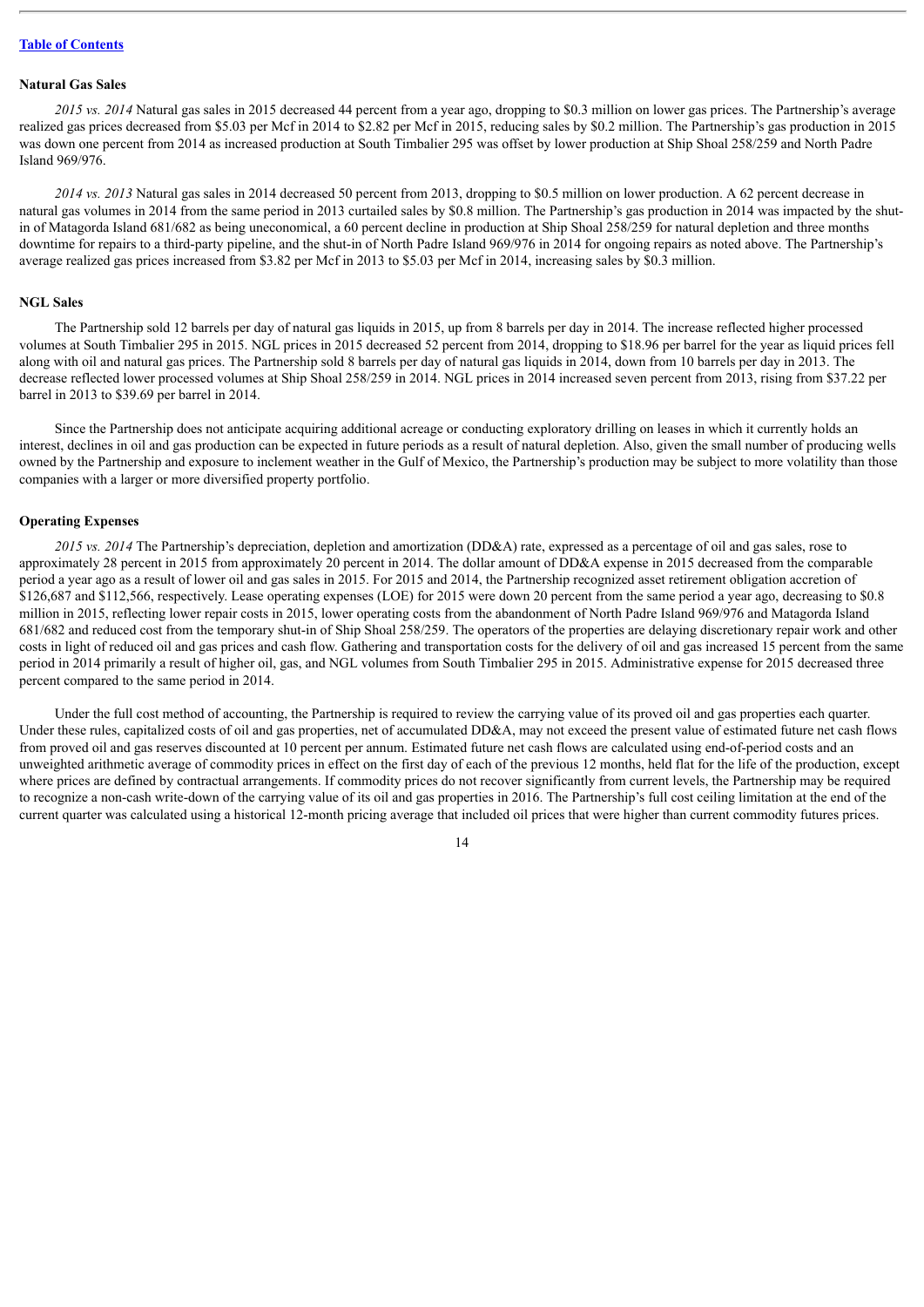*2014 vs. 2013* The Partnership's depreciation, depletion and amortization (DD&A) rate, expressed as a percentage of oil and gas sales, was approximately 20 percent in both 2014 and 2013. The dollar amount of DD&A expense in 2014 decreased from the comparable period a year ago as a result of lower oil and gas sales in 2014. For 2014 and 2013, the Partnership recognized asset retirement obligation accretion of \$112,566 and \$107,568, respectively. Lease operating expenses (LOE) for 2014 were down 25 percent from the same period in 2013, decreasing to \$0.9 million in 2014, reflecting lower repair costs in 2014 and reduced cost from shutting-in Matagorda Island 681/682. Gathering and transportation costs for the delivery of oil and gas decreased 7 percent from the same period in 2013 on lower gas volumes in 2014. Administrative expense for 2014 decreased two percent compared to the same period in 2013.

The Partnership's oil and natural gas is generally sold utilizing two common types of agreements, both of which include a transportation charge. One is a netback arrangement, under which oil or natural gas is sold at the wellhead and the Partnership collects a price, net of transportation incurred by the operator or purchaser. In this case, the Partnership records sales at the price received from the final purchaser which is net of transportation costs. Under the other arrangement, the oil or natural gas is sold at a specific delivery point, the operator or Partnership pays transportation to a carrier and receives from the purchaser a price with no transportation deduction. In this case, the Partnership records the separate transportation cost as gathering and transportation costs.

#### **Capital Resources and Liquidity**

The Partnership's primary capital resource is net cash provided by operating activities, which totaled \$0.1 million for 2015 and \$1.3 million for 2014. The decline from 2014 reflected the significant decline in oil and gas prices and cash outlays for abandonment work. Net cash provided by operating activities totaled \$1.6 million for 2013.

At December 31, 2015, the Partnership had approximately \$5.2 million in cash and cash equivalents, down slightly from the end of 2014. The Partnership's goal is to maintain cash and cash equivalents at least sufficient to cover the undiscounted value of its future asset retirement obligation liability. The Partnership also plans to reserve funds for repairs which may disrupt the Partnership's production.

The Partnership's future financial condition, results of operations and cash from operating activities will largely depend upon prices received for its oil and natural gas production. A substantial portion of the Partnership's production is sold under market-sensitive contracts. Prices for oil and natural gas are subject to fluctuations in response to changes in supply, market uncertainty and a variety of factors beyond the Partnership's control. These factors include worldwide political and economic conditions (especially in the Middle East), the foreign and domestic supply of oil and natural gas, the price of foreign imports, the level of consumer demand, weather and the price and availability of alternative fuels.

The Partnership's oil and gas reserves and production will also significantly impact future results of operations and cash from operating activities. The Partnership's production is subject to fluctuations in response to remaining quantities of oil and gas reserves, weather, pipeline capacity, consumer demand, mechanical performance and workover, recompletion and drilling activities. Declines in oil and gas production can be expected in future years as a result of normal depletion and the Partnership's non-participation in acquisition or exploration activities. Based on production estimates from independent engineers and current market conditions, the Partnership forecasts it will be able to meet its liquidity needs for routine operations in the foreseeable future. The Partnership will reduce capital expenditures and distributions to partners as cash from operating activities declines.

Approximately 87 percent of the Partnership's proved developed reserves are classified as proved not producing. These reserves relate to zones that are either behind pipe, or that have been completed but not yet produced or zones that have been produced in the past, but are not now producing due to mechanical reasons. These reserves may be regarded as less certain than producing reserves because they are frequently based on volumetric calculations rather than performance data. Future production associated with behind pipe reserves is scheduled to follow depletion of the currently producing zones in the same wellbores. It should be noted that additional capital will have to be spent to access these reserves. The Partnership's liquidity may be negatively impacted if the actual quantities of reserves that are ultimately produced are materially different from current estimates. Also, if prices decline significantly from current levels, the Partnership may not be able to fund the necessary capital investment, or development of the remaining reserves may not be economical for the Partnership.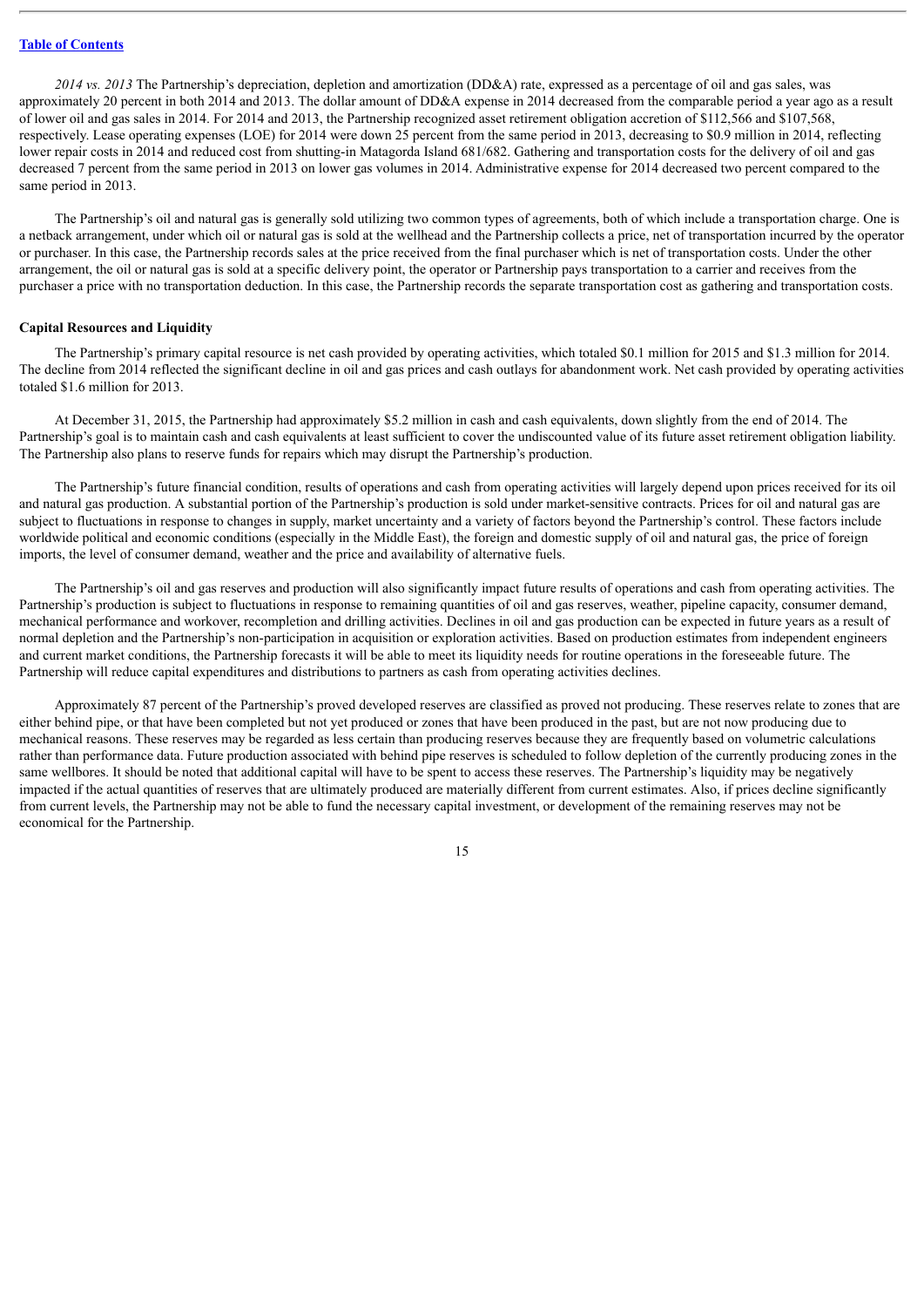The Partnership may reduce capital expenditures or distributions to partners, or both, as cash from operating activities decline. In the event that future short-term operating cash requirements are greater than the Partnership's financial resources, the Partnership may seek short-term, interest-bearing advances from the Managing Partner as needed. The Managing Partner, however, is not obligated to make loans to the Partnership. The Partnership does not intend to incur debt from banks or other outside sources or solicit capital from existing Unit holders or in the open market.

On an ongoing basis, the Partnership reviews the possible sale of lower value properties prior to incurring associated dismantlement and abandonment costs. The Partnership did not sell any properties in 2015, 2014, or 2013.

#### **Capital Commitments**

The Partnership's primary needs for cash are for operating expenses, drilling and recompletion expenditures, future dismantlement and abandonment costs, distributions to Investing Partners, and the purchase of Units offered by Investing Partners under the right of presentment. To the extent it has discretion, the Partnership allocates available capital to investment in the Partnership's properties so as to maximize production and resultant cash flow. The Partnership had no outstanding debt or lease commitments at December 31, 2015. The Partnership did not have any contractual obligations as of December 31, 2015, other than the liability for dismantlement and abandonment costs of its oil and gas properties. The Partnership has recorded a separate liability for the present value of this asset retirement obligation as discussed in the notes to the financial statements included in this annual report on Form 10-K.

During each of the last three years, the Partnership had modest cash outlays for oil and gas property additions as it did not participate in any new drilling projects. The Partnership participated in three recompletions at South Timbalier 295 in 2015 and one in 2014. The Partnership paid cash settlements for ARO liabilities totaling \$0.5 million in 2015 and \$0.2 million in each of 2014 and 2013.

Based on preliminary information available to the Partnership, it anticipates capital expenditures will total approximately \$0.1 million in 2016 for recompletion activity and approximately \$0.5 million for plugging and abandonment costs. Such estimates may change based on realized oil and gas prices, drilling results, rates charged by contractors or changes by the operator to their development or abandonment plans.

With the abandonment operations at Matagorda Island 681/682 and North Padre Island 969/976 during 2015 and significant declines in oil and natural gas prices during the year, the Partnership did not make any distributions to the Investing Partners during 2015. The Partnership also did not make distributions to Investing Partners during 2014 and 2013 as the Partnership built up cash reserves to fund future plugging and abandonment costs.

The amount of future distributions will be dependent on actual and expected production levels, realized and anticipated oil and gas prices, expected drilling and recompletion expenditures, and prudent cash reserves for future dismantlement and abandonment costs that will be incurred after the Partnership's reserves are depleted. The Partnership's goal is to maintain cash and cash equivalents in the Partnership at least sufficient to cover the undiscounted value of its future asset retirement obligations. The Partnership will continue to review available cash balances, cash requirements for plugging and abandonment activity, oil and gas prices realized by the Partnership for the sale of its production, especially in light of new lows in commodity prices in recent months, and the level of drilling and recompletion activity to determine whether there are sufficient funds to make a distribution to Investing Partners in 2016.

As provided in the Amended Partnership Agreement, a first right of presentment valuation was computed during the first quarter of 2015. The per-unit value was determined to be \$9,765 based on the valuation date of December 31, 2014. A second right of presentment valuation was computed during October 2015 and the per-unit value was determined to be \$9,831 based on a valuation date of June 30, 2015. The Partnership did not repurchase any Investing Partner Units (Units) during 2015 as a result of the Partnership's limited amount of cash available for discretionary purposes. The per-unit right of presentment value computed during the first quarter of 2014 based on the valuation date of December 31, 2013, was \$16,020 and the second per-unit right of presentment in 2014 was \$16,260 based on a valuation date of June 30, 2014. The Partnership did not repurchase any Units during 2014. Pursuant to the Amended Partnership Agreement, the Partnership has no obligation to repurchase any Units presented to the extent it determines that it has insufficient funds for such purchases.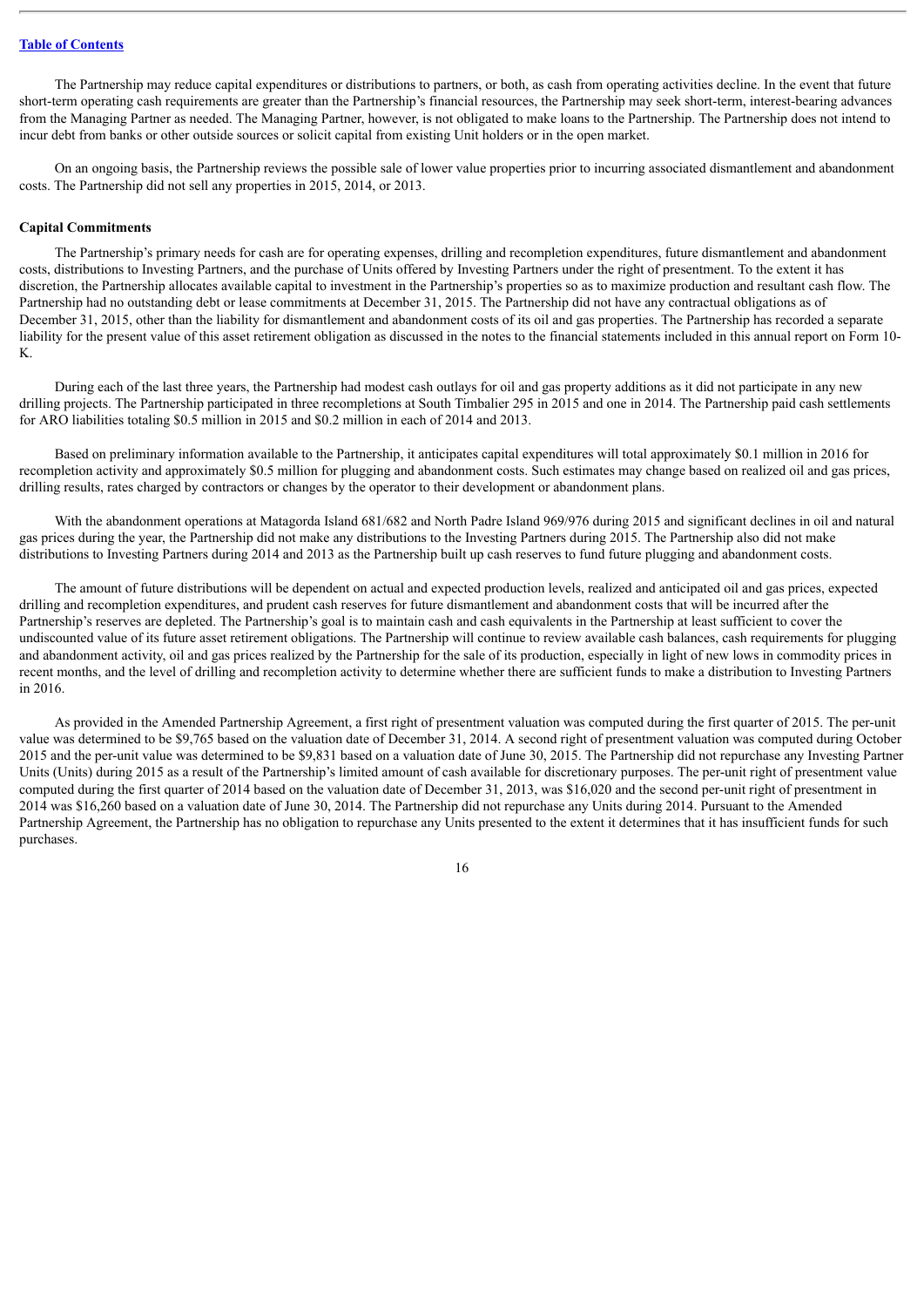There will be two rights of presentment in 2016, but the Partnership is not in a position to predict how many Units will be presented for repurchase and cannot, at this time, determine if the Partnership will have sufficient funds available to repurchase Units. The Amended Partnership Agreement contains limitations on the number of Units that the Partnership can repurchase, including an annual limit on repurchases of 10 percent of outstanding Units.

#### **Off-Balance Sheet Arrangements**

The Partnership does not currently utilize any off-balance sheet arrangements with unconsolidated entities to enhance liquidity and capital resource positions, or any other purpose. Any future transactions involving off-balance sheet arrangements will be fully scrutinized by the Managing Partner and disclosed by the Partnership.

#### **Insurance**

The Managing Partner maintains insurance coverage that includes coverage for physical damage to the Partnership's oil and gas properties, third party liability, workers' compensation and employers' liability, general liability, sudden pollution and other coverage. The insurance coverage includes deductibles which must be met prior to recovery. Additionally, the Managing Partner's insurance is subject to exclusions and limitations and there is no assurance that such coverage will adequately protect us against liability from all potential consequences and damages.

The Managing Partner's various insurance policies also provide coverage for, among other things, liability related to negative environmental impacts of a sudden pollution, charterer's legal liability and general liability, employer's liability and auto liability. The Managing Partner's service agreements, including drilling contracts, generally indemnify Apache and the Partnership for injuries and death of the service provider's employees as well as contractors and subcontractors hired by the service provider.

#### **Critical Accounting Policies and Estimates**

The Partnership prepares its financial statements and the accompanying notes in conformity with accounting principles generally accepted in the United States, which requires management to make estimates and assumptions about future events that affect the reported amounts in the financial statements and accompanying notes. Management identifies certain accounting policies as critical based on, among other things, their impact on the Partnership's financial condition, results of operations or liquidity and the degree of difficulty, subjectivity, and complexity in their development. Critical accounting policies cover accounting matters that are inherently uncertain because the future resolution of such matters is unknown. The following is a discussion of Partnership's most critical accounting policies:

#### *Reserve Estimates*

Proved oil and gas reserves are the estimated quantities of natural gas, crude oil, condensate, and NGL's that geological and engineering data demonstrate with reasonable certainty to be recoverable in future years from known reservoirs under existing conditions, operating conditions, and government regulations.

Proved undeveloped reserves include those reserves that are expected to be recovered from new wells on undrilled acreage, or from existing wells where a relatively major expenditure is required for recompletion. Undeveloped reserves may be classified as proved reserves on undrilled acreage directly offsetting development areas that are reasonably certain of production when drilled, or where reliable technology provides reasonable certainty of economic producibility. Undrilled locations may be classified as having undeveloped reserves only if a development plan has been adopted indicating that they are scheduled to be drilled within five years, unless specific circumstances justify a longer time.

Despite the inherent imprecision in these engineering estimates, the Partnership's reserves have a significant impact on its financial statements. For example, the quantity of reserves could significantly impact the Partnership's DD&A expense. The Partnership's oil and gas properties are also subject to a "ceiling" limitation based in part on the quantity of our proved reserves. These reserves are the basis for our supplemental oil and gas disclosures.

Reserves are calculated using an unweighted arithmetic average of commodity prices in effect on the first day of each of the previous 12 months, held flat for the life of production, except where prices are defined by contractual arrangements.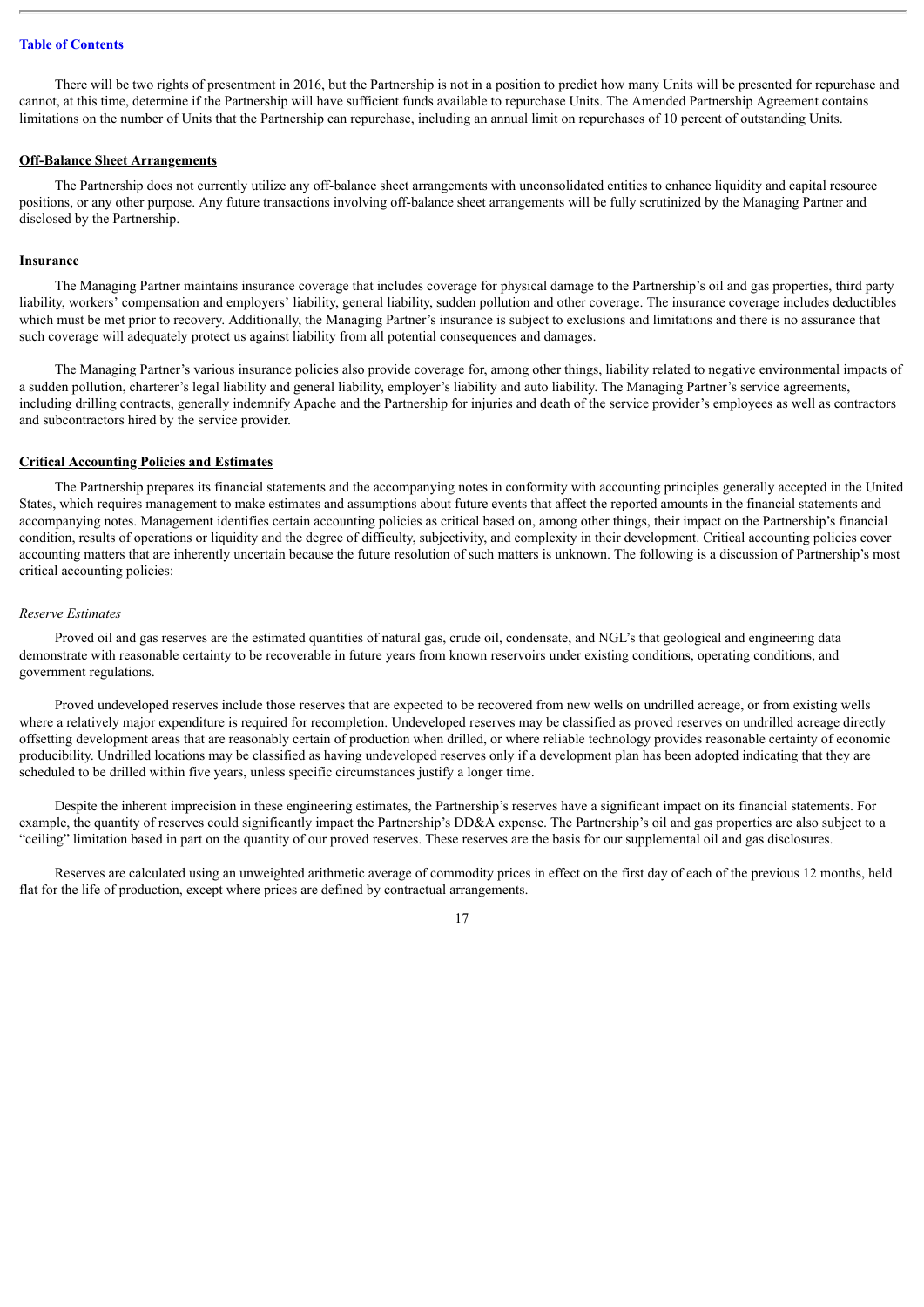The Partnership has elected not to disclose probable and possible reserves or reserve estimates based upon futures or other prices in this filing.

The Partnership's estimate of proved oil and gas reserves are prepared by Ryder Scott Company, L.P. Petroleum Consultants, independent petroleum engineers, utilizing oil and gas price data and cost estimates provided by Apache as Managing Partner.

#### *Asset Retirement Obligation (ARO)*

The Partnership has obligations to remove tangible equipment and restore the land or seabed at the end of oil and gas production operations. These obligations may be significant in light of the Partnership's limited operations and estimate of remaining reserves. The Partnership's removal and restoration obligations are primarily associated with plugging and abandoning wells and removing and disposing of offshore oil and gas platforms. Estimating the future restoration and removal costs is difficult and requires management to make estimates and judgments because most of the removal obligations are many years in the future and asset removal technologies and costs are constantly changing, as are regulatory, political, environmental, safety and public relations considerations.

Asset retirement obligations associated with retiring tangible long-lived assets, are recognized as a liability in the period in which a legal obligation is incurred and becomes determinable. This liability is offset by a corresponding increase in the carrying amount of the underlying asset. The ARO liability reflects the estimated present value of the amount of dismantlement, removal, site reclamation and similar activities associated with Partnership's oil and gas properties. The Partnership utilizes current retirement costs to estimate the expected cash outflows for retirement obligations. The cost of the tangible asset, including the initially recognized ARO, is depleted such that the cost of the ARO is recognized over the useful life of the asset.

Inherent in the present value calculation are numerous assumptions and judgments including the ultimate settlement amounts, inflation factors, credit adjusted discount rates, timing of settlement, and changes in the legal, regulatory, environmental and political environments. To the extent future revisions to these assumptions impact the present value of the existing ARO liability, a corresponding adjustment is made to the oil and gas property balance. Accretion expense is recognized over time as the discounted liability is accreted to its expected settlement value.

## <span id="page-21-0"></span>**ITEM 7A.** *QUANTITATIVE AND QUALITATIVE DISCLOSURES ABOUT MARKET RISK*

The Partnership's major market risk exposure is in the pricing applicable to its oil and gas production. Realized pricing is primarily driven by the prevailing worldwide price for crude oil and spot prices applicable to its natural gas production. Prices received for oil and gas production continue to be volatile and unpredictable. The Partnership has not used derivative financial instruments or otherwise engaged in hedging activities during 2015 or 2014.

#### **Commodity Risk**

The primary objective of the following information is to provide forward-looking quantitative and qualitative information about our exposure to market risk. The term market risk relates to the risk of loss arising from adverse changes in oil, gas and NGL prices, interest rates, weather and climate, and governmental risks. The disclosures are not meant to be precise indicators of expected future losses, but rather indicators of reasonably possible losses. The forward-looking information provides indicators of how we view and manage our ongoing market risk exposures.

The Partnership's revenues, earnings, cash flow, capital investments and, ultimately, future rate of growth are highly dependent on the prices we receive for our crude oil, natural gas and NGLs, which have historically been very volatile. Realized pricing is primarily driven by the prevailing worldwide price for crude oil and spot prices applicable to the Partnership's natural gas production. Prices received for oil and gas production have been and remain volatile and unpredictable. During 2015, monthly oil price realizations ranged from a low of \$38.90 per barrel to a high of \$65.18 per barrel. Gas price realizations ranged from a monthly low of \$2.02 per Mcf to a monthly high of \$3.27 per Mcf during the same period. Based on the Partnership's average daily production for 2015, a \$1.00 per barrel change in the weighted average realized oil price would have increased or decreased revenues for the year by approximately \$25,000 and a \$0.10 per Mcf change in the weighted average realized price of natural gas would have increased or decreased revenues for the year by approximately \$9,000. The Partnership did not use derivative financial instruments or otherwise engage in hedging activities during the three-year period ended December 31, 2015. Due to the volatility of commodity prices, the Partnership is not in a position to predict future oil and gas prices.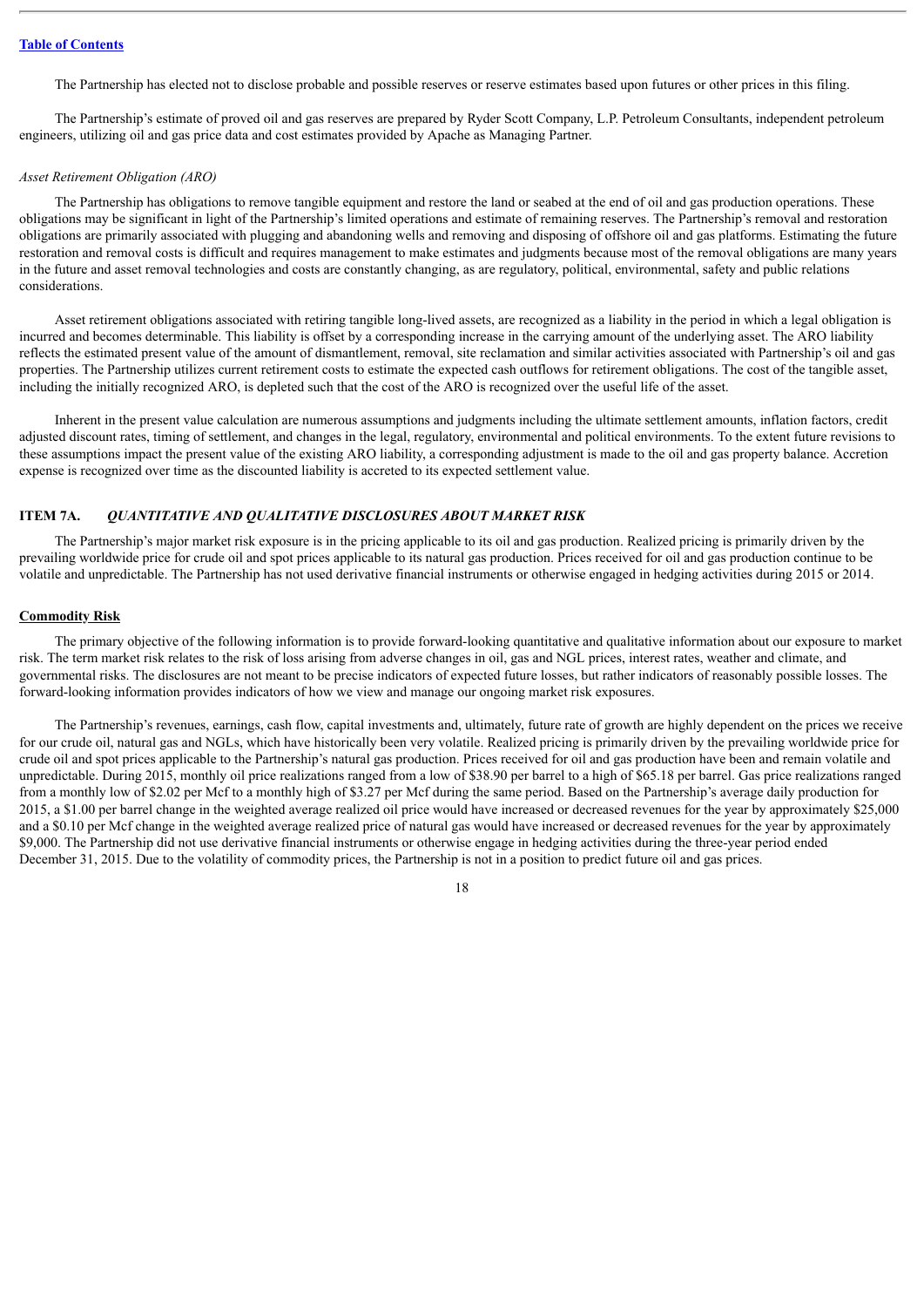Demand for oil and natural gas are, to a significant degree, dependent on weather and climate, which impact the price we receive for the commodities we produce. In addition, our exploration and development activities and equipment can be adversely affected by severe weather, such as hurricanes in the Gulf of Mexico, which may cause a loss of production from temporary cessation of activity or lost or damaged equipment. While our planning for normal climatic variation, insurance program, and emergency recovery plans mitigate the effects of the weather, not all such effects can be predicted, eliminated or insured against.

## **ADDITIONAL INFORMATION ABOUT THE PARTNERSHIP**

#### **Environmental Compliance**

As an owner or lessee and operator of oil and gas properties and facilities, the Partnership is subject to numerous federal, state, and local laws and regulations relating to discharge of materials into, and protection of, the environment. These laws and regulations may, among other things, impose liability on the lessee under an oil and gas lease for the cost of pollution clean-up resulting from operations, subject the lessee to liability for pollution damages and require suspension or cessation of operations in affected areas. Although environmental requirements have a substantial impact upon the energy industry, as a whole, we do not believe that these requirements affect us differently, to any material degree, than other companies in our industry.

The Partnership has made and will continue to make expenditures in our efforts to comply with these requirements, which we believe are necessary business costs in the oil and gas industry. The Managing Partner has established policies for continuing compliance with environmental laws and regulations, including regulations applicable to the Partnership's operations. The costs incurred under these policies and procedures are inextricably connected to normal operating expenses such that we are unable to separate expenses related to environmental matters; however, the Partnership does not believe expenses related to training and compliance with regulations and laws that have been adopted or enacted to regulate the discharge of materials into the environment will have a material impact on its capital expenditures or earnings.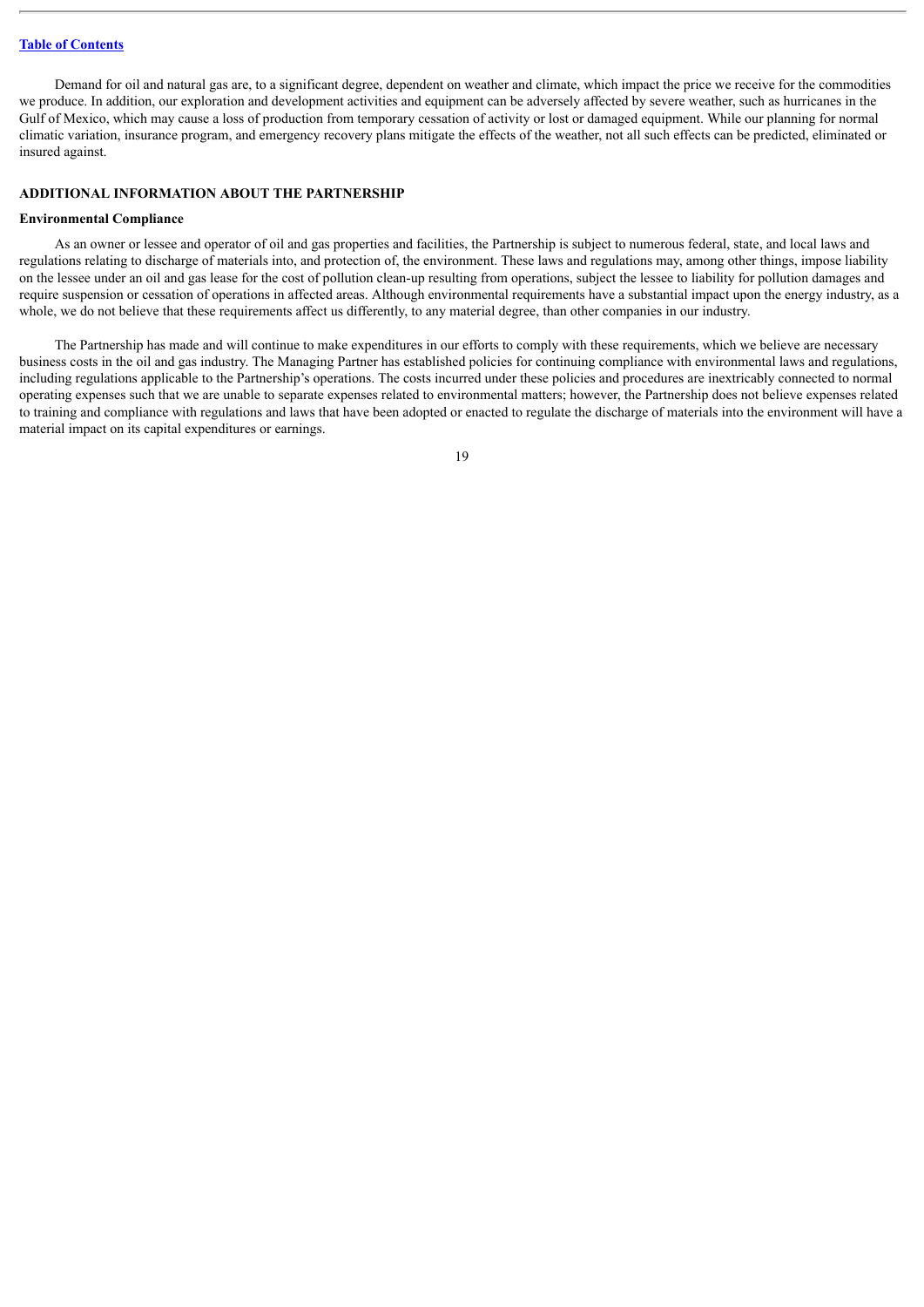## <span id="page-23-0"></span>**ITEM 8.** *FINANCIAL STATEMENTS AND SUPPLEMENTARY DATA*

## **APACHE OFFSHORE INVESTMENT PARTNERSHIP INDEX TO FINANCIAL STATEMENTS**

**Page**

|                                                                                                                          | Number |
|--------------------------------------------------------------------------------------------------------------------------|--------|
| Report of Management on Internal Control over Financial Reporting                                                        | 21     |
| <b>Report of Independent Registered Public Accounting Firm</b>                                                           | 22     |
| Statement of Consolidated Operations for each of the three years in the period ended December 31, 2015                   | 23     |
| Statement of Consolidated Cash Flows for each of the three years in the period ended December 31, 2015                   | 24     |
| Consolidated Balance Sheet as of December 31, 2015 and 2014                                                              | 25     |
| Statement of Consolidated Changes in Partners' Capital for each of the three years in the period ended December 31, 2015 | 26     |
| Notes to Consolidated Financial Statements                                                                               | 27     |
| Supplemental Oil and Gas Disclosures                                                                                     | 35     |
| <b>Supplemental Quarterly Financial Data</b>                                                                             | 37     |
|                                                                                                                          |        |

## Schedules –

All financial statement schedules have been omitted because they are either not required, not applicable or the information required to be presented is included in the financial statements or related notes thereto.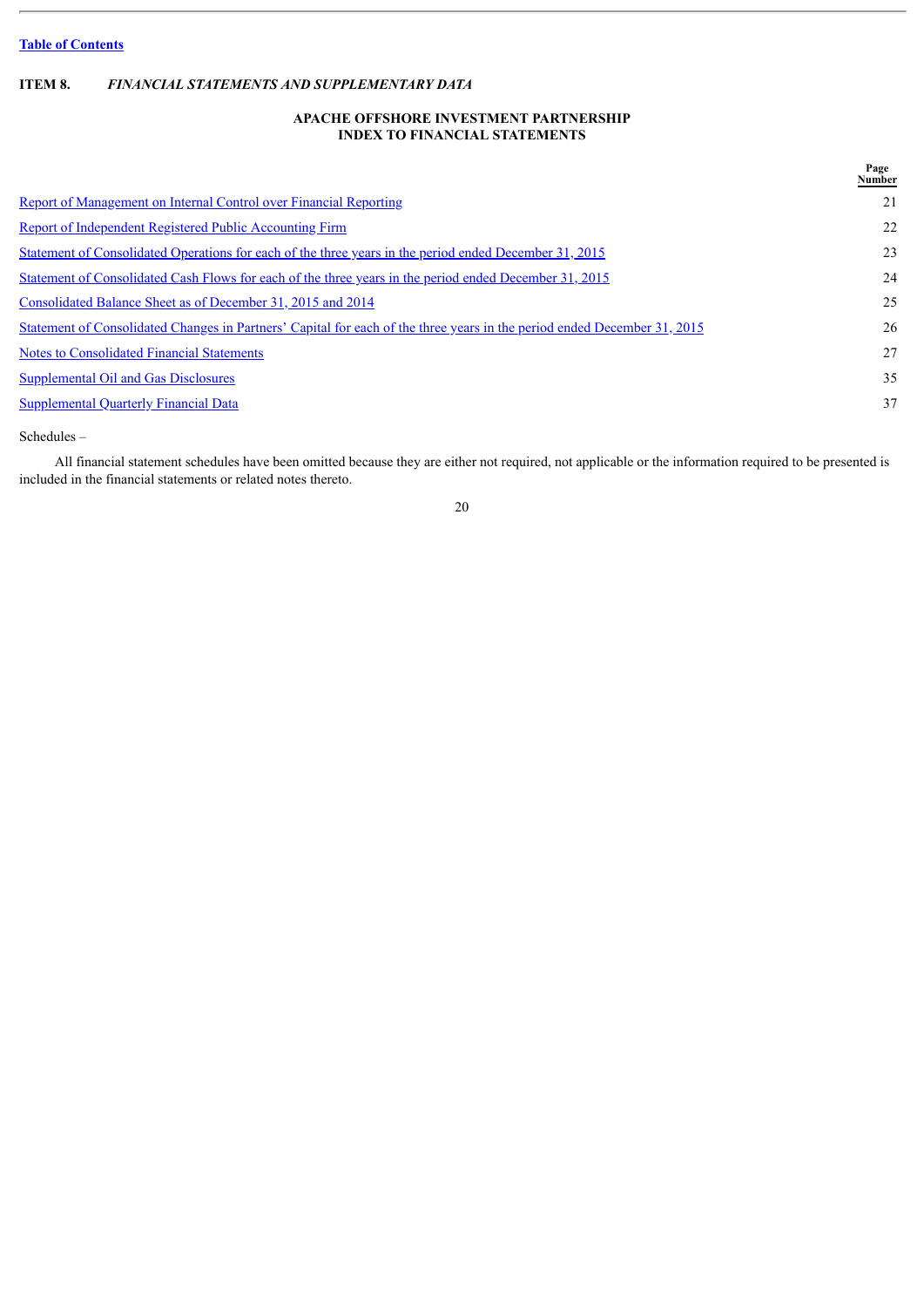#### **REPORT OF MANAGEMENT ON INTERNAL CONTROL OVER FINANCIAL REPORTING**

<span id="page-24-0"></span>Management of the Partnership is responsible for the preparation and integrity of the consolidated financial statements appearing in this annual report on Form 10-K. The financial statements were prepared in conformity with accounting principles generally accepted in the United States and include amounts that are based on management's best estimates and judgments.

Management of the Partnership is responsible for establishing and maintaining effective internal control over financial reporting as such term is defined in Rule 13a-15(f) under the Securities Exchange Act of 1934 (Exchange Act). The Partnership's and Managing Partner's internal control over financial reporting is designed to provide reasonable assurance regarding the reliability of financial reporting and the preparation of the consolidated financial statements. Our internal control over financial reporting is supported by appropriate reviews by management, written policies and guidelines, careful selection and training of qualified personnel and a written code of business conduct adopted by the Managing Partner's board of directors, applicable to all the Managing Partner's directors, officers and employees.

Because of its inherent limitations, internal control over financial reporting may not prevent or detect misstatements and even when determined to be effective, can only provide reasonable assurance with respect to financial statement preparation and presentation. Also, projections of any evaluation of effectiveness to future periods are subject to the risk that controls may become inadequate because of changes in conditions or that the degree of compliance with the policies or procedures may deteriorate.

Management assessed the effectiveness of the Partnership's internal control over financial reporting as of December 31, 2015. In making this assessment, management used the criteria set forth by the Committee of Sponsoring Organizations of the Treadway Commission in *Internal Control - Integrated Framework (2013)*. Based on our assessment, management believes that the Partnership maintained effective internal control over financial reporting as of December 31, 2015.

> /s/ John J. Christmann IV *Chief Executive Of icer and President (principal executive of icer) of Apache Corporation, Managing Partner*

/s/ Stephen J. Riney *Executive Vice President and Chief Financial Of icer (principal financial of icer) of Apache Corporation, Managing Partner*

/s/ Rebecca A. Hoyt Senior *Vice President, Chief Accounting Of icer and Controller (principal accounting of icer) of Apache Corporation, Managing Partner*

Houston, Texas February 26, 2016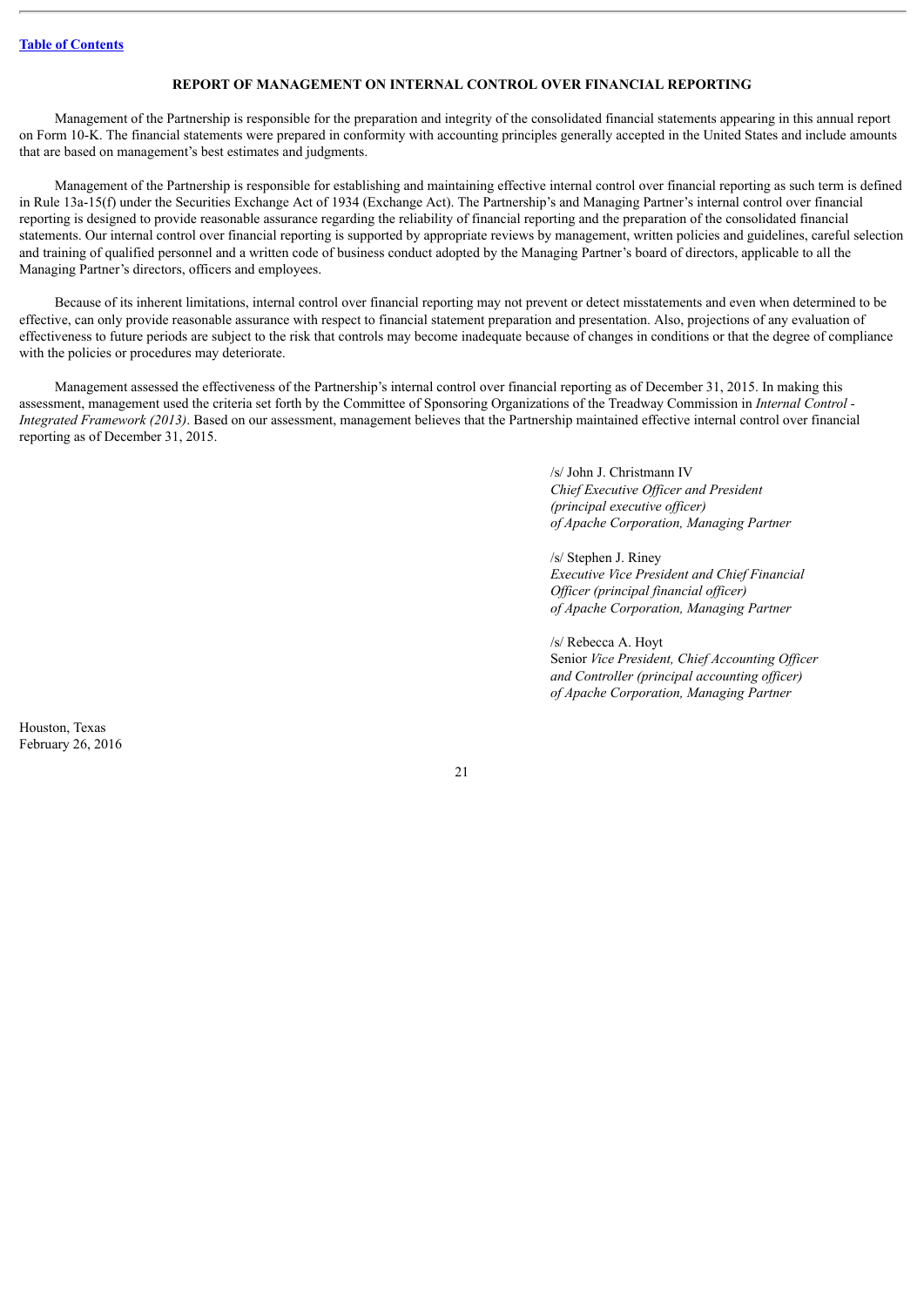### **REPORT OF INDEPENDENT REGISTERED PUBLIC ACCOUNTING FIRM**

<span id="page-25-0"></span>To the Partners of Apache Offshore Investment Partnership:

We have audited the accompanying consolidated balance sheets of Apache Offshore Investment Partnership (a Delaware general partnership) as of December 31, 2015 and 2014, and the related statements of consolidated operations, cash flows and changes in partners' capital for each of the three years in the period ended December 31, 2015. These financial statements are the responsibility of the Partnership's management. Our responsibility is to express an opinion on these financial statements based on our audits.

We conducted our audits in accordance with the standards of the Public Company Accounting Oversight Board (United States). Those standards require that we plan and perform the audit to obtain reasonable assurance about whether the financial statements are free of material misstatement. We were not engaged to perform an audit of the Partnership's internal control over financial reporting. Our audits included consideration of internal control over financial reporting as a basis for designing audit procedures that are appropriate in the circumstances, but not for the purpose of expressing an opinion on the effectiveness of the Partnership's internal control over financial reporting. Accordingly, we express no such opinion. An audit also includes examining, on a test basis, evidence supporting the amounts and disclosures in the financial statements, assessing the accounting principles used and significant estimates made by management, and evaluating the overall financial statement presentation. We believe that our audits provide a reasonable basis for our opinion.

In our opinion, the financial statements referred to above present fairly, in all material respects, the consolidated financial position of Apache Offshore Investment Partnership at December 31, 2015 and 2014, and the consolidated results of their operations and their cash flows for each of the three years in the period ended December 31, 2015, in conformity with U.S. generally accepted accounting principles.

#### /s/ ERNST & YOUNG LLP

Houston, Texas February 26, 2016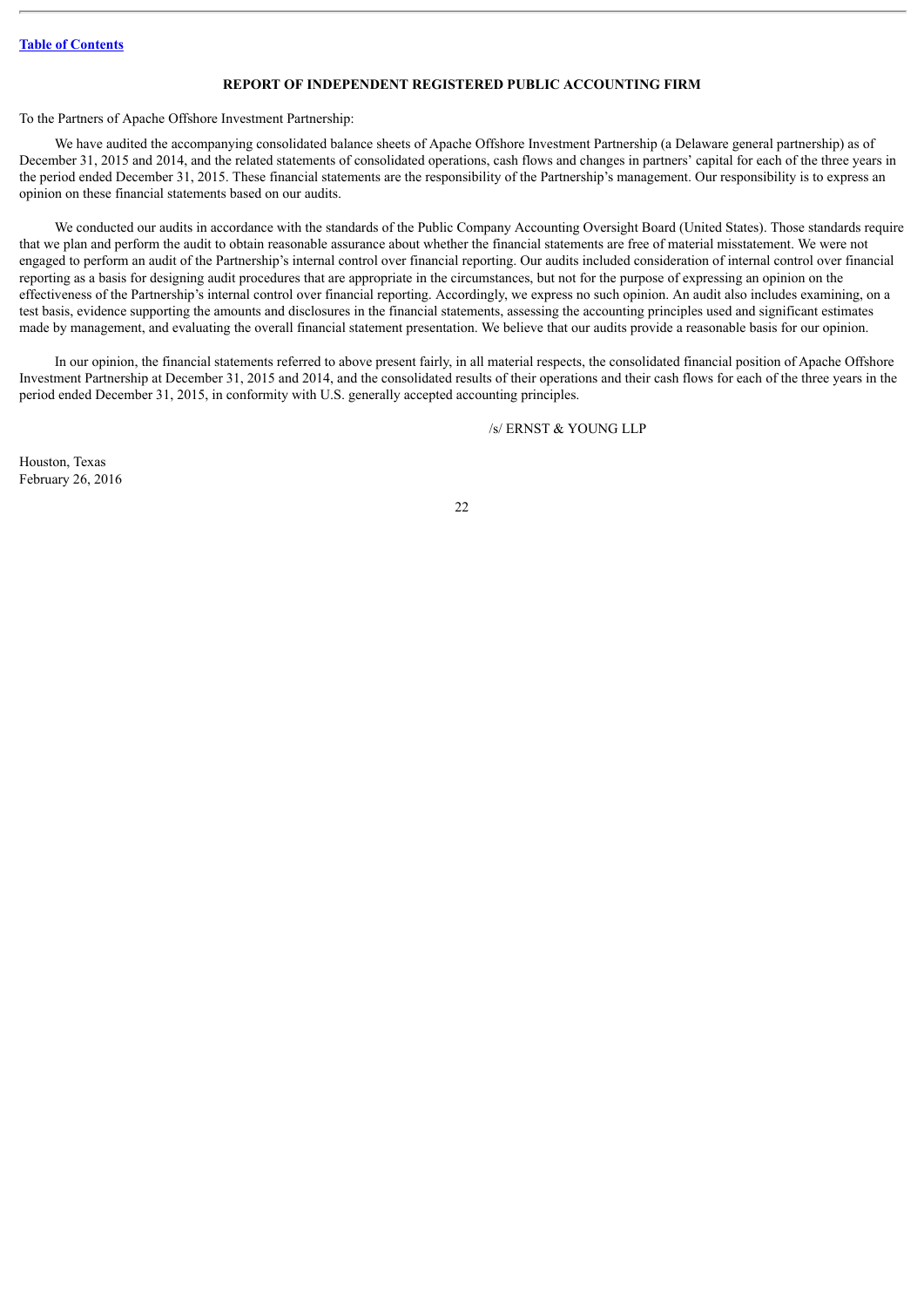## **APACHE OFFSHORE INVESTMENT PARTNERSHIP STATEMENT OF CONSOLIDATED OPERATIONS**

<span id="page-26-0"></span>

|                                                      |                        | For the Year Ended December 31, |               |  |
|------------------------------------------------------|------------------------|---------------------------------|---------------|--|
|                                                      | 2015                   | 2014                            | 2013          |  |
| <b>REVENUES:</b>                                     |                        |                                 |               |  |
| Oil and gas sales                                    | \$1,707,495            | \$2,933,808                     | \$3,555,970   |  |
| Other revenue (loss)                                 | (84,249)               |                                 |               |  |
| Interest income                                      | 88                     | 88                              | 116           |  |
|                                                      | 1,623,334              | 2,933,896                       | 3,556,086     |  |
| <b>EXPENSES:</b>                                     |                        |                                 |               |  |
| Depreciation, depletion and amortization             | 478,748                | 577,830                         | 727,861       |  |
| Asset retirement obligation accretion                | 126,687                | 112,566                         | 107,568       |  |
| Lease operating expenses                             | 756,598                | 947,111                         | 1,256,031     |  |
| Gathering and transportation costs                   | 124,806                | 108,187                         | 116,696       |  |
| Administrative                                       | 364,000                | 376,000                         | 382,000       |  |
|                                                      | 1,850,839              | 2,121,694                       | 2,590,156     |  |
| <b>NET INCOME (LOSS)</b>                             | (227,505)              | \$812,202                       | 965,930       |  |
| NET INCOME (LOSS) ALLOCATED TO:                      |                        |                                 |               |  |
| <b>Managing Partner</b>                              | $\mathbb{S}$<br>47,101 | \$270,751                       | 326,207<br>S. |  |
| <b>Investing Partners</b>                            | (274, 606)             | 541,451                         | 639,723       |  |
|                                                      | (227, 505)             | \$ 812,202                      | \$<br>965,930 |  |
| NET INCOME (LOSS) PER INVESTING PARTNER UNIT         | (269)                  | 530                             | 626           |  |
| WEIGHTED AVERAGE INVESTING PARTNER UNITS OUTSTANDING | 1,021.5                | 1,021.5                         | 1,021.5       |  |

The accompanying notes to consolidated financial statements are an integral part of this statement.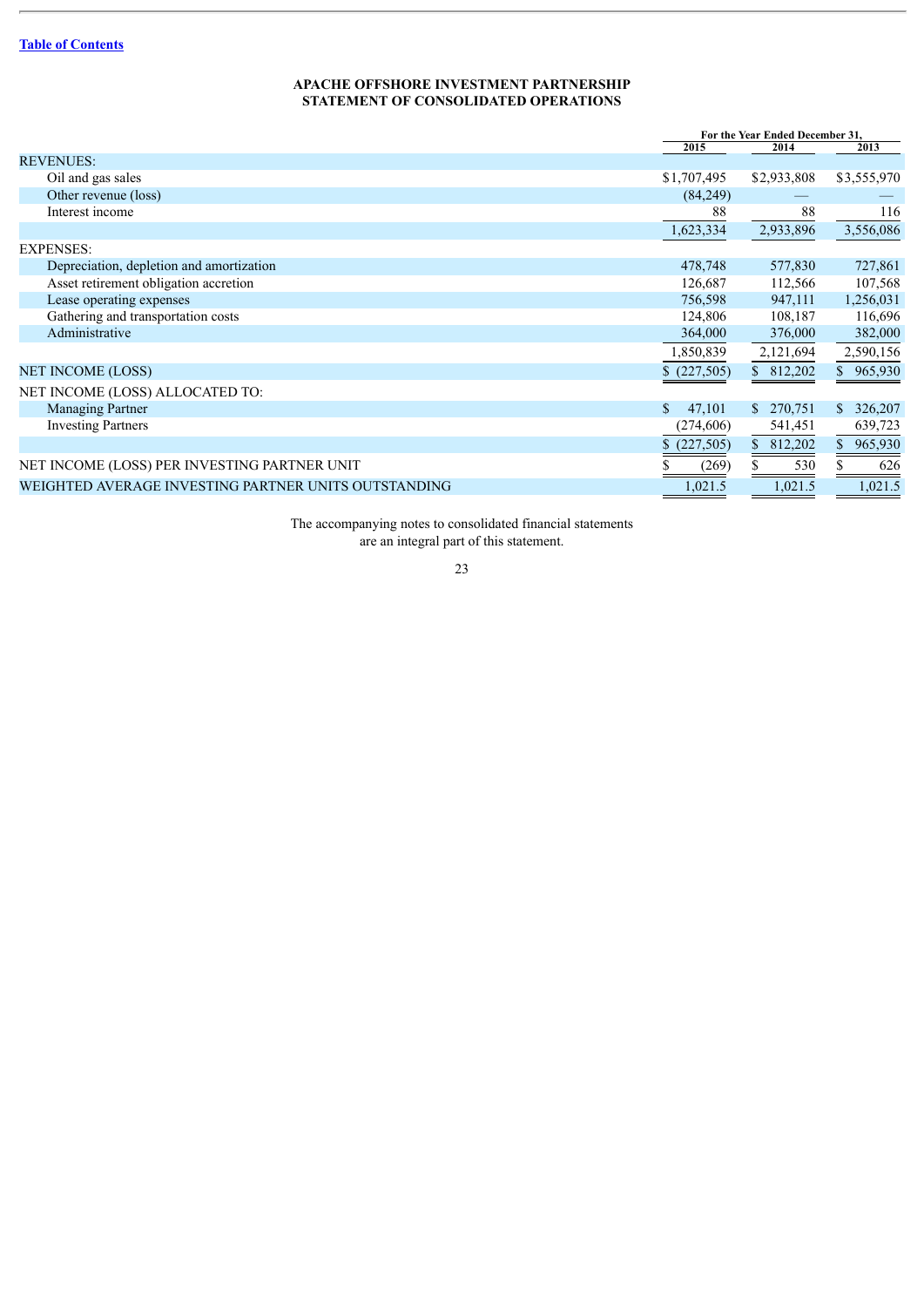## **APACHE OFFSHORE INVESTMENT PARTNERSHIP STATEMENT OF CONSOLIDATED CASH FLOWS**

<span id="page-27-0"></span>

|                                                                                   | For the Year<br><b>Ended December 31.</b> |               |               |
|-----------------------------------------------------------------------------------|-------------------------------------------|---------------|---------------|
|                                                                                   | 2015                                      | 2014          | 2013          |
| CASH FLOWS FROM OPERATING ACTIVITIES:                                             |                                           |               |               |
| Net income (loss)                                                                 | (227,505)                                 | 812,202<br>S. | 965,930<br>S. |
| Adjustments to reconcile net income to net cash provided by operating activities: |                                           |               |               |
| Depreciation, depletion and amortization                                          | 478,748                                   | 577,830       | 727,861       |
| Asset retirement obligation accretion                                             | 126,687                                   | 112,566       | 107,568       |
| Changes in operating assets and liabilities:                                      |                                           |               |               |
| (Increase) decrease in accrued receivables                                        | 161,566                                   | (274, 118)    | 83,551        |
| Increase (decrease) in receivable from/payable to Apache Corporation              | 17,274                                    | 5,868         | (83,356)      |
| Increase (decrease) in other payables                                             | 84,249                                    |               |               |
| Increase (decrease) in accrued operating expenses                                 | (113, 539)                                | 190,563       | 28,183        |
| Increase (decrease) in asset retirement obligations                               | (471, 934)                                | (168, 927)    | (248, 843)    |
| Net cash provided by operating activities                                         | 55,546                                    | 1,255,984     | 1,580,894     |
| <b>CASH FLOWS FROM INVESTING ACTIVITIES:</b>                                      |                                           |               |               |
| Additions to oil and gas properties                                               | (30,013)                                  | (35, 402)     | (19, 361)     |
| Net cash used in investing activities                                             | (30,013)                                  | (35, 402)     | (19,361)      |
| <b>CASH FLOWS FROM FINANCING ACTIVITIES:</b>                                      |                                           |               |               |
| Distributions to Managing Partner                                                 | (54, 584)                                 | (265, 297)    | (360, 104)    |
| Net cash used in financing activities                                             | (54, 584)                                 | (265, 297)    | (360, 104)    |
| NET INCREASE (DECREASE) IN CASH AND CASH EQUIVALENTS                              | (29,051)                                  | 955,285       | 1,201,429     |
| CASH AND CASH EQUIVALENTS, BEGINNING OF YEAR                                      | 5,275,503                                 | 4,320,218     | 3,118,789     |
| CASH AND CASH EQUIVALENTS, END OF PERIOD                                          | \$5,246,452                               | \$5,275,503   | \$4,320,218   |

The accompanying notes to consolidated financial statements are an integral part of this statement.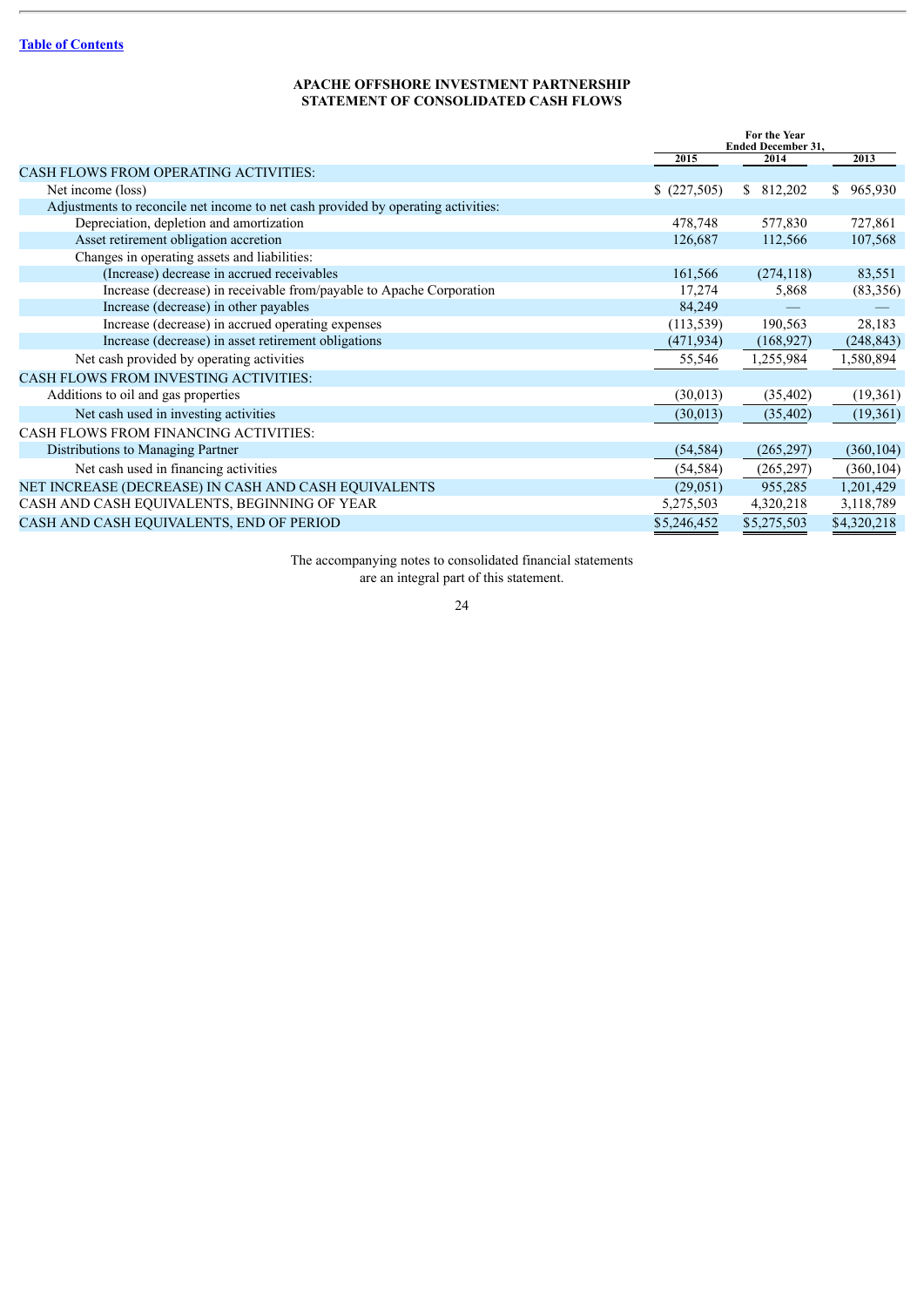## **APACHE OFFSHORE INVESTMENT PARTNERSHIP CONSOLIDATED BALANCE SHEET**

<span id="page-28-0"></span>

|                                                               | December 31,<br>2015 | December 31,<br>2014 |
|---------------------------------------------------------------|----------------------|----------------------|
| <b>ASSETS</b>                                                 |                      |                      |
| <b>CURRENT ASSETS:</b>                                        |                      |                      |
| Cash and cash equivalents                                     | \$<br>5,246,452      | \$<br>5,275,503      |
| Accrued revenues receivable                                   | 147,848              | 309,414              |
| Receivable from Apache Corporation                            |                      | 2,467                |
|                                                               | 5,394,300            | 5,587,384            |
| OIL AND GAS PROPERTIES, on the basis of full cost accounting: |                      |                      |
| Proved properties                                             | 195,037,054          | 194,691,102          |
| Less - Accumulated depreciation, depletion and amortization   | (187, 256, 397)      | (186, 777, 649)      |
|                                                               | 7,780,657            | 7,913,453            |
|                                                               | \$13,174,957         | \$<br>13,500,837     |
| LIABILITIES AND PARTNERS' CAPITAL                             |                      |                      |
| <b>CURRENT LIABILITIES:</b>                                   |                      |                      |
| Payable to Apache Corporation                                 | \$<br>14,807         | \$                   |
| Current asset retirement obligation                           | 524,166              | 274,921              |
| Other payables                                                | 84,249               |                      |
| Accrued operating expenses                                    | 229,564              | 343,103              |
| Accrued development costs                                     | 303,136              | 1,374                |
|                                                               | 1,155,922            | 619,398              |
| ASSET RETIREMENT OBLIGATION                                   | 1,327,947            | 1,908,262            |
| <b>PARTNERS' CAPITAL:</b>                                     |                      |                      |
| <b>Managing Partner</b>                                       | 406,879              | 414,362              |
| Investing Partners (1,021.5 units outstanding)                | 10,284,209           | 10,558,815           |
|                                                               | 10,691,088           | 10,973,177           |
|                                                               | \$13,174,957         | \$<br>13,500,837     |

The accompanying notes to consolidated financial statements are an integral part of this statement.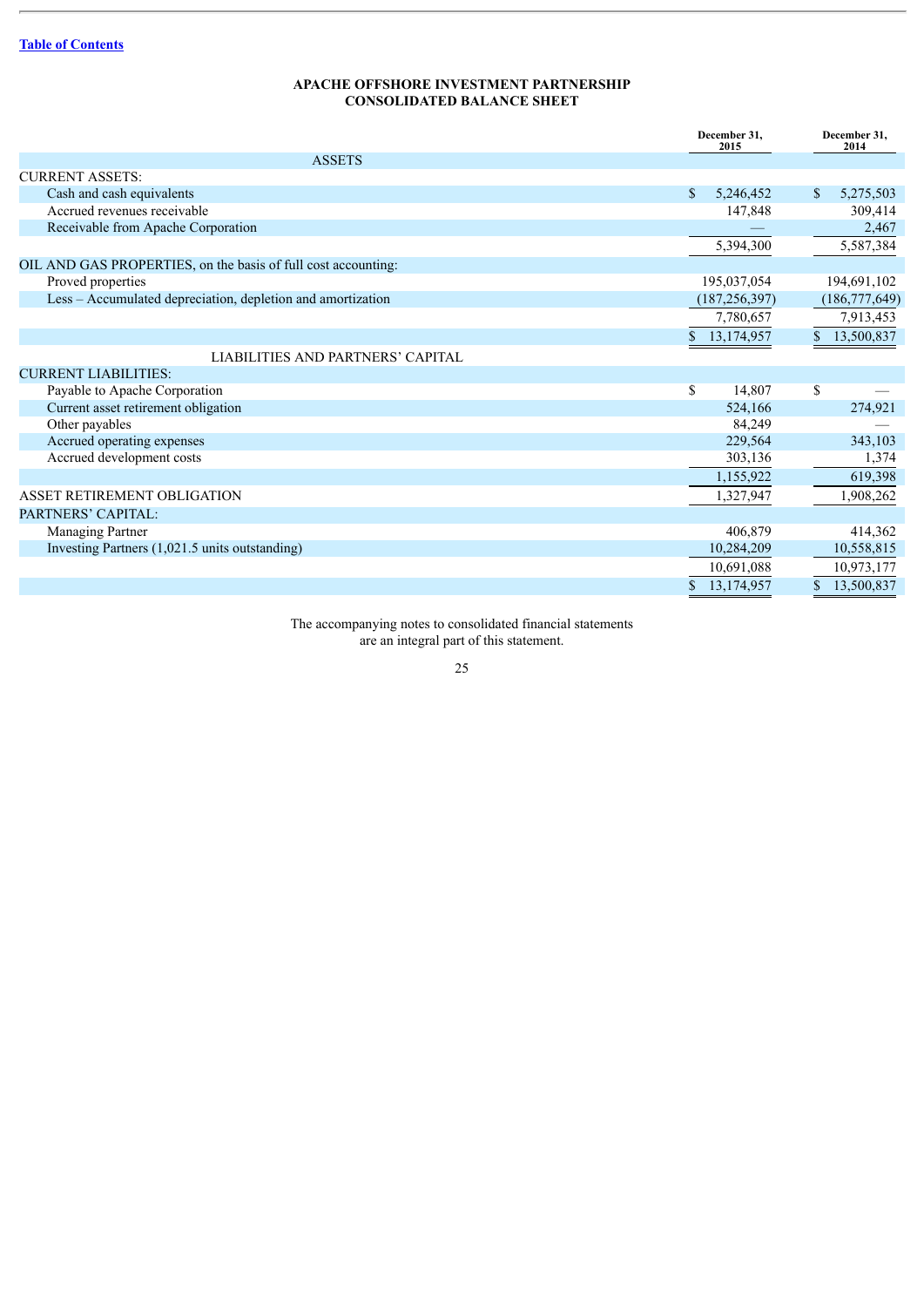## **APACHE OFFSHORE INVESTMENT PARTNERSHIP STATEMENT OF CONSOLIDATED CHANGES IN PARTNERS' CAPITAL**

<span id="page-29-0"></span>

|                            | Managing<br>Partner | Investing<br><b>Partners</b> | Total        |
|----------------------------|---------------------|------------------------------|--------------|
| BALANCE, DECEMBER 31, 2012 | \$442,805           | \$9,377,641                  | \$9,820,446  |
| <b>Distributions</b>       | (360, 104)          |                              | (360, 104)   |
| Net income                 | 326,207             | 639,723                      | 965,930      |
| BALANCE, DECEMBER 31, 2013 | \$408,908           | \$10,017,364                 | \$10,426,272 |
| <b>Distributions</b>       | (265, 297)          |                              | (265, 297)   |
| Net income                 | 270,751             | 541,451                      | 812,202      |
| BALANCE, DECEMBER 31, 2014 | \$414,362           | \$10,558,815                 | \$10,973,177 |
| <b>Distributions</b>       | (54, 584)           |                              | (54, 584)    |
| Net income (loss)          | 47,101              | (274, 606)                   | (227, 505)   |
| BALANCE, DECEMBER 31, 2015 | \$406,879           | \$10,284,209                 | \$10,691,088 |

The accompanying notes to consolidated financial statements are an integral part of this statement.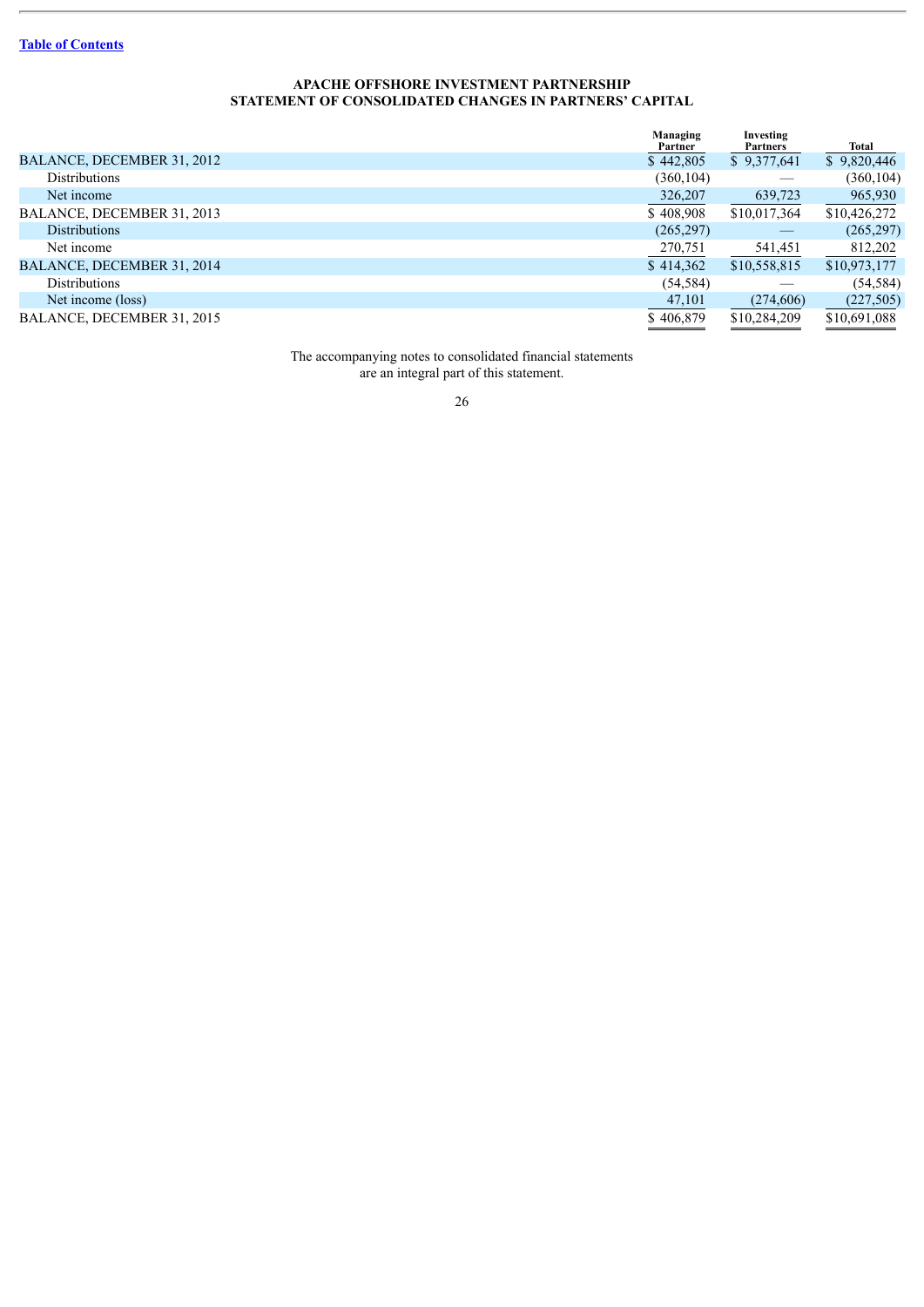## <span id="page-30-0"></span>**1. ORGANIZATION**

#### **Nature of Operations**

Apache Offshore Investment Partnership, a Delaware general partnership (the Investment Partnership), was formed on October 31, 1983, consisting of Apache Corporation (Apache or Managing Partner) as Managing Partner and public investors (the Investing Partners). The Investment Partnership invested its entire capital in Apache Offshore Petroleum Limited Partnership, a Delaware limited partnership (the Operating Partnership). The primary business of the Investment Partnership is to serve as the sole limited partner of the Operating Partnership. The primary business of the Operating Partnership is to conduct oil and gas exploration, development and production operations. The Operating Partnership conducts the operations of the Investment Partnership. The accompanying financial statements include the accounts of both the Investment Partnership and Operating Partnership. Apache is the general partner of both the Investment and Operating partnerships, and held approximately five percent of the 1,021.5 Investing Partner Units (Units) outstanding at December 31, 2015. The term "Partnership", as used hereafter, refers to the Investment Partnership or the Operating Partnership, as the case may be.

The Partnership purchased, at cost, an 85 percent interest in offshore leasehold interests acquired by Apache as a co-venturer in a series of oil and gas exploration, development and production activities on 87 federal lease tracts in the Gulf of Mexico, offshore Louisiana and Texas. The remaining 15 percent interest was purchased by an affiliated partnership or retained by Apache. The Partnership acquired an increased net revenue interest in Matagorda Island Blocks 681 and 682 in November 1992, when the Partnership and Apache formed a joint venture to acquire a 92.6 percent working interest in the blocks. The Partnership's working interests in the two remaining venture prospects at December 31, 2015 range from 6.29 percent to 7.08 percent. The two remaining venture prospects are both located offshore Louisiana.

The Partnership's future financial condition and results of operations will depend largely upon prices received for its oil and natural gas production and the costs of acquiring, finding, developing and producing reserves. A substantial portion of the Partnership's production is sold under market-sensitive contracts. Prices for oil and natural gas are subject to fluctuations in response to changes in supply, market uncertainty and a variety of factors beyond the Partnership's control. These factors include worldwide political instability (especially in the Middle East), the foreign supply of oil and natural gas, the price of foreign imports, the level of consumer demand, and the price and availability of alternative fuels.

Under the terms of the Partnership Agreements, the Investing Partners receive 80 percent and Apache receives 20 percent of revenue. Lease operating, gathering and transportation, and administrative expenses are allocated to the Investing Partners and Apache in the same proportion as revenues. The Investing Partners receive 100 percent of the interest income earned on short-term cash investments. The Investing Partners generally pay for 90 percent and Apache generally pays for 10 percent of exploration and development costs and expenses incurred by the Partnership. However, intangible drilling costs, interest costs and fees or expenses related to the loans incurred by the Partnership are allocated 99 percent to the Investing Partners and one percent to Apache until such time as the amount so allocated to the Investing Partners equals 90 percent of the total amount of such costs, including such costs incurred by Apache prior to the formation of the Partnership.

#### **Right of Presentment**

In February 1994, an amendment to the Partnership Agreement created a right of presentment under which all Investing Partners have a limited and voluntary right to offer their Units to the Partnership twice each year to be purchased for cash. The Partnership did not offer to purchase any Units from Investing Partners in 2015, 2014, or 2013 as a result of the limited amount of cash available for discretionary purposes.

The Partnership is not in a position to predict how many Units will be presented for repurchase during 2016; however, no more than 10 percent of the outstanding Units may be purchased under the right of presentment in any year. The Partnership has no obligation to purchase any Units presented to the extent that it determines that it has insufficient funds for such purchases.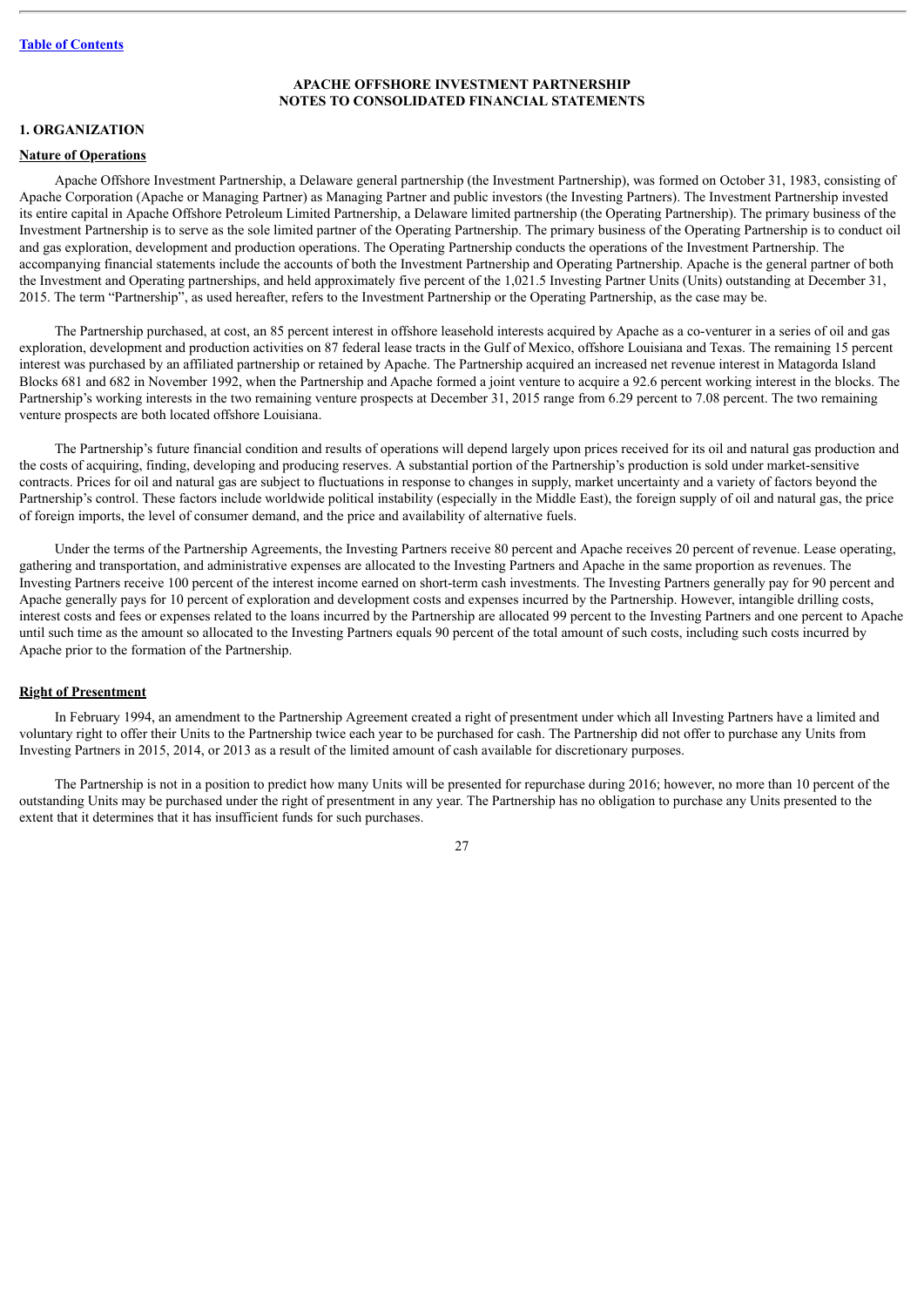The table below sets forth the total repurchase price and the repurchase price per Unit for all outstanding Units at each presentment period, based on the right of presentment valuation formula defined in the amendment to the Partnership Agreement. The right of presentment offers made twice annually are based on a discounted Unit value formula. The discounted Unit value will be not less than the Investing Partner's share of: (a) the sum of (i) 70 percent of the discounted estimated future net revenues from proved reserves, discounted at a rate of 1.5 percent over prime or First National Bank of Chicago's base rate in effect at the time the calculation is made, (ii) cash on hand, (iii) prepaid expenses, (iv) accounts receivable less a reasonable reserve for doubtful accounts, (v) oil and gas properties other than proved reserves at cost less any amounts attributable to drilling and completion costs incurred by the Partnership and included therein, and (vi) the book value of all other assets of the Partnership, less the debts, obligations and other liabilities of all kinds (including accrued expenses) then allocable to such interest in the Partnership, all determined as of the valuation date, divided by (b) the number of Units, and fractions thereof, outstanding as of the valuation date. The discounted Unit value does not purport to be, and may be substantially different from, the fair market value of a Unit.

| <b>Right of Presentment</b><br><b>Valuation Date</b> | <b>Total Valuation</b><br>Price | <b>Valuation Price</b><br>Per Unit |         |
|------------------------------------------------------|---------------------------------|------------------------------------|---------|
| December 31, 2012                                    | \$15,743,540                    | \$                                 | 15,412  |
| June 30, 2013                                        | 15,958,079                      |                                    | 15,622  |
| December 31, 2013                                    | 16,364,853                      |                                    | 16,020  |
| June 30, 2014                                        | 16,609,939                      |                                    | 16,260  |
| December 31, 2014                                    | 9,975,347                       |                                    | 9,765   |
| June 30, 2015                                        | 10,042,327                      |                                    | 9,831   |
| <b>Investing Partner Units Outstanding:</b>          | 2015                            | 2014                               | 2013    |
| Balance, beginning of year                           | 1,021.5                         | 1,021.5                            | 1,021.5 |
| Repurchase of Partnership Units                      |                                 |                                    |         |
| Balance, end of year                                 | 1.021.5                         | 1,021.5                            | 1.021.5 |

## **Capital Contributions**

A total of \$85,000 per Unit, or approximately 57 percent, of investor subscription had been called through December 31, 2015. The Partnership determined the full purchase price of \$150,000 per Unit was not needed, and upon completion of the last subscription call in November 1989, released the Investing Partners from their remaining liability. As a result of investors defaulting on cash calls and repurchases under the presentment offer discussed above, the original 1,500 Units have been reduced to 1,021.5 Units at December 31, 2015.

#### **2. SUMMARY OF SIGNIFICANT ACCOUNTING POLICIES**

Accounting policies used by the Partnership reflect industry practices and conform to accounting principles generally accepted in the United States (GAAP). Significant policies are discussed below.

### **Statement Presentation**

The accompanying consolidated financial statements include the accounts of Apache Offshore Investment Partnership and Apache Offshore Petroleum Limited Partnership after elimination of intercompany balances and transactions.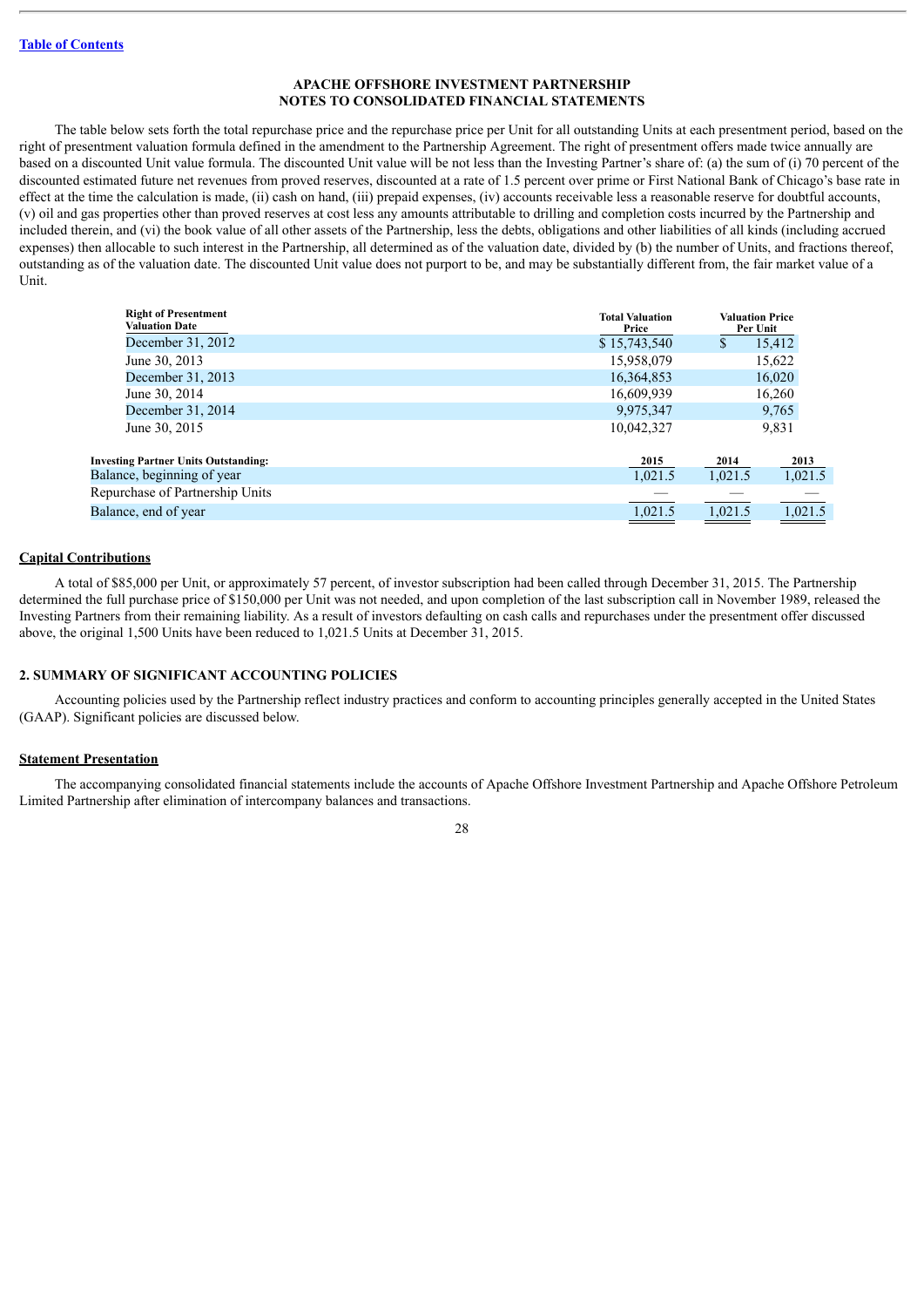#### **Use of Estimates**

The preparation of financial statements in conformity with GAAP and the disclosure of contingent assets and liabilities requires management to make estimates and assumptions that affect the reported amounts of assets and liabilities at the date of the financial statements and the reported amounts of revenues and expenses during the reporting period. The Partnership bases its estimates on historical experience and various other assumptions that are believed to be reasonable under the circumstances. The Partnership evaluates its estimates and assumptions on a regular basis. Actual results may differ from these estimates and assumptions used in preparation of its financial statements and changes in these estimates are recorded when known. Significant estimates with regard to these financial statements include the estimate of proved oil and gas reserve quantities and the related present value of estimated future net cash flows therefrom (see Note 10 - Supplemental Oil and Gas Disclosures) and the assessment of asset retirement obligations (see Note 8 – Asset Retirement Obligation).

#### **Cash Equivalents**

The Partnership considers all highly liquid short-term investments with an original maturity of three months or less at the time of purchase to be cash equivalents. These investments are carried at cost, which approximates fair value. As of December 31, 2015 and 2014, the Partnership had \$5.2 million and \$5.3 million, respectively, of cash and cash equivalents.

#### **Oil and Gas Properties**

The Partnership follows the full-cost method of accounting for its investment in oil and gas properties for financial statement purposes. Under this method of accounting, the Partnership capitalizes all acquisition, exploration and development costs incurred for the purpose of finding oil and gas reserves. The amounts capitalized under this method include dry hole costs, leasehold costs, engineering, geological, exploration, development and other similar costs. All costs related to production and administrative functions are expensed in the period incurred. The Partnership includes the present value of its dismantlement, restoration and abandonment costs within the capitalized oil and gas property balance as described in Note 8. Unless a significant portion of the Partnership's reserve volumes are sold (greater than 25 percent), proceeds from the sale of oil and gas properties are accounted for as reductions to capitalized costs, and gains or losses are not recognized.

Capitalized costs of oil and gas properties are amortized on the future gross revenue method whereby depreciation, depletion and amortization (DD&A) expense is computed quarterly by dividing current period oil and gas sales by estimated future gross revenue from proved oil and gas reserves (including current period oil and gas sales) and applying the resulting rate to the net cost of evaluated oil and gas properties, including estimated future development costs.

Under the full-cost method of accounting, the Partnership limits the capitalized costs of proved oil and gas properties, net of accumulated DD&A, to the estimated future net cash flows from proved oil and gas reserves discounted at 10 percent, plus the lower of cost or fair value of unproved properties included in the costs being amortized, if any. This ceiling test is performed each quarter. If capitalized costs exceed this limit, the excess is charged to expense and reflected as additional DD&A in the accompanying statement of consolidated operations. Estimated future net cash flows are calculated using end-ofperiod costs and an unweighted arithmetic average of commodity prices in effect on the first day of each of the previous 12 months, held flat for the life of the production, except where prices are defined by contractual arrangements. The Partnership has not recorded any write-downs of capitalized costs for the three years presented. See Note 10 - Supplemental Oil and Gas Disclosures for a discussion on the calculation of estimated future net cash flows.

#### **Asset Retirement Costs and Obligation**

The initial estimated asset retirement obligation related to properties is recorded as a liability at its fair value, with an offsetting asset retirement cost recorded as an increase to oil and gas properties on the consolidated balance sheet. If the fair value of the recorded asset retirement obligation changes, a revision is recorded to both the asset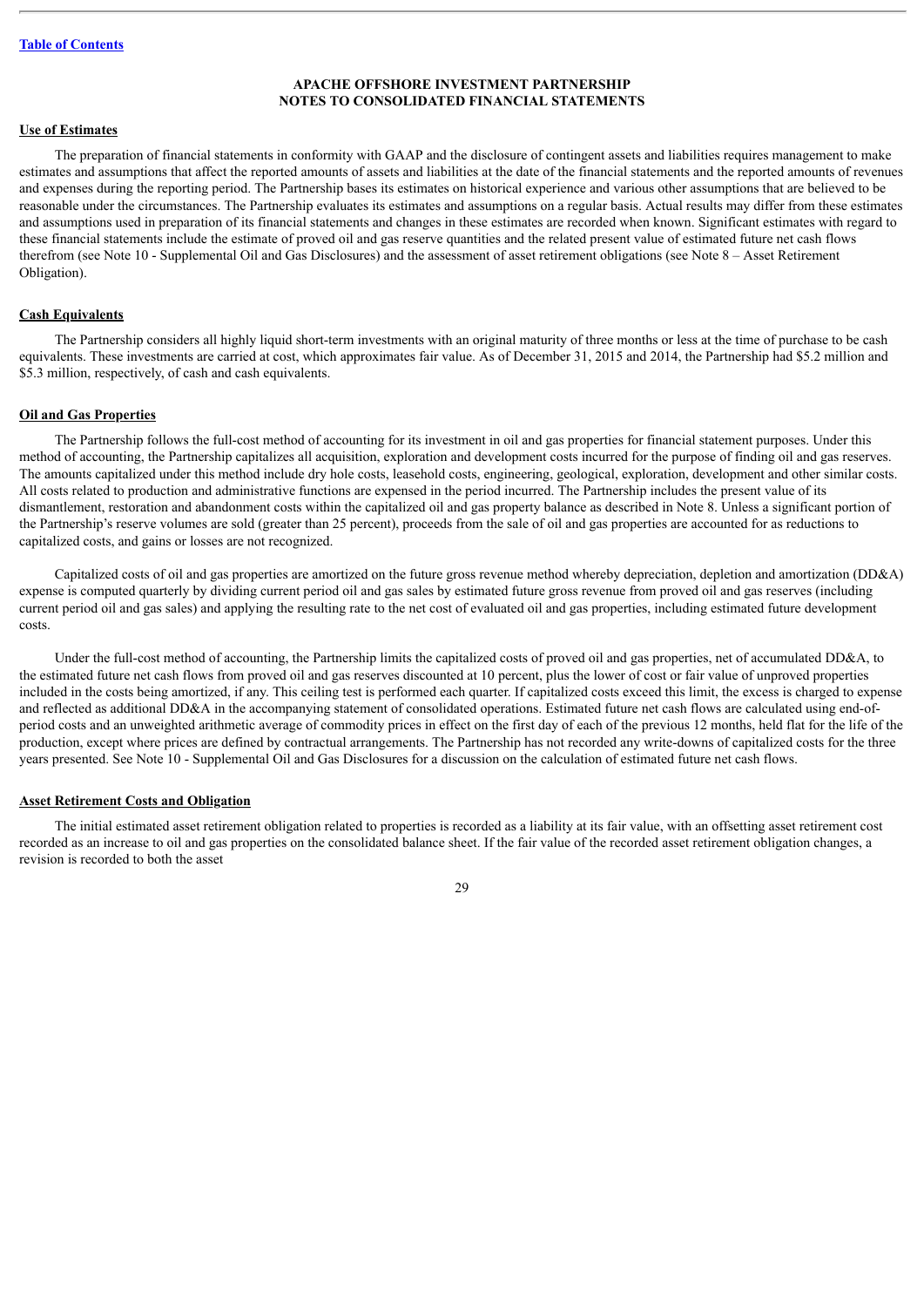retirement obligation and the asset retirement cost. Revisions in estimated liabilities can result from revisions of estimated inflation rates, changes in service and equipment costs and changes in the estimated timing of settling asset retirement obligations. Accretion expense on the liability is recognized over the estimated productive life of the related assets.

#### **Revenue Recognition**

Oil and gas revenues are recognized when production is sold to a purchaser at a fixed or determinable price, when delivery has occurred and title has transferred, and if collectability of the revenue is probable. The Partnership uses the sales method of accounting for natural gas revenues. Under this method, revenues are recognized based on actual volumes of gas sold to purchasers. The volumes of gas sold may differ from the volumes to which the Partnership is entitled based on its interests in the properties. These differences create imbalances that are recognized as a liability only when the estimated remaining reserves will not be sufficient to enable the underproduced owner to recoup its entitled share through production. At December 31, 2015, the Partnership carried a liability of \$84,249 for gas imbalances in excess of remaining reserves. No receivables are recorded for those wells where the Partnership has taken less than its share of production. Gas imbalances are reflected as adjustments to proved gas revenues and future cash flows in the unaudited supplemental oil and gas disclosures.

#### **Insurance Coverage**

The Partnership recognizes an insurance receivable when collection of the receivable is deemed probable. Any recognition of an insurance receivable is recorded by crediting and offsetting the original charge. Any differential arising between insurance recoveries and insurance receivables is recorded as a capitalized cost or as an expense, consistent with its original treatment.

#### **Net Income (Loss) Per Investing Unit**

The net income (loss) per Investing Partner Unit is calculated by dividing the aggregate Investing Partners' net income for the period by the number of weighted average Investing Partner Units outstanding for that period.

#### **Income Taxes**

The profit or loss of the Partnership for federal income tax reporting purposes is included in the income tax returns of the partners. Accordingly, no recognition has been given to income taxes in the accompanying financial statements.

#### **Receivable from / Payable to Apache Corporation**

The receivable from/payable to Apache Corporation, the Partnership's Managing Partner, represents the net result of the Investing Partners' revenue and expenditure transactions in the current month. Generally, cash in this amount will be paid by Apache to the Partnership or transferred to Apache in the month after the Partnership's transactions are processed and the net results of operations are determined.

#### **Maintenance and Repairs**

Maintenance and repairs are charged to expense as incurred.

## **New Pronouncements Issued But Not Yet Adopted**

In May 2014, the Financial Accounting Standards Board (FASB) and the International Accounting Standards Board (IASB) issued a joint revenue recognition standard, ASU 2014-09. The new standard removes inconsistencies in existing standards, changes the way companies recognize revenue from contracts with customers, and increases disclosure requirements. The guidance requires companies to recognize revenue to depict the transfer of goods or services to customers in amounts that reflect the consideration to which the company expects to be entitled in exchange for those goods or services. On July 9, 2015, the FASB announced a delay in the effective date of the revenue standard by one year. The deferral results in the new revenue standard becoming effective for annual and interim periods beginning after December 15, 2017. The standard is required to be adopted using either the full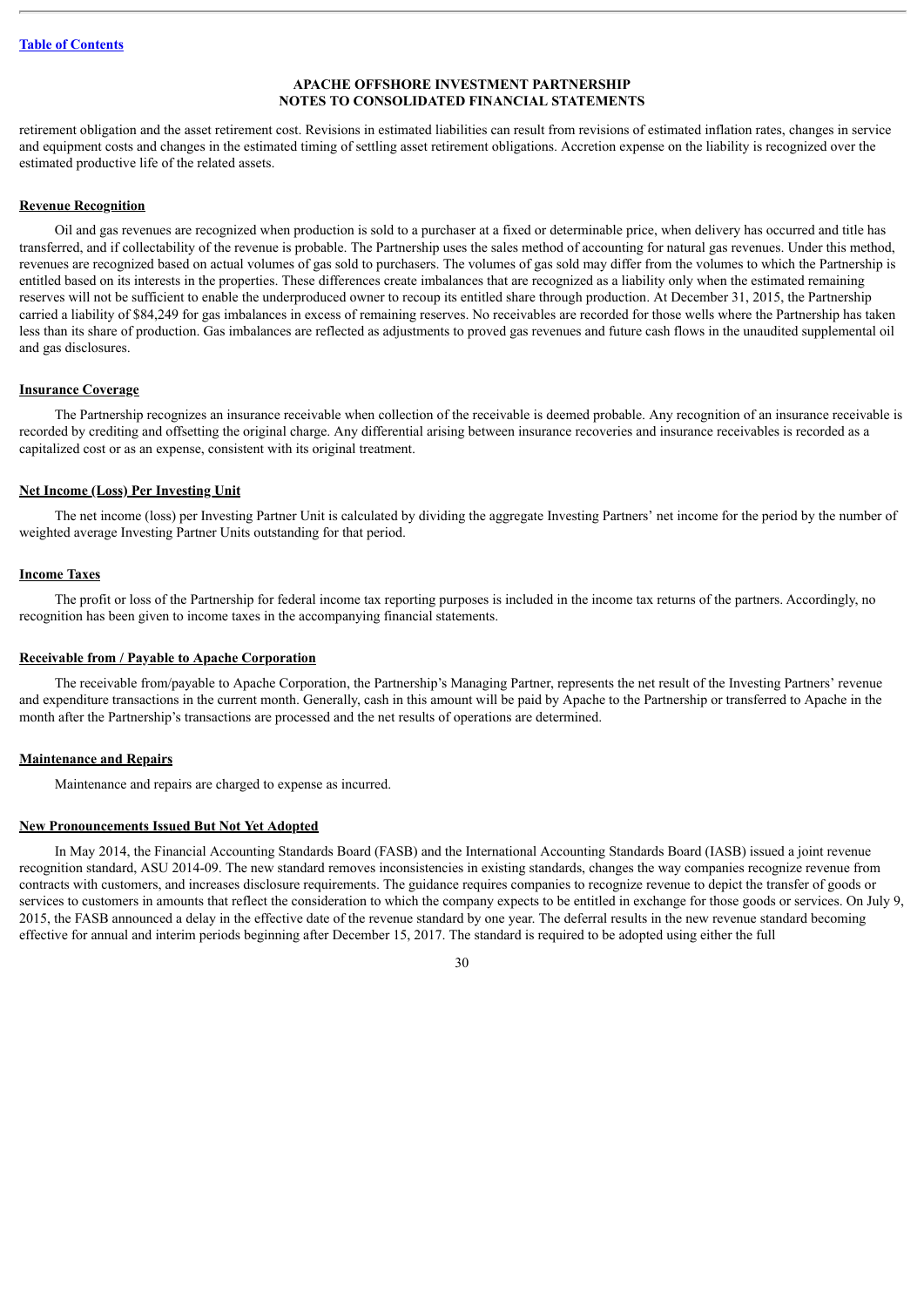retrospective approach, with all prior periods presented adjusted, or the modified retrospective approach, with a cumulative adjustment to retained earnings on the opening balance sheet. The Partnership is currently evaluating the level of effort needed to implement the standard, the impact of adopting this standard on its consolidated financial statements, and whether to use the full retrospective approach or the modified retrospective approach.

#### **3. COMPENSATION TO AFFILIATES**

Apache is entitled to the following types of compensation and reimbursement for costs and expenses.

|                                                                                                                                          | <b>Total Reimbursed by the Investing Partners for</b><br>the Year Ended December 31, |     |      |                |  |     |
|------------------------------------------------------------------------------------------------------------------------------------------|--------------------------------------------------------------------------------------|-----|------|----------------|--|-----|
|                                                                                                                                          | 2015<br>2014                                                                         |     | 2013 |                |  |     |
|                                                                                                                                          |                                                                                      |     |      | (In thousands) |  |     |
| a. Apache is reimbursed for general, administrative and overhead                                                                         |                                                                                      |     |      |                |  |     |
| expenses incurred in connection with the management and operation                                                                        |                                                                                      |     |      |                |  |     |
| of the Partnership's business                                                                                                            |                                                                                      | 291 |      | 301            |  | 306 |
| b. Apache is reimbursed for development overhead costs incurred in<br>the Partnership's operations. These costs are based on development |                                                                                      |     |      |                |  |     |
| activities and are capitalized to oil and gas properties                                                                                 |                                                                                      |     |      |                |  |     |

Apache operated certain Partnership properties through September 30, 2013, at which time Fieldwood Energy LLC purchased Apache's interest in South Timbalier 295, Ship Shoal 258/259 and Matagorda Island 681/682 and became operator of these properties. Billings to the Partnership were made on the same basis as to unaffiliated third parties or at prevailing industry rates.

## **4. OIL AND GAS PROPERTIES**

The following tables contain direct cost information and changes in the Partnership's oil and gas properties for each of the years ended December 31. All costs of oil and gas properties are currently being amortized.

|                                 | 2015      | 2014           | 2013      |
|---------------------------------|-----------|----------------|-----------|
|                                 |           | (In thousands) |           |
| Oil and Gas Properties          |           |                |           |
| Balance, beginning of year      | \$194,691 | \$194,635      | \$194,452 |
| Costs incurred during the year: |           |                |           |
| $Development-$                  |           |                |           |
| <b>Investing Partners</b>       | 314       | 53             | 166       |
| <b>Managing Partner</b>         | 32        |                | 17        |
| Balance, end of year            | \$195,037 | \$194,691      | \$194,635 |

Development cost for 2015 and 2013 included \$0.3 million and \$0.2 million, respectively, of asset retirement cost. The Partnership's 2014 asset retirement cost additions were negligible.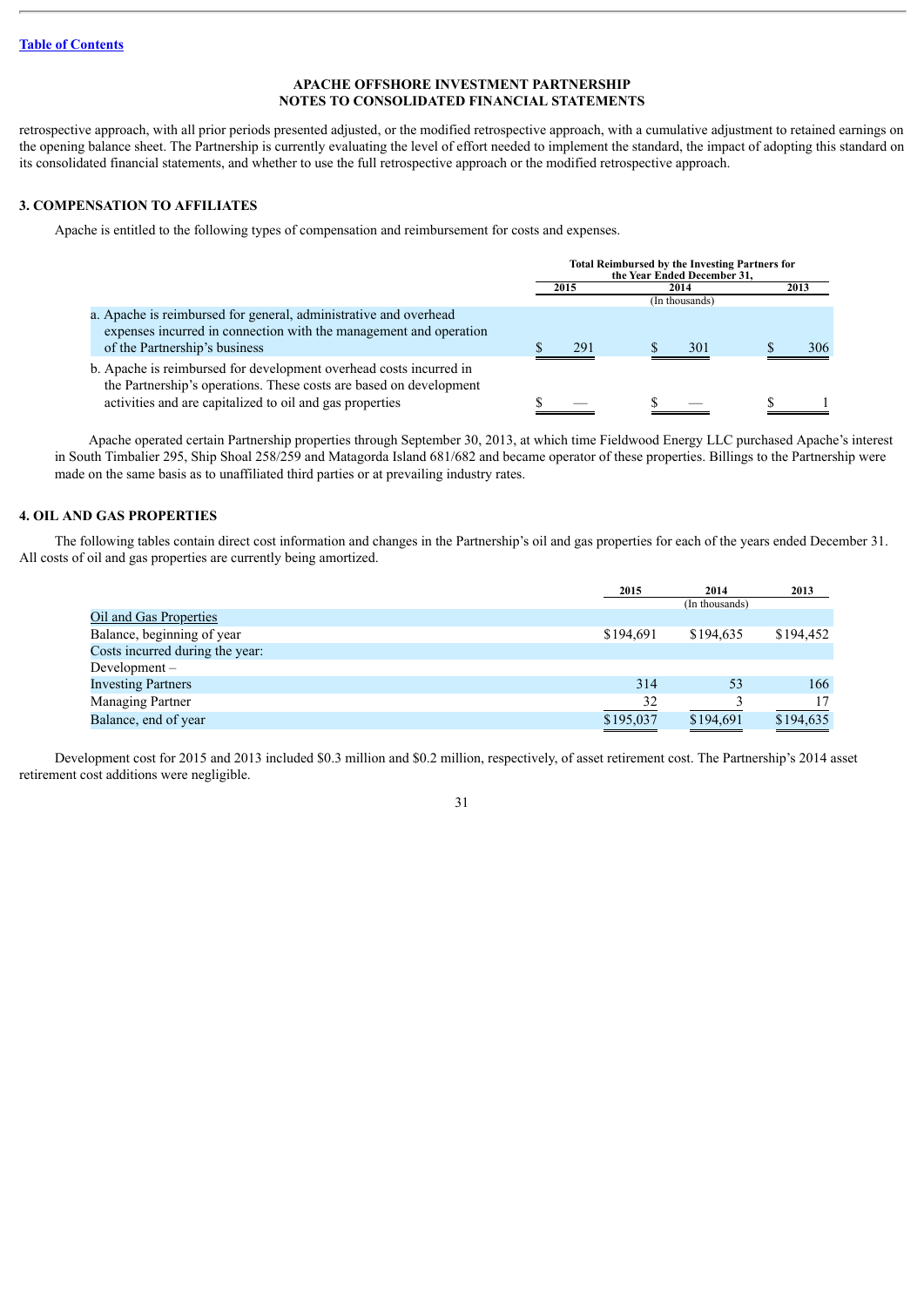|                                                      | Managing<br>Partner | Investing<br><b>Partners</b> | <b>Total</b> |
|------------------------------------------------------|---------------------|------------------------------|--------------|
|                                                      |                     | (In thousands)               |              |
| Accumulated Depreciation, Depletion and Amortization |                     |                              |              |
| Balance, December 31, 2012                           | \$21,012            | \$164,460                    | \$185,472    |
| Provision                                            | 23                  | 705                          | 728          |
| Balance, December 31, 2013                           | \$21,035            | \$165,165                    | \$186,200    |
| Provision                                            | 19                  | 559                          | 578          |
| Balance, December 31, 2014                           | \$21.054            | \$165,724                    | \$186,778    |
| Provision                                            | 15                  | 463                          | 478          |
| Balance, December 31, 2015                           | \$21,069            | \$166,187                    | \$187,256    |

The Partnership's aggregate DD&A expense as a percentage of oil and gas sales for 2015, 2014, and 2013 was 28 percent, 20 percent and 20 percent, respectively.

## **5. MAJOR CUSTOMER AND RELATED PARTIES INFORMATION**

Revenues received from major third party customers that equaled ten percent or more of oil and gas sales are discussed below. No other third party customers individually accounted for ten percent or more of oil and gas sales.

Remittances from Fieldwood Energy LLC accounted for 100 percent and 91 percent of the Partnership's oil and gas sales for the years 2015 and 2014, respectively. Shell Trading Company and BP Products North America each accounted for 34 percent of the Partnership's oil and gas sales for the year 2013.

The Partnership paid an Apache subsidiary transportation fees totaling \$3,086 in 2013 for the transportation of Partnership's share of gas through a 14.4 mile natural gas and condensate pipeline connecting Matagorda Island Block 681 to onshore markets. The fees were at the same rates and terms as previously paid to Shell Oil Company before they sold the pipeline to the Apache subsidiary. Matagorda Island Blocks 681 and 682 have been off production since August 2013 and no fees have been paid by the Partnership since that time.

The Partnership's revenues are derived principally from uncollateralized sales to customers in the oil and gas industry; therefore, customers may be similarly affected by changes in economic and other conditions within the industry. The Partnership has not experienced material credit losses on such sales.

#### **6. FAIR VALUE MEASUREMENTS**

Certain assets and liabilities are reported at fair value on a recurring basis in the Partnership's consolidated balance sheet. The following methods and assumptions were used to estimate the fair values:

#### *Cash, Cash Equivalents, Accounts Receivable and Accounts Payable -*

As of December 31, 2015, and December 31, 2014, the carrying amounts approximate fair value because of the short-term nature or maturity of these instruments.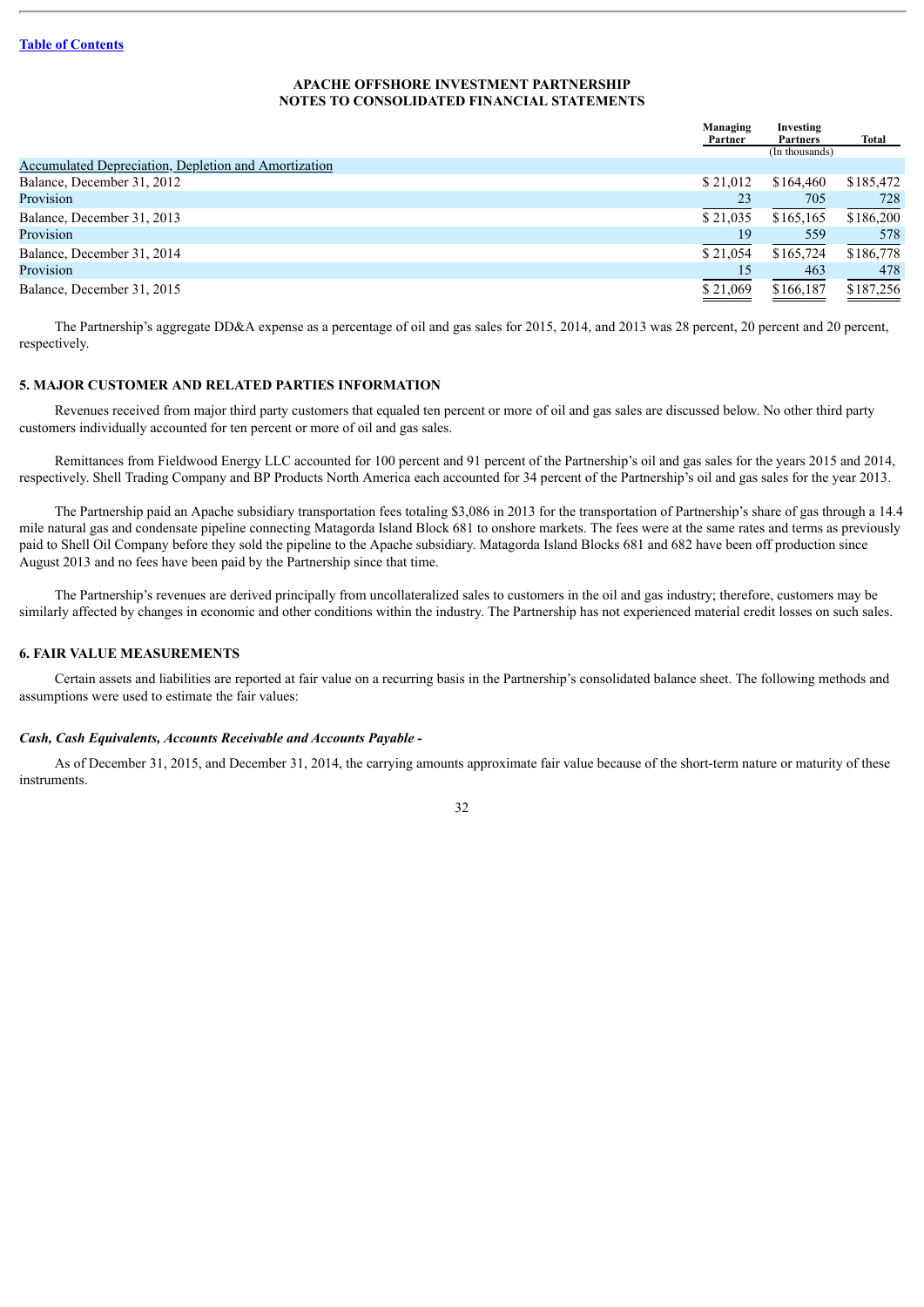#### **7. COMMITMENTS AND CONTINGENCIES**

*Litigation* – The Partnership is subject to governmental and regulatory controls arising in the ordinary course of business. It is the opinion of the Apache's management that all claims and litigation involving the Partnership are not likely to have a material adverse effect on its financial position or results of operations.

*Environmental* – The Partnership, as an owner or lessee of interests in oil and gas properties, is subject to various federal, state and local laws and regulations relating to discharge of materials into, and protection of, the environment. These laws and regulations may, among other things, impose liability on the lessee under an oil and gas lease for the cost of pollution clean-up resulting from operations and subject the lessee to liability for pollution damages. Apache maintains insurance coverage on the Partnership's properties, which it believes is customary in the industry, although the Partnership is not fully insured against all environmental risks.

## **8. ASSET RETIREMENT OBLIGATION**

The following table describes the changes to the Partnership's asset retirement obligation (ARO) liability for the years ended December 31, 2015 and 2014:

|                                                  | 2015        | 2014        |
|--------------------------------------------------|-------------|-------------|
| Asset retirement obligation at beginning of year | \$2,183,183 | \$2,219,852 |
| Accretion expense                                | 126,687     | 112,566     |
| Liabilities settled                              | (773, 696)  | (170,212)   |
| Revisions in estimated liabilities               | 315,939     | 20,977      |
| Asset retirement obligation at end of year       | \$1,852,113 | \$2,183,183 |
| Less current portion                             | (524, 166)  | (274, 921)  |
| Asset retirement obligation, long-term           | \$1,327,947 | \$1,908,262 |
|                                                  |             |             |

The ARO liability reflects the estimated present value of the amount of dismantlement, removal, site reclamation, and similar activities associated with the Partnership's oil and gas properties. The Partnership utilizes current retirement costs to estimate the expected cash outflows for retirement obligations. The Partnership estimates the ultimate productive life of the properties, a risk-adjusted discount rate, and an inflation factor in order to determine the current present value of this obligation. To the extent future revisions to these assumptions impact the present value of the existing ARO liability, a corresponding adjustment is made to the oil and gas property balance.

Liabilities settled primarily relate to individual wells plugged and abandoned during the periods presented. The current portion of the ARO liability represents the retirement obligation expected to be incurred in the next twelve months. During 2015, the operator of North Padre Island 969/976 initiated plugging operations on the field with final abandonment anticipated during 2016.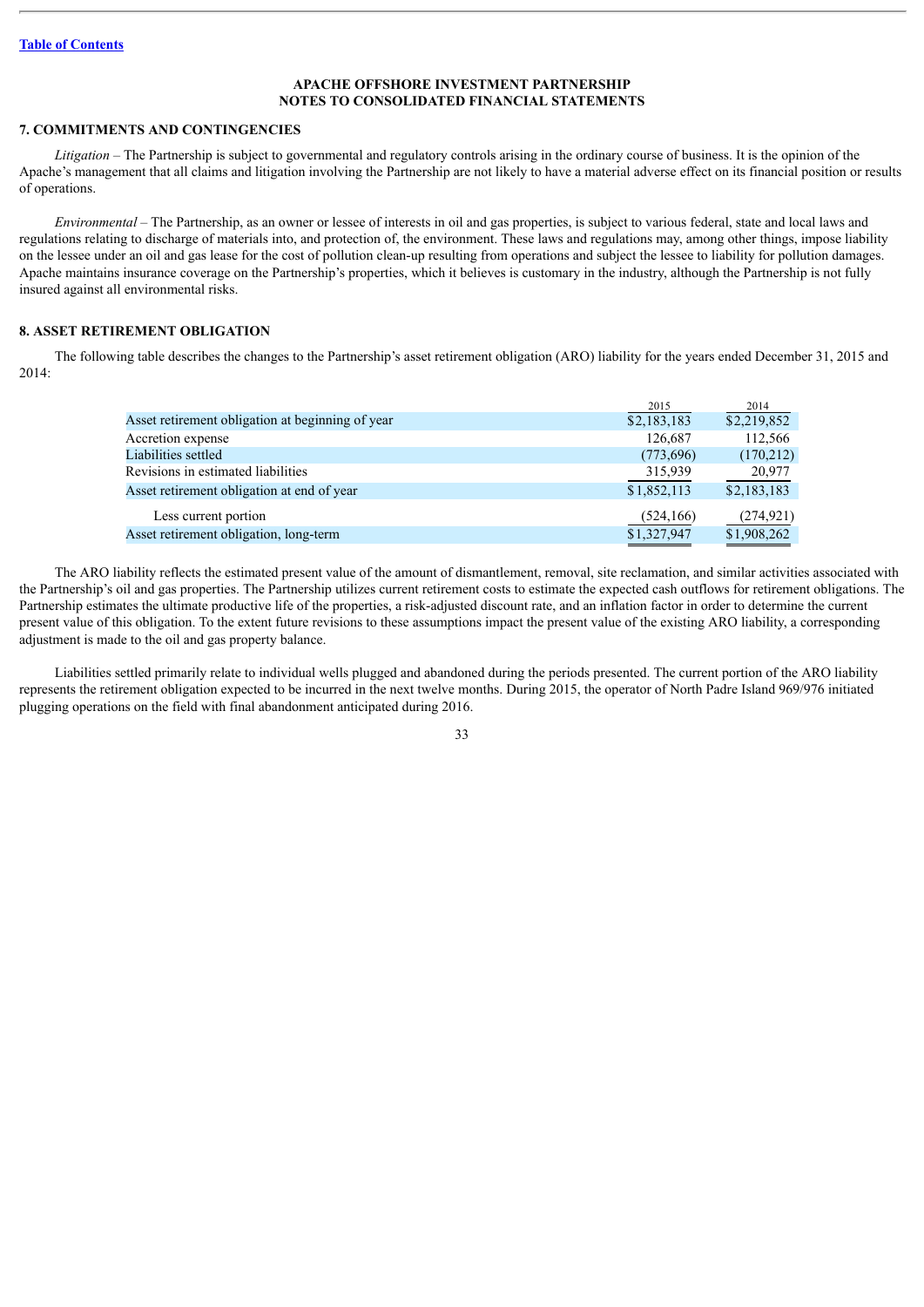## **9. TAX-BASIS FINANCIAL INFORMATION**

A reconciliation of ordinary income for federal income tax reporting purposes to net income under accounting principles generally accepted in the United States is as follows:

|                                                                         | 2015         | 2014        | 2013        |
|-------------------------------------------------------------------------|--------------|-------------|-------------|
| Net partnership ordinary income (loss) for federal income tax reporting |              |             |             |
| purposes                                                                | \$ (589,078) | \$1,192,449 | \$1,395,278 |
| Plus: Items of current expense for tax reporting purposes only $-$      |              |             |             |
| Intangible drilling cost                                                | 29,302       | 22.893      | 11,211      |
| Dismantlement and abandonment cost                                      | 773,696      | 170,212     | 212,865     |
| Abandonment expense                                                     | 38,419       |             |             |
| Tax depreciation                                                        | 125,591      | 117,044     | 182,005     |
|                                                                         | 967,008      | 310,149     | 406,081     |
| Less: full cost DD&A expense                                            | (478, 748)   | (577, 830)  | (727, 861)  |
| Less: asset retirement obligation accretion                             | (126, 687)   | (112, 566)  | (107, 568)  |
| Net income (loss)                                                       | \$(227,505)  | 812,202     | 965,930     |
|                                                                         |              |             |             |

The Partnership's tax bases in net oil and gas properties at December 31, 2015, and 2014 was \$5,962,436 and \$5,931,933, respectively, lower than the carrying value of oil and gas properties under full cost accounting. The difference reflects the timing deductions for depreciation, depletion and amortization, intangible drilling costs and dismantlement and abandonment costs. For federal income tax reporting, the Partnership had capitalized syndication cost of \$8,660,878 at December 31, 2015, and 2014.

A reconciliation of liabilities for federal income tax reporting purposes to liabilities under accounting principles generally accepted in the United States is as follows:

|                                                                                 | December 31. |             |
|---------------------------------------------------------------------------------|--------------|-------------|
|                                                                                 | 2015         | 2014        |
| Liabilities for federal income tax purposes                                     | \$631.756    | \$ 344,477  |
| Asset retirement liability                                                      | 1.852.113    | 2.183.183   |
| Liabilities under accounting principles generally accepted in the United States | \$2,483,869  | \$2,527,660 |

Asset retirement liabilities for future dismantlement and abandonment costs are not recognized for federal income tax reporting purposes until settled.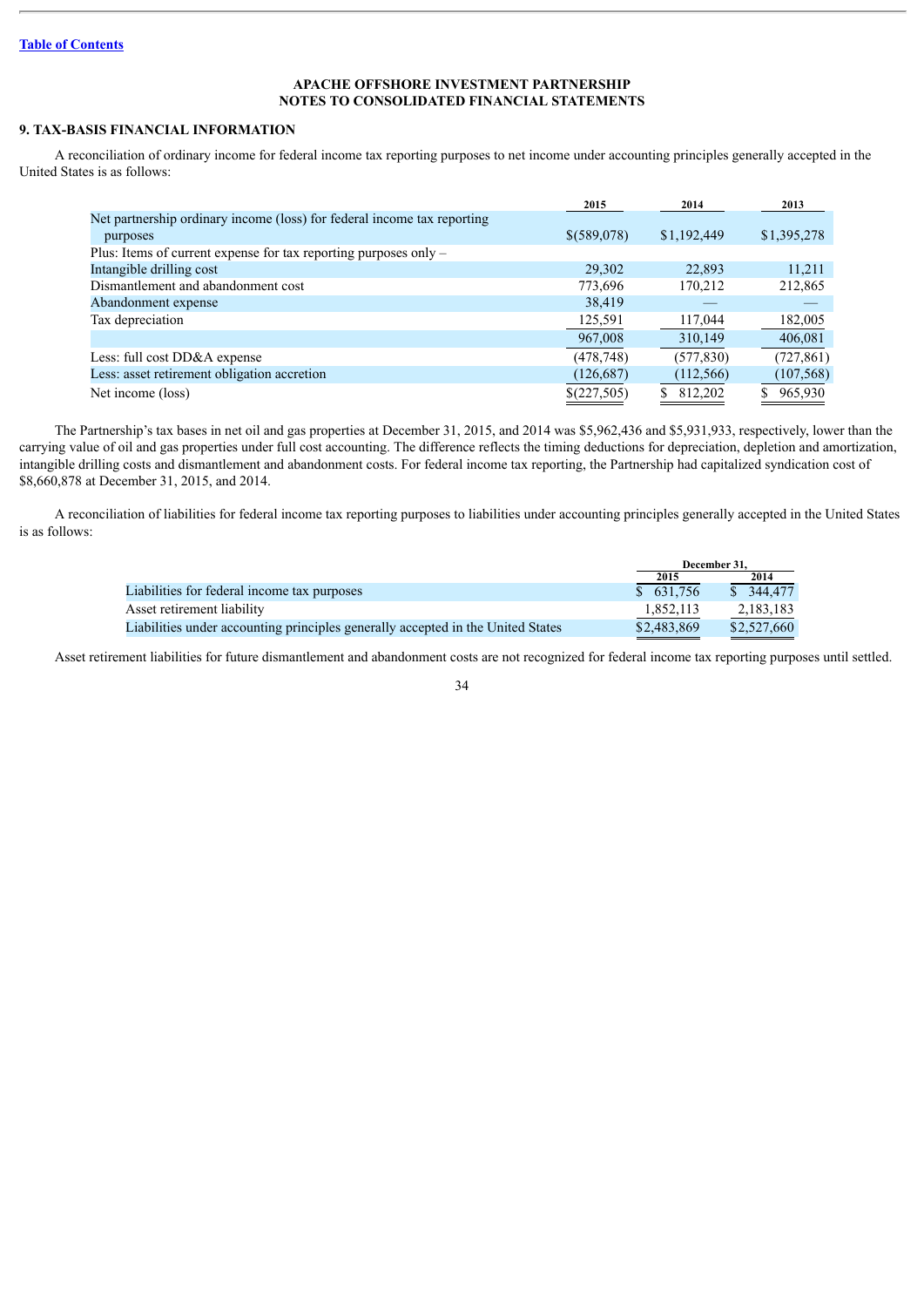#### <span id="page-38-0"></span>**10. SUPPLEMENTAL OIL AND GAS DISCLOSURES (Unaudited)**

#### **Oil and Gas Reserve Information**

Proved oil and gas reserves are the estimated quantities of natural gas, crude oil, condensate, and natural gas liquids (NGLs) that geological and engineering data demonstrate with reasonable certainty to be recoverable in future years from known reservoirs under existing conditions, operating conditions, and government regulations.

There are numerous uncertainties inherent in estimating quantities of proved reserves and projecting future rates of production and timing of development expenditures. The following reserve data represents estimates only and should not be construed as being exact.

## (Oil in Mbbls and gas in MMcf)

|                                             | 2015 |       | 2014 |       | 2013 |       |
|---------------------------------------------|------|-------|------|-------|------|-------|
|                                             | Oil  | Gas   | Oil  | Gas   | Oil  | Gas   |
| <b>Proved Reserves</b>                      |      |       |      |       |      |       |
| Beginning of year                           | 502  | ,250  | 507  | .224  | 497  | 1,331 |
| Extensions, discoveries and other additions |      |       |      |       |      |       |
| Revisions of previous estimates             | (25) | (91)  | 21   | 122   | 36   | 144   |
| Production                                  | (30) | (95)  | (26) | (96)  | (26) | (251) |
| End of year                                 | 447  | .064  | 502  | 1,250 | 507  | 1,224 |
| <b>Proved Developed</b>                     |      |       |      |       |      |       |
| Beginning of year                           | 502  | ,250  | 507  | 1,224 | 497  | 1,331 |
| End of year                                 | 447  | 1,064 | 502  | 1,250 | 507  | 1,224 |

Oil includes crude oil, condensate and natural gas liquids.

All the Partnership's reserves as of December 31, 2015 are located on federal lease tracts in the Gulf of Mexico, offshore Louisiana. Approximately 87 percent of the Partnership's current proved developed reserves are classified as proved not producing. These reserves relate to zones that are either behind pipe, or that have been completed but not yet produced or zones that have been produced in the past, but are not now producing due to mechanical reasons. These reserves may be regarded as less certain than producing reserves because they are frequently based on volumetric calculations rather than performance data. Future production associated with behind pipe reserves is scheduled to follow depletion of the currently producing zones in the same wellbores. It should be noted that additional capital will have to be spent to access these reserves. The capital and economic impact of production timing is reflected in the Partnership's standardized measure under Future Net Cash Flows.

#### **Future Net Cash Flows**

Future cash inflows as of December 31, 2015, 2014, and 2013 were calculated using an unweighted arithmetic average of oil and gas prices in effect on the first day of each month in the respective year, except where prices are defined by contractual arrangements. Operating costs, production and ad valorem taxes and future development costs are based on current costs with no escalation.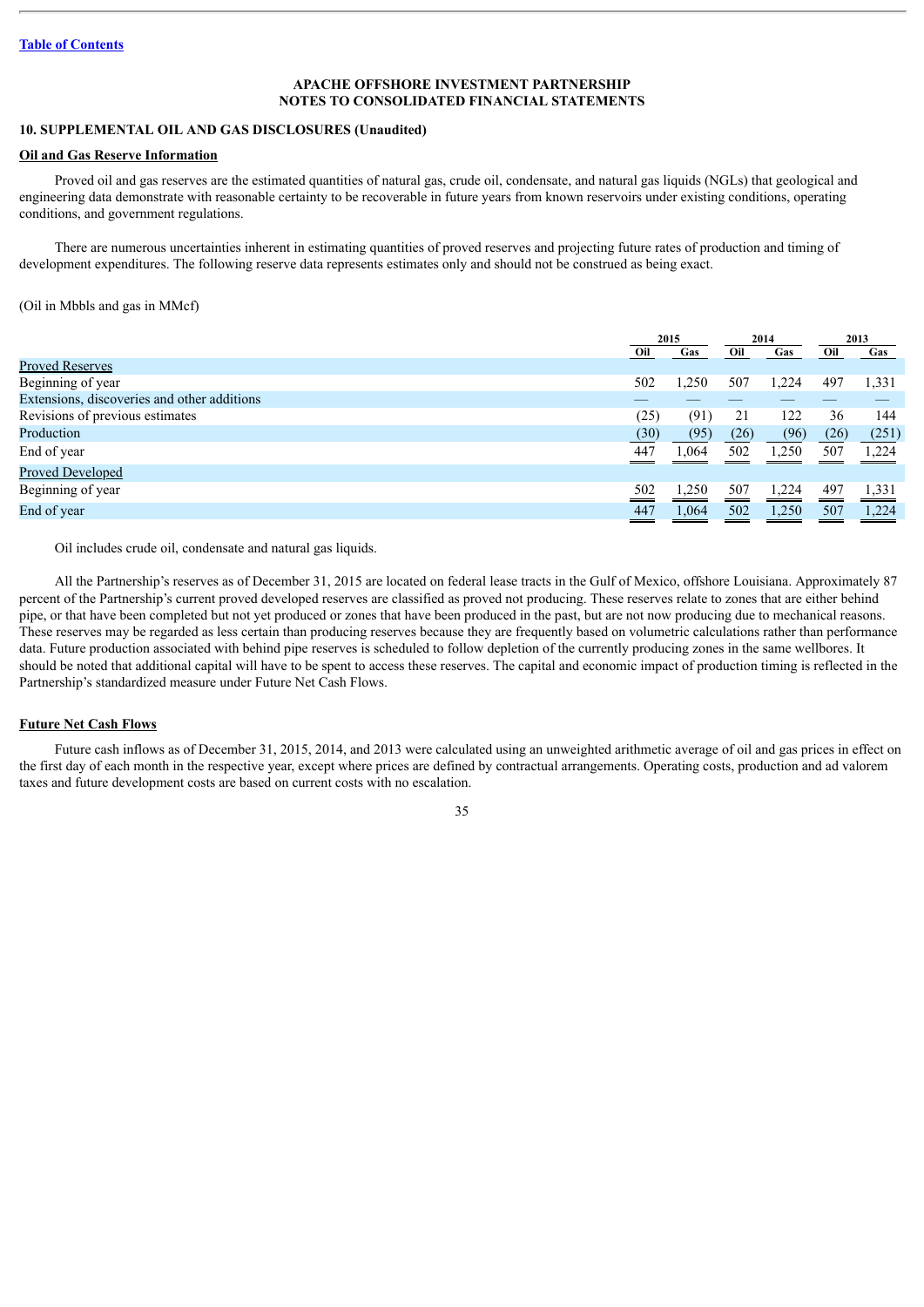The following table sets forth unaudited information concerning future net cash flows from proved oil and gas reserves. As the Partnership pays no income taxes, estimated future income tax expenses are omitted. This information does not purport to present the fair value of the Partnership's oil and gas assets, but does present a standardized disclosure concerning possible future net cash flows that would result under the assumptions used.

#### Discounted Future Net Cash Flows Relating to Proved Reserves

|                                  |          | December 31.   |           |  |
|----------------------------------|----------|----------------|-----------|--|
|                                  | 2015     | 2014           |           |  |
|                                  |          | (In thousands) |           |  |
| Future cash inflows              | \$24,388 | \$ 51,536      | \$54,518  |  |
| Future production costs          | (7,938)  | (9,233)        | (9, 563)  |  |
| Future development costs         | (4, 438) | (5,121)        | (5,139)   |  |
| Net cash flows                   | 12.012   | 37.182         | 39.816    |  |
| 10 percent annual discount rate  | (5, 419) | (18, 456)      | (20, 530) |  |
| Discounted future net cash flows | \$6,593  | \$18.726       | \$19,286  |  |

The following table sets forth the principal sources of change in the discounted future net cash flows:

|                                                  |             | For the Year Ended December 31. |           |  |  |
|--------------------------------------------------|-------------|---------------------------------|-----------|--|--|
|                                                  | 2015        | 2014                            | 2013      |  |  |
|                                                  |             | (In thousands)                  |           |  |  |
| Sales, net of production costs                   | (826)       | \$(1,879)                       | \$(2,183) |  |  |
| Net change in prices and production costs        | (12,084)    | (1, 543)                        | 280       |  |  |
| Revisions of quantities                          | (532)       | 1,185                           | 1,935     |  |  |
| Discoveries and improved recoveries, net of cost |             |                                 |           |  |  |
| Accretion of discount                            | 1.873       | 1.929                           | 1,950     |  |  |
| Changes in future development costs              | 198         | Q                               | (65)      |  |  |
| Changes in production rates and other            | (762)       | (261)                           | (2,130)   |  |  |
|                                                  | \$(12, 133) | (560)                           | (213)     |  |  |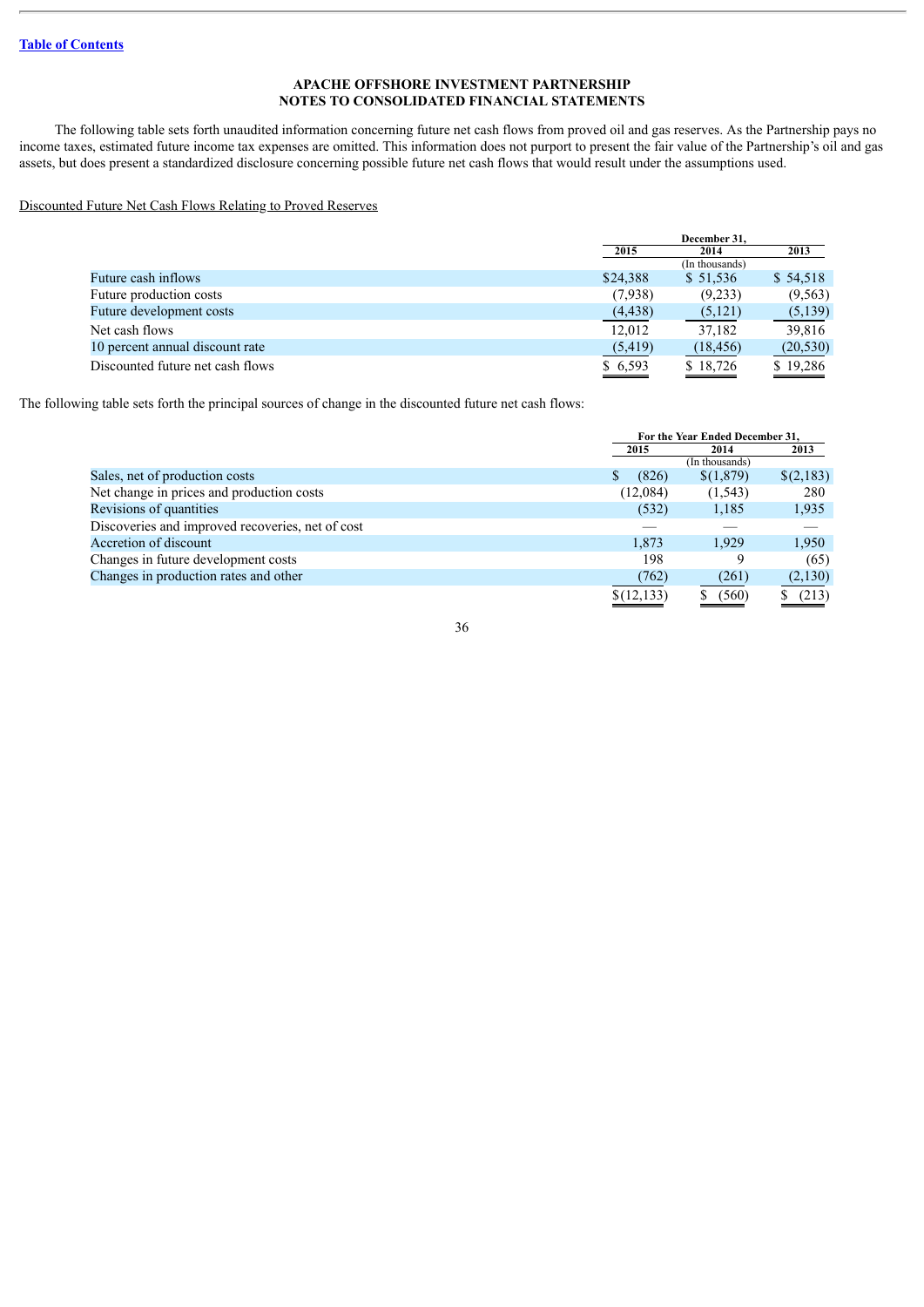## <span id="page-40-0"></span>**11. SUPPLEMENTAL QUARTERLY FINANCIAL DATA (Unaudited)**

|                                                  | First                | Second              | Third                                   | Fourth                | Total      |
|--------------------------------------------------|----------------------|---------------------|-----------------------------------------|-----------------------|------------|
|                                                  |                      |                     | (In thousands, except per Unit amounts) |                       |            |
| 2015                                             |                      |                     |                                         |                       |            |
| Revenues                                         | \$482                | \$505               | \$344                                   | \$292                 | \$1,623    |
| Expenses                                         | 513                  | 460                 | 481                                     | 397                   | 1,851      |
| Net income (loss)                                | \$ (31)              | \$45                | \$(137)                                 | \$(105)               | \$ (228)   |
| Net income (loss) allocated to:                  |                      |                     |                                         |                       |            |
| <b>Managing Partner</b>                          | \$15                 | \$<br>34            | \$<br>(2)                               | $\sqrt{s}$ —          | \$<br>47   |
| <b>Investing Partners</b>                        | (46)                 | 11                  | (135)                                   | (105)                 | (275)      |
|                                                  | $\underline{\$(31)}$ | $\underline{\$}$ 45 | \$(137)                                 | $\underline{\$(105)}$ | \$ (228)   |
| Net income (loss) per Investing Partner Unit (1) | \$ (45)              | \$11                | \$(132)                                 | \$(103)               | \$ (269)   |
| 2014                                             |                      |                     |                                         |                       |            |
| Revenues                                         | \$730                | \$741               | \$807                                   | \$656                 | \$2,934    |
| Expenses                                         | 601                  | 535                 | 540                                     | 446                   | 2,122      |
| Net income                                       | \$129                | \$206               | \$267                                   | \$ 210                | \$812      |
| Net income allocated to:                         |                      |                     |                                         |                       |            |
| <b>Managing Partner</b>                          | \$53                 | \$.<br>69           | \$<br>84                                | $\mathbb{S}$<br>65    | \$.<br>271 |
| <b>Investing Partners</b>                        | 76                   | 137                 | 183                                     | 145                   | 541        |
|                                                  | \$129                | \$206               | \$267                                   | \$ 210                | \$812      |
| Net income per Investing Partner Unit (1)        | \$ 74                | \$134               | \$179                                   | \$142                 | 530        |

(1) The sum of the individual net income per Investing Partner Unit may not agree with the year-to-date net income per Investing Partner Unit as each quarterly computation is based on the weighted average number of Investing Partner Units during that period.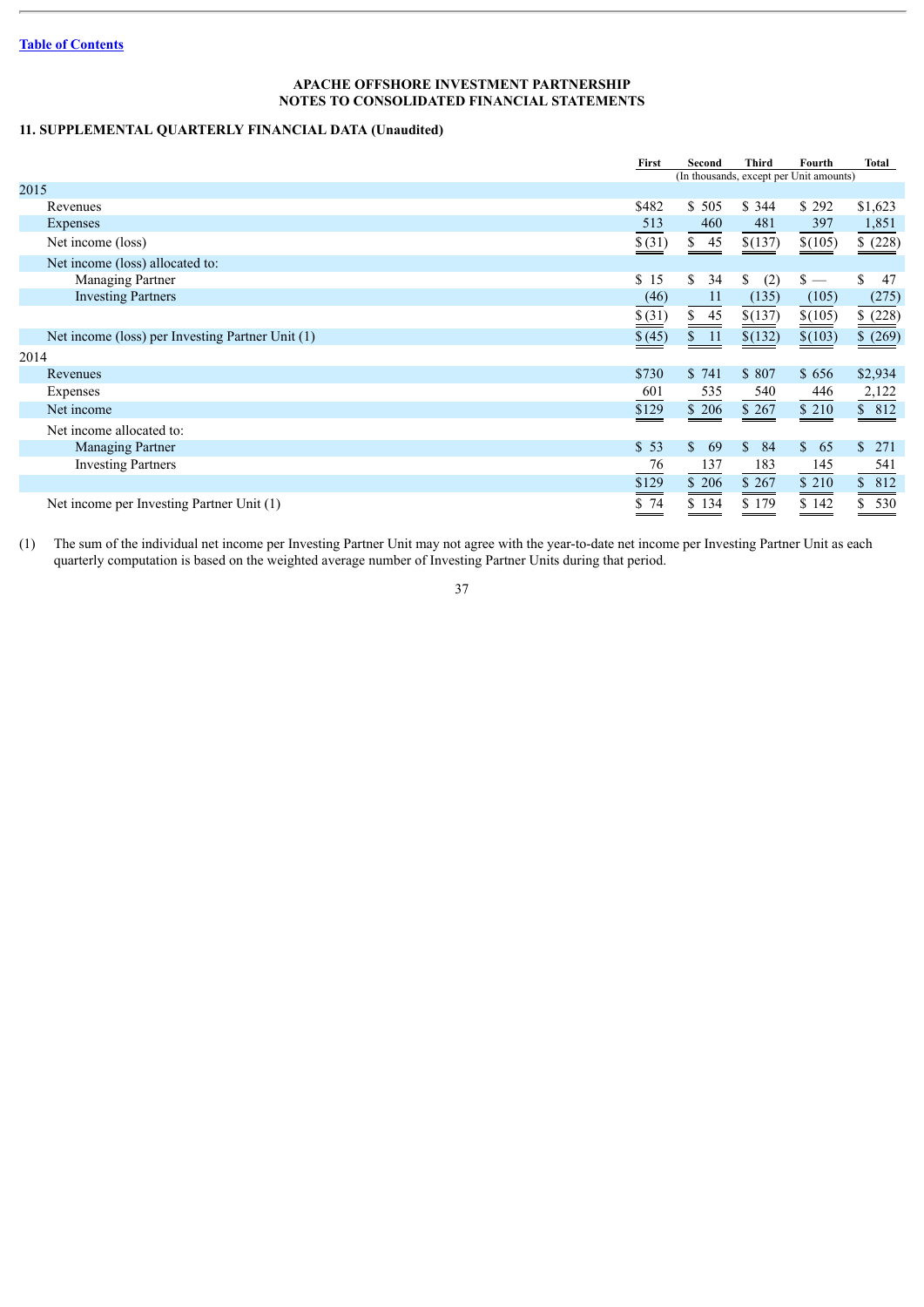#### <span id="page-41-0"></span>**ITEM 9.** *CHANGES IN AND DISAGREEMENTS WITH ACCOUNTANTS ON ACCOUNTING AND FINANCIAL DISCLOSURE*

The financial statements for the fiscal years ended December 31, 2015, 2014 and 2013, included in this report, have been audited by Ernst & Young LLP, independent registered public accounting firm, as stated in their audit report appearing herein. There have been no changes in or disagreements with the accountants during the periods presented.

#### <span id="page-41-1"></span>**ITEM 9A.** *CONTROLS AND PROCEDURES*

#### **Disclosure Controls and Procedures**

John J. Christmann IV, the Managing Partner's Chief Executive Officer and President (in his capacity as principal executive officer), and Stephen J. Riney, the Managing Partner's Executive Vice President and Chief Financial Officer (in his capacity as principal financial officer), evaluated the effectiveness of the Partnership's disclosure controls and procedures as of December 31, 2015, the end of the period covered by this report. Based on that evaluation and as of the date of that evaluation, these officers concluded that the Partnership's disclosure controls and procedures were effective, providing effective means to ensure that the information it is required to disclose under applicable laws and regulations is recorded, processed, summarized and reported within the time periods specified under the Commission's rules and forms and communicated to our management, including the Managing Partner's principal executive officer and principal financial officer, to allow timely decisions regarding required disclosure. We also made no changes in the Partnership's internal controls over financial reporting during the quarter ending December 31, 2015, that have materially affected, or are reasonably likely to materially affect, the Partnership's internal control over financial reporting.

### Management's Annual Report on Internal Control Over Financial Reporting

The management report called for by Item 308(a) of Regulation S-K is incorporated herein by reference to the Report of Management on Internal Control over Financial Reporting, included on page 22 of this report. This annual report does not include an attestation report of the Partnership's registered public accounting firm regarding internal control over financial reporting. Management's report was not subject to attestation by the Partnership's registered public accounting firm pursuant to rules of the SEC that permit the Partnership to provide only management's report in this annual report.

#### Changes in Internal Control Over Financial Reporting

There was no change in the Partnership's internal controls over financial reporting during the quarter ending December 31, 2015, that has materially affected, or is reasonably likely to materially affect the Partnership's internal controls over financial reporting.

## **ITEM 9B.** *OTHER INFORMATION*

<span id="page-41-2"></span>None.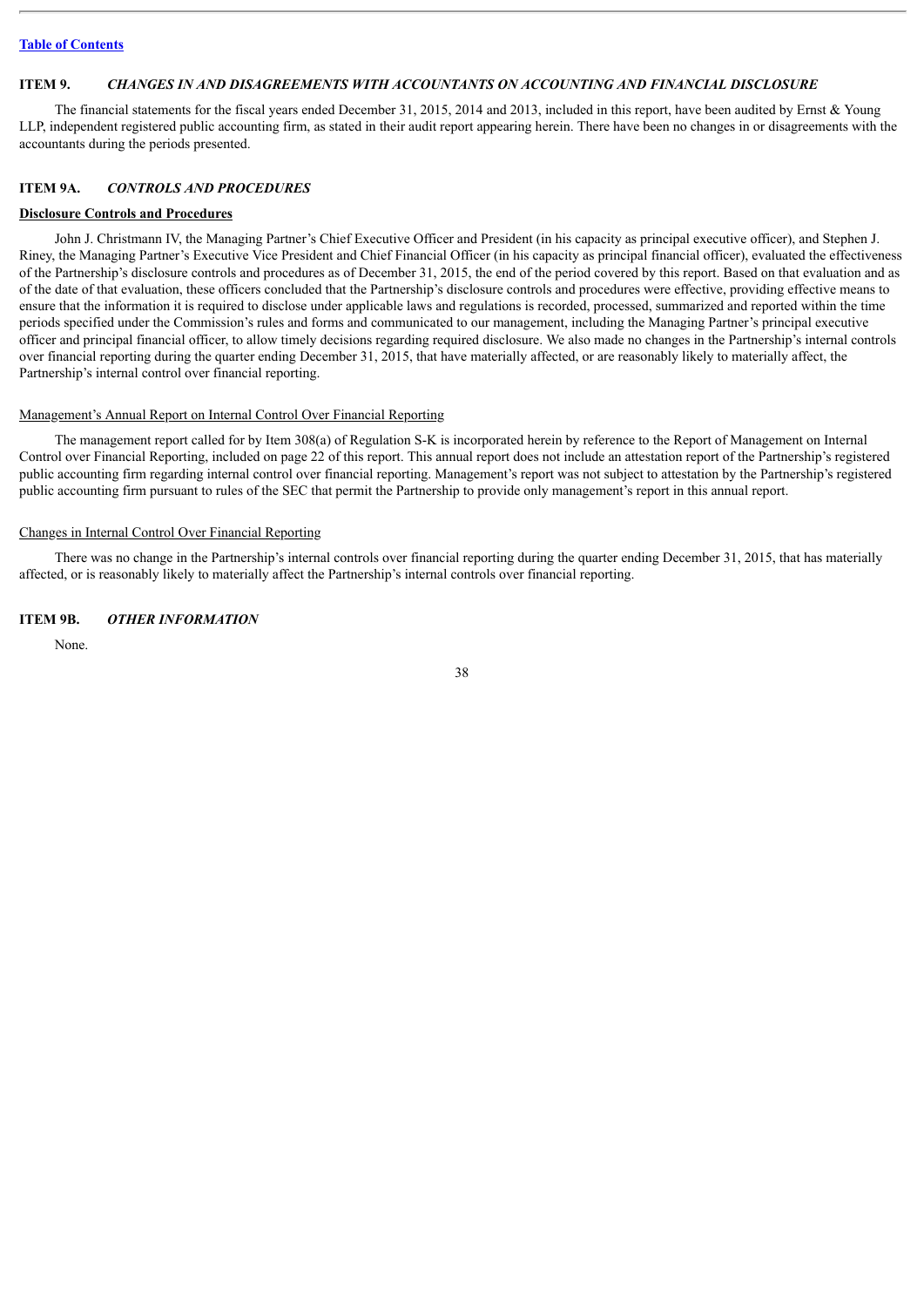#### **PART III**

## <span id="page-42-1"></span><span id="page-42-0"></span>**ITEM 10.** *DIRECTORS, EXECUTIVE OFFICERS AND CORPORATE GOVERNANCE*

All management functions are performed by Apache, the Managing Partner of the Partnership. The Partnership itself has no officers or directors. Information concerning the officers and directors of Apache set forth under the captions "Nominees for Election as Directors", "Continuing Directors", "Executive Officers of the Company", and "Securities Ownership and Principal Holders" in the proxy statement relating to the 2016 annual meeting of stockholders of Apache (the Apache Proxy Statement) is incorporated herein by reference.

#### *Code of Business Conduct*

Pursuant to Rule 303A.10 of the NYSE and Rule 4350(n) of the NASDAQ, Apache was required to adopt a code of business conduct and ethics for its directors, officers, and employees. In February 2004, Apache's Board of Directors adopted a Code of Business Conduct (Code of Conduct), and revised it in January 2015. The revised Code of Conduct also meets the requirements of a code of ethics under Item 406 of Regulation S-K. You can access Apache's Code of Conduct on the "Governance" page of Apache's website at www.apachecorp.com. Changes in and any waivers to the Code of Conduct for Apache's directors, chief executive officer and certain senior financial officers will be posted on Apache's website within five business days and maintained for at least twelve months.

#### <span id="page-42-2"></span>**ITEM 11.** *EXECUTIVE COMPENSATION*

See Note (3), "Compensation to Affiliates" of the Partnership's financial statements, under Item 8 above, for information regarding compensation to Apache as Managing Partner. The information concerning the compensation paid by Apache to its officers and directors set forth under the captions "Compensation Discussion and Analysis," "Summary Compensation Table," "Grants of Plan Based Awards Table," "Outstanding Equity Awards at Fiscal Year-End Table," "Option Exercises and Stock Vested Table," "Non-Qualified Deferred Compensation Table," "Potential Payments Upon Termination or Change-in-Control," and "Director Compensation Table" in the Apache Proxy Statement is incorporated herein by reference.

## <span id="page-42-3"></span>**ITEM 12.** *SECURITY OWNERSHIP OF CERTAIN BENEFICIAL OWNERS AND MANAGEMENT AND RELATED SECURITY HOLDER MATTERS*

Apache, as an Investing Partner and the General Partner, owns 53 Units, or 5.2 percent of the outstanding Units of the Partnership, as of December 31, 2015. Apache owns a one-percent General Partner interest (15 equivalent Units). To the knowledge of the Partnership, no Investing Partner owns, of record or beneficially, more than five percent of the Partnership's outstanding Units, except for Apache which owns 53 Units or 5.2 percent of the outstanding Units. Apache did not acquire additional Units during the three years covered by these financial statements. Apache's ownership percentage exceeds five percent due to the decrease in the number of outstanding units resulting from the right of presentment (see Note 1).

#### <span id="page-42-4"></span>**ITEM 13.** *CERTAIN RELATIONSHIPS AND RELATED TRANSACTIONS, AND DIRECTOR INDEPENDENCE*

See Note (3), "Compensation to Apache" of the Partnership's financial statements, under Item 8 above, for information regarding compensation to Apache as Managing Partner. See Note (5), "Major Customers and Related Parties Information" of the Partnership's financial statements for amounts paid to subsidiaries of Apache, and for other related party information. The Partnership itself has no directors. Information concerning the directors of Apache set forth under the caption "Director Independence" in the Apache Proxy Statement is incorporated herein by reference.

#### <span id="page-42-5"></span>**ITEM 14.** *PRINCIPAL ACCOUNTING FEES AND SERVICES*

Accountant fees and services paid to Ernst & Young LLP, the Partnership's independent auditors, are included in amounts paid by the Partnership's Managing Partner. Information on the Managing Partner's principal accountant fees and services is set forth under the caption "Ratification of Appointment of Independent Auditors" in the Apache Proxy Statement is incorporated herein by reference.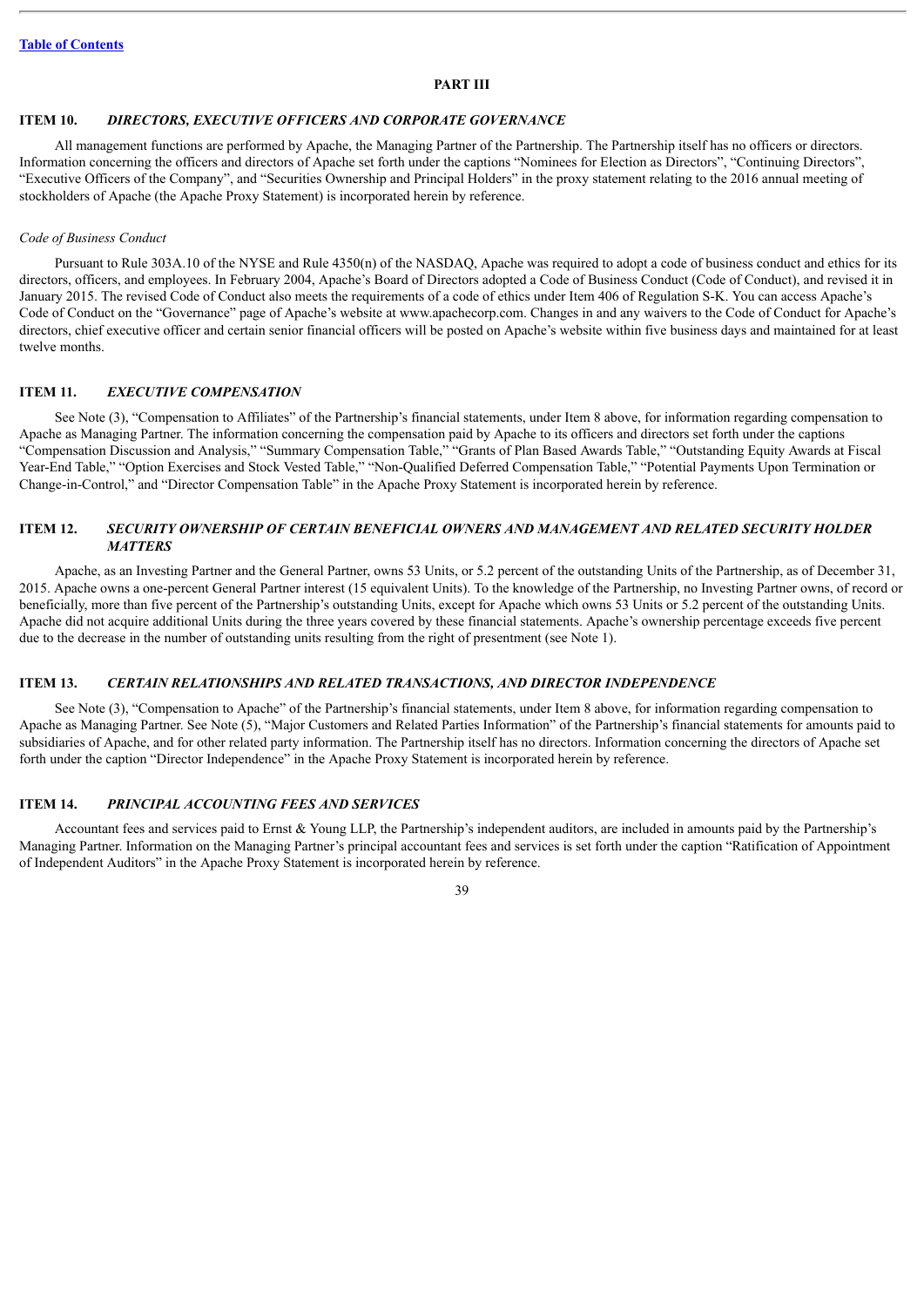#### **PART IV**

## <span id="page-43-1"></span><span id="page-43-0"></span>**ITEM 15.** *EXHIBITS, FINANCIAL STATEMENT SCHEDULES*

- a. (1) Financial Statements See accompanying index to financial statements in Item 8 above.
- (2) Financial Statement Schedules See accompanying index to financial statements in Item 8 above.
- (3) Exhibits
	- 3.1 Partnership Agreement of Apache Offshore Investment Partnership (incorporated by reference to Exhibit (3)(i) to Form 10 filed by Partnership with the Commission on April 30, 1985, Commission File No. 0-13546).
	- 3.2 Amendment No. 1, dated February 11, 1994, to the Partnership Agreement of Apache Offshore Investment Partnership (incorporated by reference to Exhibit 3.3 to Partnership's Annual Report on Form 10-K for the year ended December 31, 1993, Commission File No. 0-13546).
	- 3.3 Limited Partnership Agreement of Apache Offshore Petroleum Limited Partnership (incorporated by reference to Exhibit (3)(ii) to Form 10 filed by Partnership with the Commission on April 30, 1985, Commission File No. 0-13546).
	- 10.1 Form of Assignment and Assumption Agreement between Apache Corporation and Apache Offshore Petroleum Limited Partnership (incorporated by reference to Exhibit 10.2 to Partnership's Quarterly Report on Form 10-Q for the quarter ended June 30, 1992, Commission File No. 0-13546).
	- 10.2 Joint Venture Agreement, dated as of November 23, 1992, between Apache Corporation and Apache Offshore Petroleum Limited Partnership (incorporated by reference to Exhibit 10.6 to Partnership's Annual Report on Form 10-K for the year ended December 31, 1992, Commission File No. 0-13546).
	- 10.3 Matagorda Island 681 Field Purchase and Sale Agreement with Option to Exchange, dated November 24, 1992, between Apache Corporation, Shell Offshore, Inc. and SOI Royalties, Inc. (incorporated by reference to Exhibit 10.7 to Partnership's Annual Report on Form 10-K for the year ended December 31, 1992, Commission File No. 0-13546).
	- \*23.1 Consent of Ryder Scott Company, L.P., Petroleum Consultants.
	- \*31.1 Certification of Principal Executive Officer.
	- \*31.2 Certification of Principal Financial Officer.
	- \*32.1 Certification of Principal Executive Officer and Principal Financial Officer.
	- \*99.1 Report of Ryder Scott Company, L.P., Petroleum Consultants.
	- 99.2 Consent statement of the Partnership, dated January 7, 1994 (incorporated by reference to Exhibit 99.1 to Partnership's Annual Report on Form 10-K for the year ended December 31, 1993, Commission File No. 0-13546).
	- 99.3 Proxy statement to be dated on or about March 31, 2016, relating to the 2016 annual meeting of stockholders of Apache Corporation (incorporated by reference to the document filed by Apache pursuant to Rule 14A, Commission File No. 1-4300).
- \*101.INS XBRL Instance Document.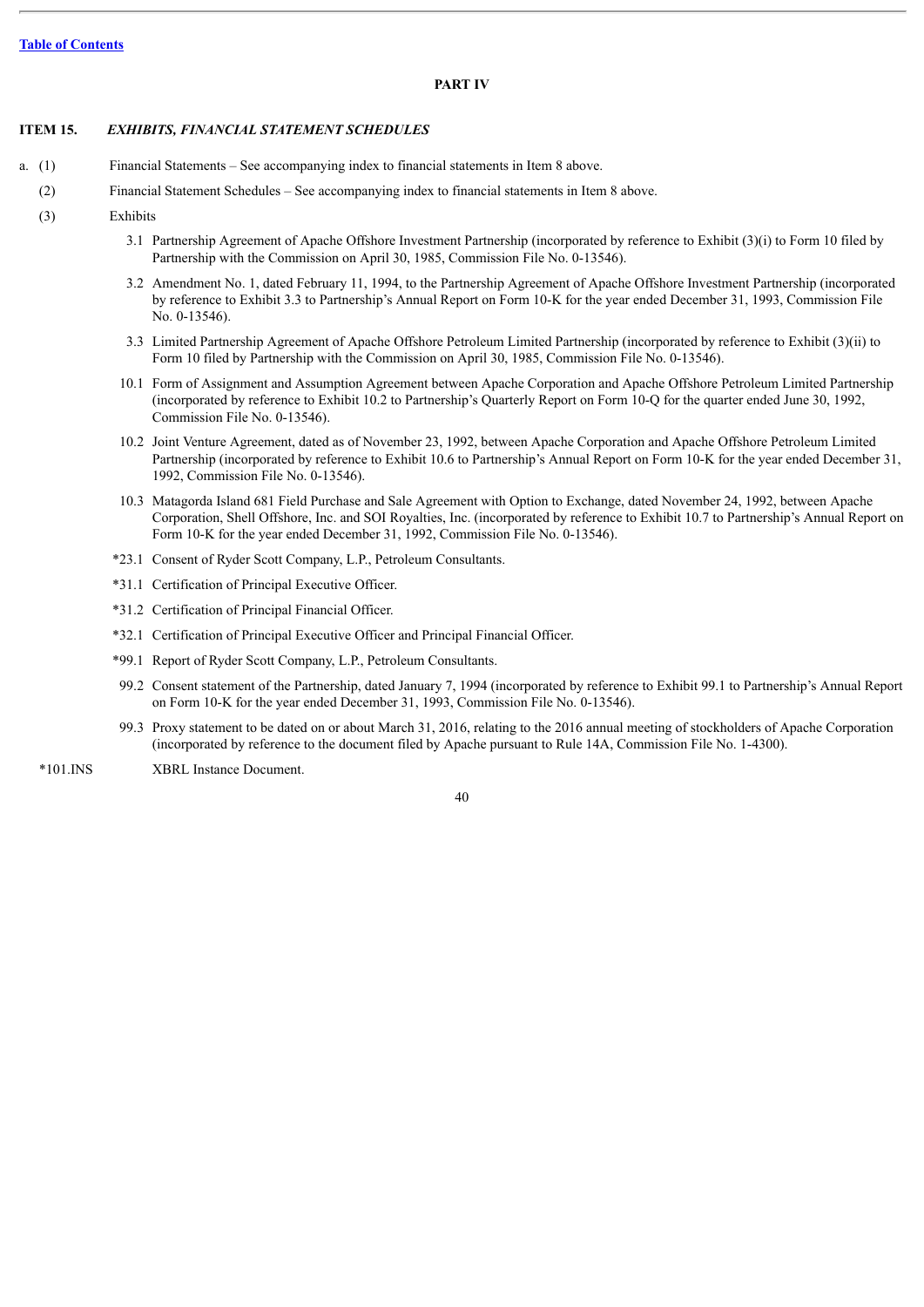| $*101$ .SCH | XBRL Taxonomy Schema Document.             |
|-------------|--------------------------------------------|
| $*101$ .CAL | <b>XBRL Calculation Linkbase Document.</b> |
| $*101$ DEF  | XBRL Definition Linkbase Document.         |
| $*101$ LAB  | XBRL Label Linkbase Document.              |
| $*101.PRE$  | XBRL Presentation Linkbase Document.       |

\* Filed herewith.

- b. See a (3) above.
- c. See a (2) above.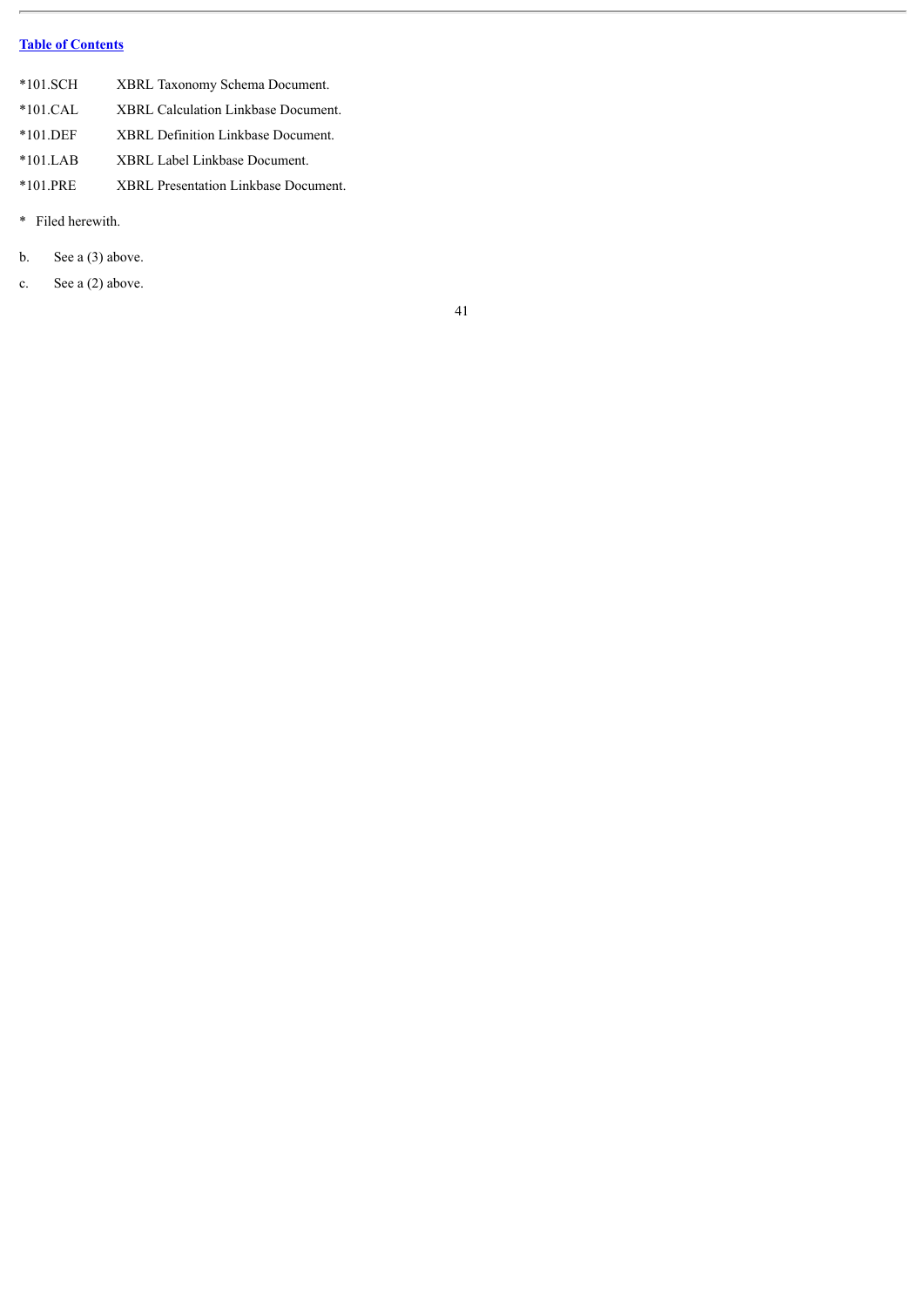## **SIGNATURES**

Pursuant to the requirements of Section 13 or 15(d) of the Securities Exchange Act of 1934, the registrant has duly caused this report to be signed on its behalf by the undersigned thereunto duly authorized.

> APACHE OFFSHORE INVESTMENT PARTNERSHIP By: Apache Corporation, Managing Partner

Dated: February 26, 2016 /s/ John J. Christmann IV

John J. Christmann IV Chief Executive Officer and President

#### **POWER OF ATTORNEY**

The officers and directors of Apache Corporation, Managing Partner of Apache Offshore Investment Partnership, whose signatures appear below, hereby constitute and appoint John J. Christmann IV, Stephen J. Riney and Rebecca A. Hoyt, and each of them (with full power to each of them to act alone), the true and lawful attorney-in-fact to sign and execute, on behalf of the undersigned, any amendment(s) to this report and each of the undersigned does hereby ratify and confirm all that said attorneys shall do or cause to be done by virtue thereof.

Pursuant to the requirements of the Securities Exchange Act of 1934, this report has been signed below by the following persons on behalf of the registrant and in the capacities and on the dates indicated.

| Name                                               | Title                                                                                            | Date              |
|----------------------------------------------------|--------------------------------------------------------------------------------------------------|-------------------|
| /s/ John J. Christmann IV<br>John J. Christmann IV | Chief Executive Officer and President<br>(principal executive officer)                           | February 26, 2016 |
| /s/ Stephen J. Riney<br>Stephen J. Riney           | Executive Vice President and Chief<br>Financial Officer (principal financial officer)            | February 26, 2016 |
| /s/ Rebecca A. Hoyt<br>Rebecca A. Hoyt             | Senior Vice President, Chief Accounting Officer and<br>Controller (principal accounting officer) | February 26, 2016 |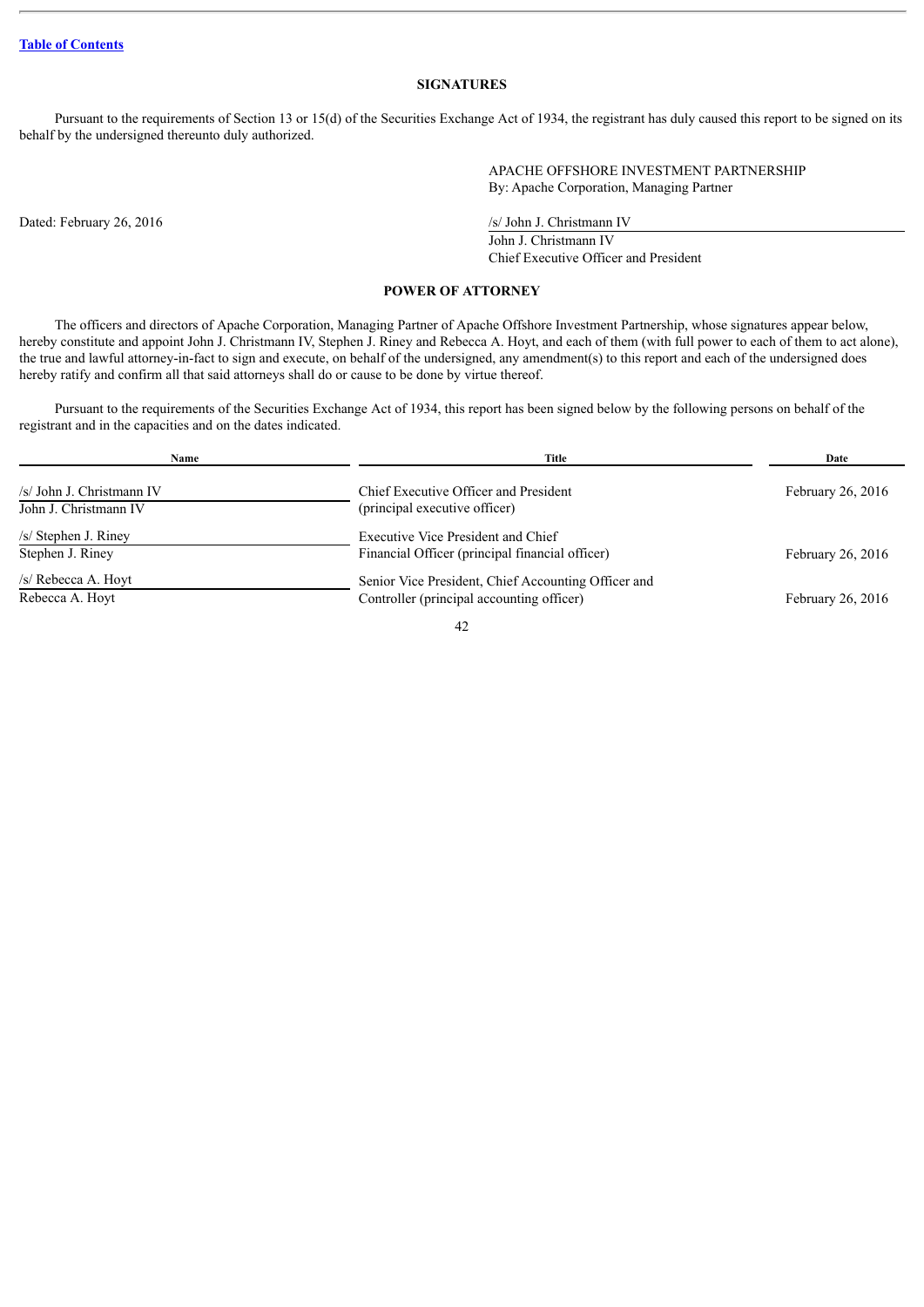L.

| Name                      |          | <b>Title</b><br>Date |
|---------------------------|----------|----------------------|
| /s/ Annell R. Bay         | Director | February 26, 2016    |
| Annell R. Bay             |          |                      |
| /s/ Chansoo Joung         | Director | February 26, 2016    |
| Chansoo Joung             |          |                      |
| /s/ George D. Lawrence    | Director | February 26, 2016    |
| George D. Lawrence        |          |                      |
| /s/ John E. Lowe          | Director | February 26, 2016    |
| John E. Lowe              |          |                      |
| /s/ William C. Montgomery | Director | February 26, 2016    |
| William C. Montgomery     |          |                      |
| /s/ Amy H. Nelson         | Director | February 26, 2016    |
| Amy H. Nelson             |          |                      |
| /s/ Rodman D. Patton      | Director | February 26, 2016    |
| Rodman D. Patton          |          |                      |
| /s/ Charles J. Pitman     | Director | February 26, 2016    |
| Charles J. Pitman         |          |                      |
| /s/ Daniel W. Rabun       | Director | February 26, 2016    |
| Daniel W. Rabun           |          |                      |
| /s/ Peter A. Ragauss      | Director | February 26, 2016    |
| Peter A. Ragauss          |          |                      |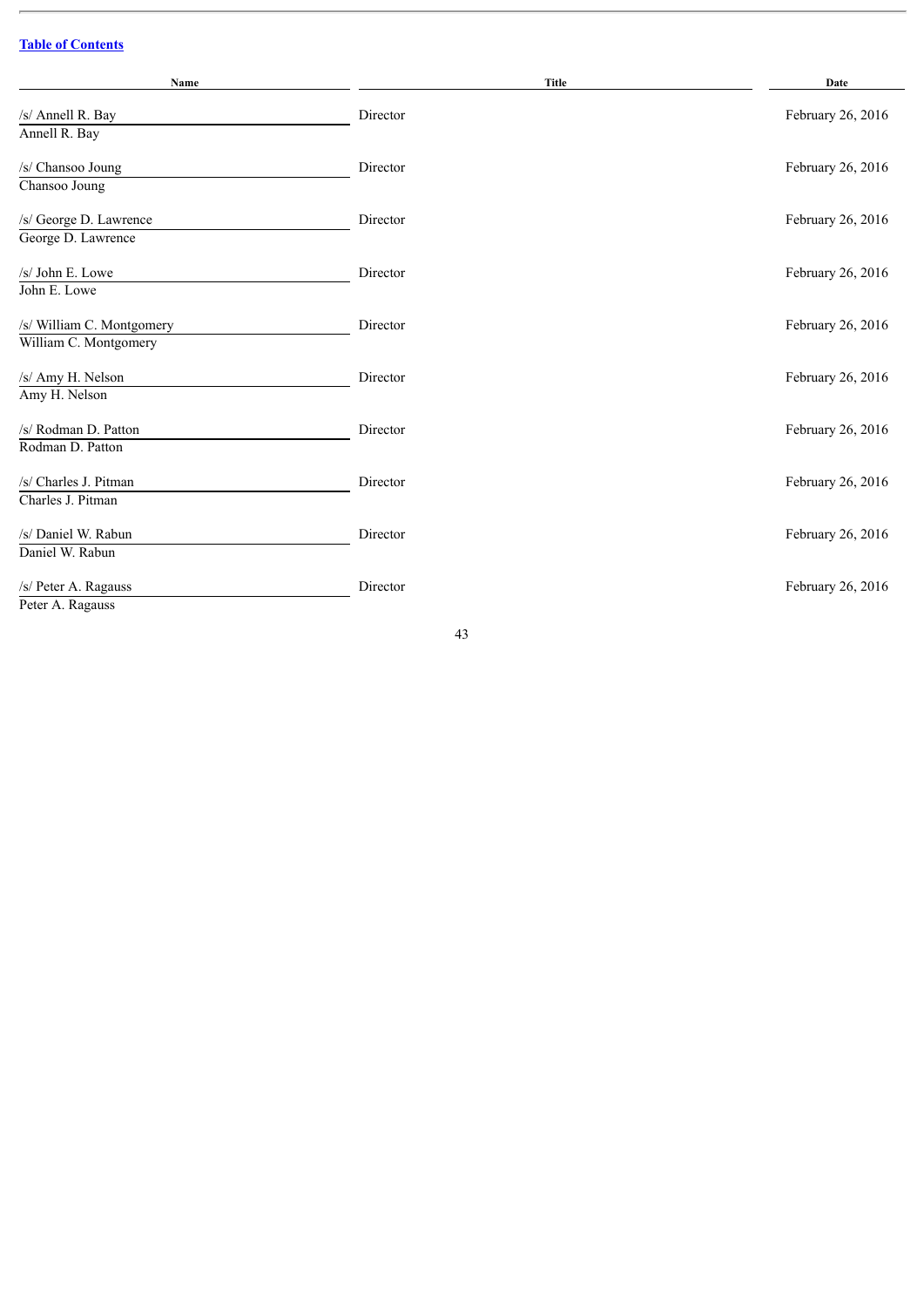## **Consent of Ryder Scott Company, L.P.**

As independent petroleum engineers, we hereby consent to the incorporation by reference in this Form 10-K of Apache Offshore Investment Partnership to our Firm's name and our Firm's review of the proved oil and gas reserve quantities of Apache Offshore Investment Partnership as of December 31, 2015, and to the inclusion of our report, dated January 19, 2016, as an exhibit to this Form 10-K filed with the Securities and Exchange Commission.

/s/ Ryder Scott Company, L.P.

Ryder Scott Company, L.P. TBPE Firm Registration No. F-1580

Houston, Texas February 23, 2016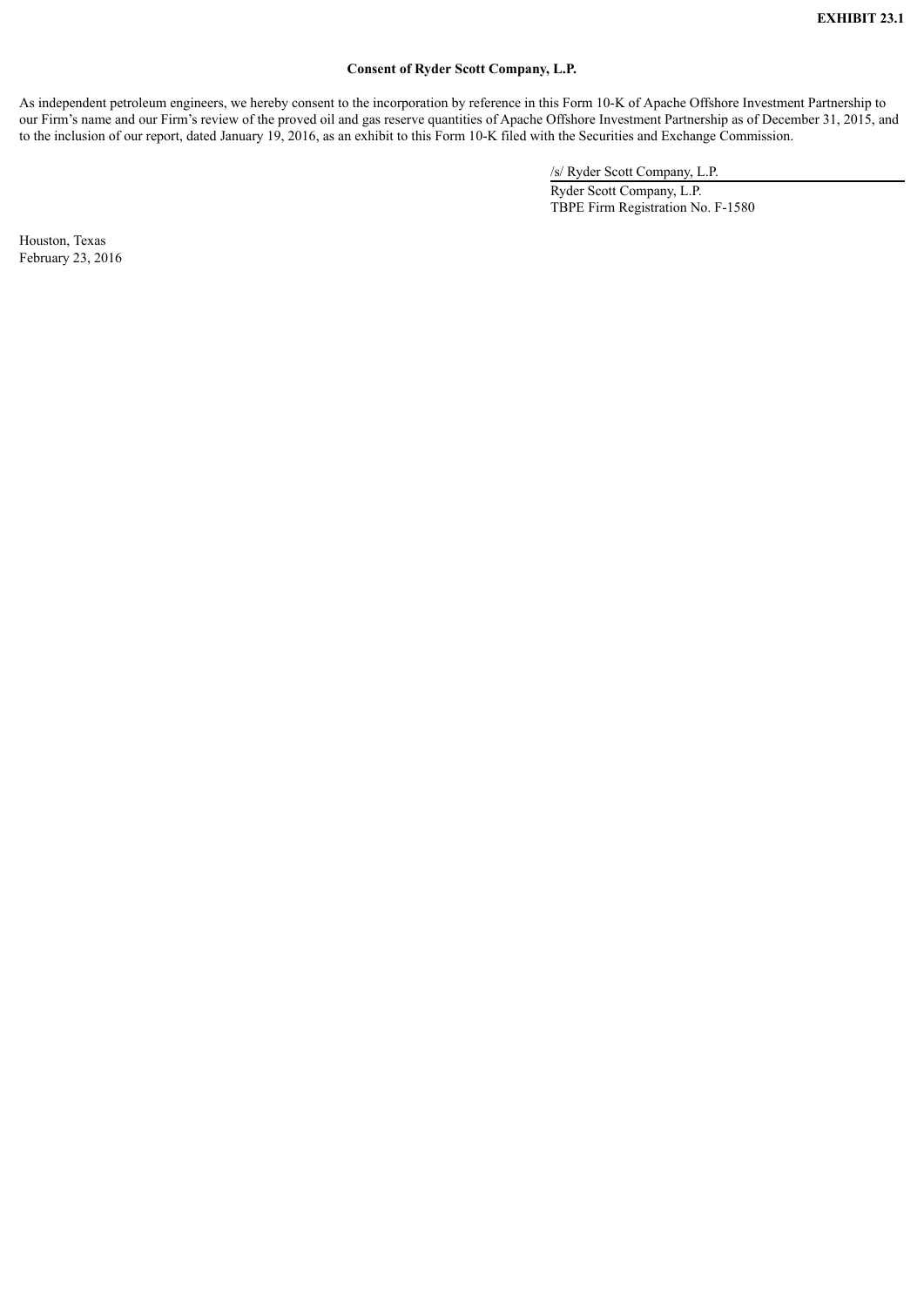## **CERTIFICATIONS**

I, John J. Christmann IV, certify that:

- 1. I have reviewed this annual report on Form 10-K of Apache Offshore Investment Partnership;
- 2. Based on my knowledge, this report does not contain any untrue statement of a material fact or omit to state a material fact necessary to make the statements made, in light of the circumstances under which such statements were made, not misleading with respect to the period covered by this report;
- 3. Based on my knowledge, the financial statements, and other financial information included in this report, fairly present in all material respects the financial condition, results of operations and cash flows of the registrant as of, and for, the periods presented in this report;
- 4. The registrant's other certifying officer and I are responsible for establishing and maintaining disclosure controls and procedures (as defined in Exchange Act Rules 13a-15(e) and 15d-15(e)) and internal control over financial reporting (as defined in Exchange Act Rules 13a-15(f) and 15d-15(f)) for the registrant and have:
	- (a) Designed such disclosure controls and procedures, or caused such disclosure controls and procedures to be designed under our supervision, to ensure that material information relating to the registrant, including its consolidated subsidiaries, is made known to us by others within those entities, particularly during the period in which this report is being prepared;
	- (b) Designed such internal control over financial reporting, or caused such internal control over financial reporting to be designed under our supervision, to provide reasonable assurance regarding the reliability of financial reporting and the preparation of financial statements for external purposes in accordance with generally accepted accounting principles;
	- (c) Evaluated the effectiveness of the registrant's disclosure controls and procedures and presented in this report our conclusions about the effectiveness of the disclosure controls and procedures, as of the end of the period covered by this report based on such evaluation; and
	- (d) Disclosed in this report any change in the registrant's internal control over financial reporting that occurred during the registrant's most recent fiscal quarter (the registrant's fourth fiscal quarter in the case of an annual report) that has materially affected, or is reasonably likely to materially affect, the registrant's internal control over financial reporting; and
- 5. The registrant's other certifying officer and I have disclosed, based on our most recent evaluation of internal control over financial reporting, to the registrant's auditors and the audit committee of the registrant's board of directors (or persons performing the equivalent functions):
	- (a) All significant deficiencies and material weaknesses in the design or operation of internal control over financial reporting which are reasonably likely to adversely affect the registrant's ability to record, process, summarize and report financial information ; and
	- (b) Any fraud, whether or not material, that involves management or other employees who have a significant role in the registrant's internal control over financial reporting.

/s/ John J. Christmann IV

John J. Christmann IV Chief Executive Officer and President (principal executive officer) of Apache Corporation, Managing Partner

Date: February 26, 2016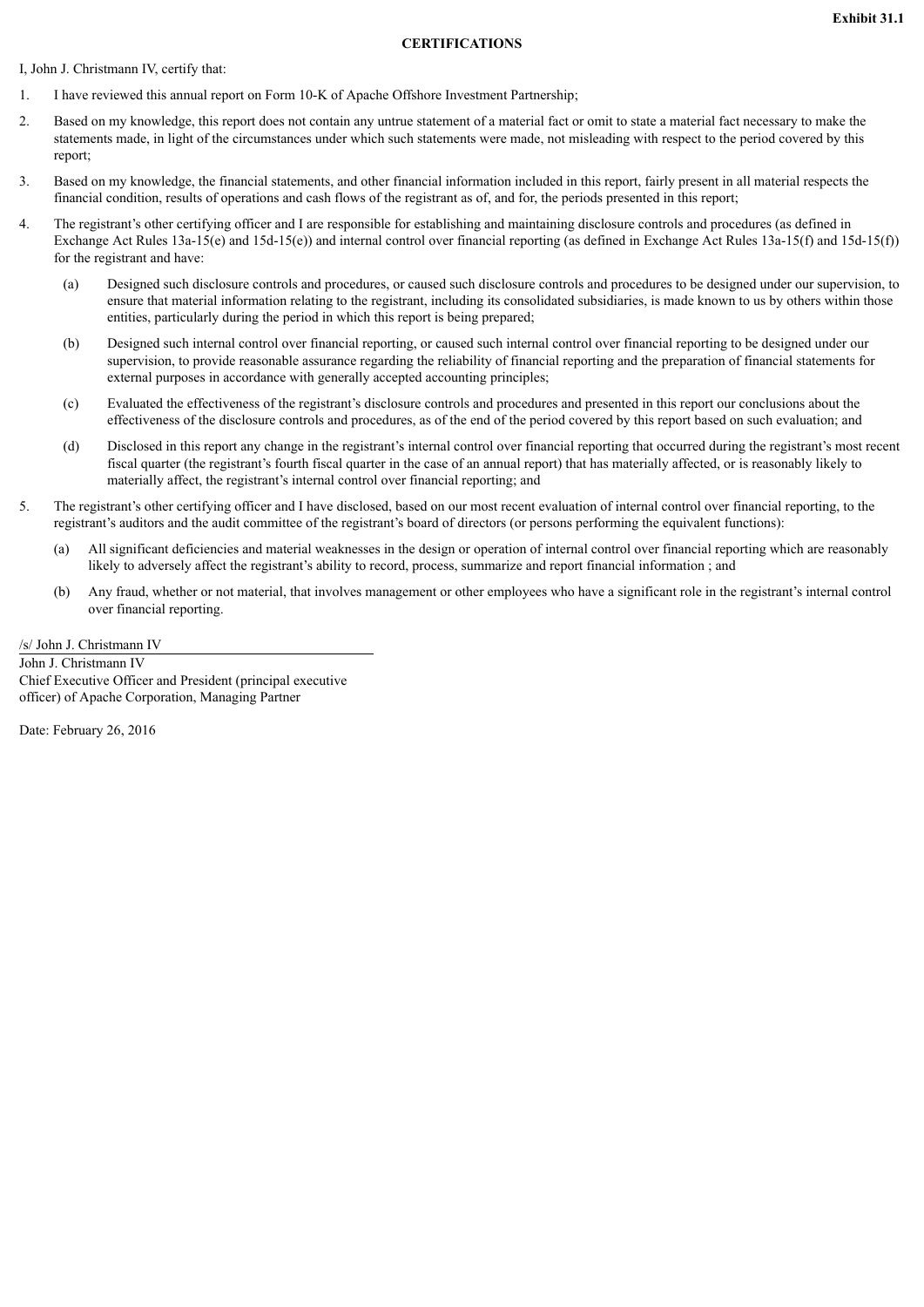## **CERTIFICATIONS**

I, Stephen J. Riney, certify that:

- 1. I have reviewed this annual report on Form 10-K of Apache Offshore Investment Partnership;
- 2. Based on my knowledge, this report does not contain any untrue statement of a material fact or omit to state a material fact necessary to make the statements made, in light of the circumstances under which such statements were made, not misleading with respect to the period covered by this report;
- 3. Based on my knowledge, the financial statements, and other financial information included in this report, fairly present in all material respects the financial condition, results of operations and cash flows of the registrant as of, and for, the periods presented in this report;
- 4. The registrant's other certifying officer and I are responsible for establishing and maintaining disclosure controls and procedures (as defined in Exchange Act Rules 13a-15(e) and 15d-15(e)) and internal control over financial reporting (as defined in Exchange Act Rules 13a-15(f) and 15d-15(f)) for the registrant and have:
	- (a) Designed such disclosure controls and procedures, or caused such disclosure controls and procedures to be designed under our supervision, to ensure that material information relating to the registrant, including its consolidated subsidiaries, is made known to us by others within those entities, particularly during the period in which this report is being prepared;
	- (b) Designed such internal control over financial reporting, or caused such internal control over financial reporting to be designed under our supervision, to provide reasonable assurance regarding the reliability of financial reporting and the preparation of financial statements for external purposes in accordance with generally accepted accounting principles;
	- (c) Evaluated the effectiveness of the registrant's disclosure controls and procedures and presented in this report our conclusions about the effectiveness of the disclosure controls and procedures, as of the end of the period covered by this report based on such evaluation; and
	- (d) Disclosed in this report any change in the registrant's internal control over financial reporting that occurred during the registrant's most recent fiscal quarter (the registrant's fourth fiscal quarter in the case of an annual report) that has materially affected, or is reasonably likely to materially affect, the registrant's internal control over financial reporting; and
- 5. The registrant's other certifying officer and I have disclosed, based on our most recent evaluation of internal control over financial reporting, to the registrant's auditors and the audit committee of the registrant's board of directors (or persons performing the equivalent functions):
	- (a) All significant deficiencies and material weaknesses in the design or operation of internal control over financial reporting which are reasonably likely to adversely affect the registrant's ability to record, process, summarize and report financial information; and
	- (b) Any fraud, whether or not material, that involves management or other employees who have a significant role in the registrant's internal control over financial reporting.

/s/ Stephen J. Riney Stephen J. Riney Executive Vice President and Chief Financial Officer (principal financial officer) of Apache Corporation, Managing Partner

Date: February 26, 2016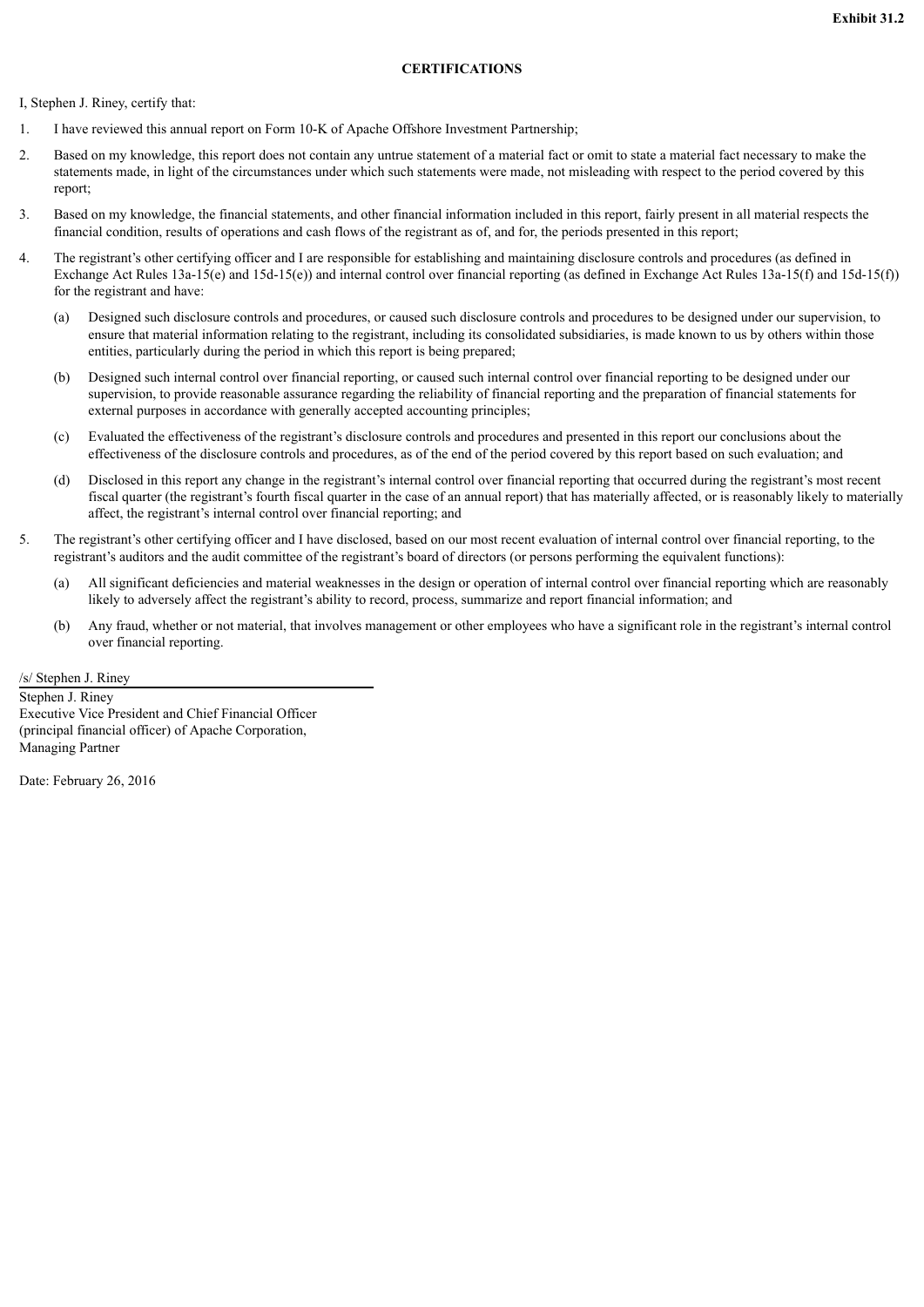## **APACHE OFFSHORE INVESTMENT PARTNERSHIP by Apache Corporation, Managing Partner**

## **Certification of Principal Executive Officer and Principal Financial Officer**

I, John J. Christmann IV, certify pursuant to 18 U.S.C. Section 1350, as adopted pursuant to Section 906 of the Sarbanes-Oxley Act of 2002, that, to my knowledge, the annual report on Form 10-K of Apache Offshore Investment Partnership for the period ended December 31, 2015, fully complies with the requirements of Section 13(a) or 15(d) of the Securities Exchange Act of 1934 (15 U.S.C. §78m or §78o (d)) and that information contained in such report fairly represents, in all material respects, the financial condition and results of operations of Apache Offshore Investment Partnership.

/s/ John J. Christmann IV

By: John J. Christmann IV

Title: Chief Executive Officer and President (principal executive officer) of Apache Corporation, Managing Partner

Date: February 26, 2016

I, Stephen J. Riney, certify pursuant to 18 U.S.C. Section 1350, as adopted pursuant to Section 906 of the Sarbanes-Oxley Act of 2002, that, to my knowledge, the annual report on Form 10-K of Apache Offshore Investment Partnership for the period ended December 31, 2015, fully complies with the requirements of Section 13(a) or 15(d) of the Securities Exchange Act of 1934 (15 U.S.C. §78m or §78o (d)) and that information contained in such report fairly represents, in all material respects, the financial condition and results of operations of Apache Offshore Investment Partnership.

/s/ Stephen J. Riney

By: Stephen J. Riney

Title: Executive Vice President and Chief Financial Officer (principal financial officer) of Apache Corporation, Managing Partner

Date: February 26, 2016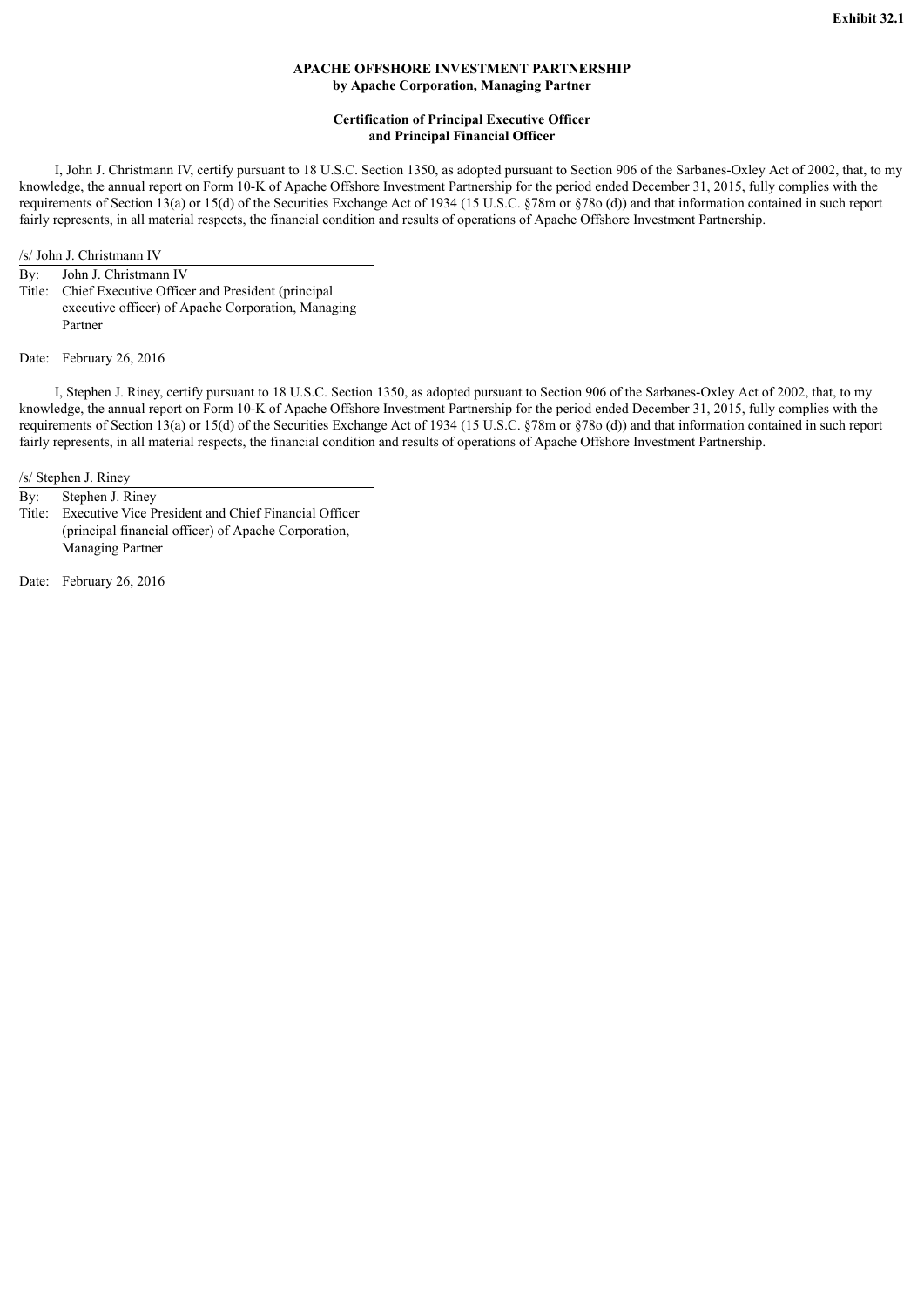## **APACHE CORPORATION**

## **Estimated**

**Future Reserves and Income**

## **Attributable to Certain**

## **Leasehold and Royalty Interests**

**In The**

**Shell Offshore Venture**

#### **SEC Parameters**

**As of**

## **December 31, 2015**

/s/ Ali A. Porbandarwala

Ali A. Porbandarwala, P.E. TBPE License No. 107652 Vice President

**[SEAL]**

#### **RYDER SCOTT COMPANY, L.P.** TBPE Firm License No. F-1580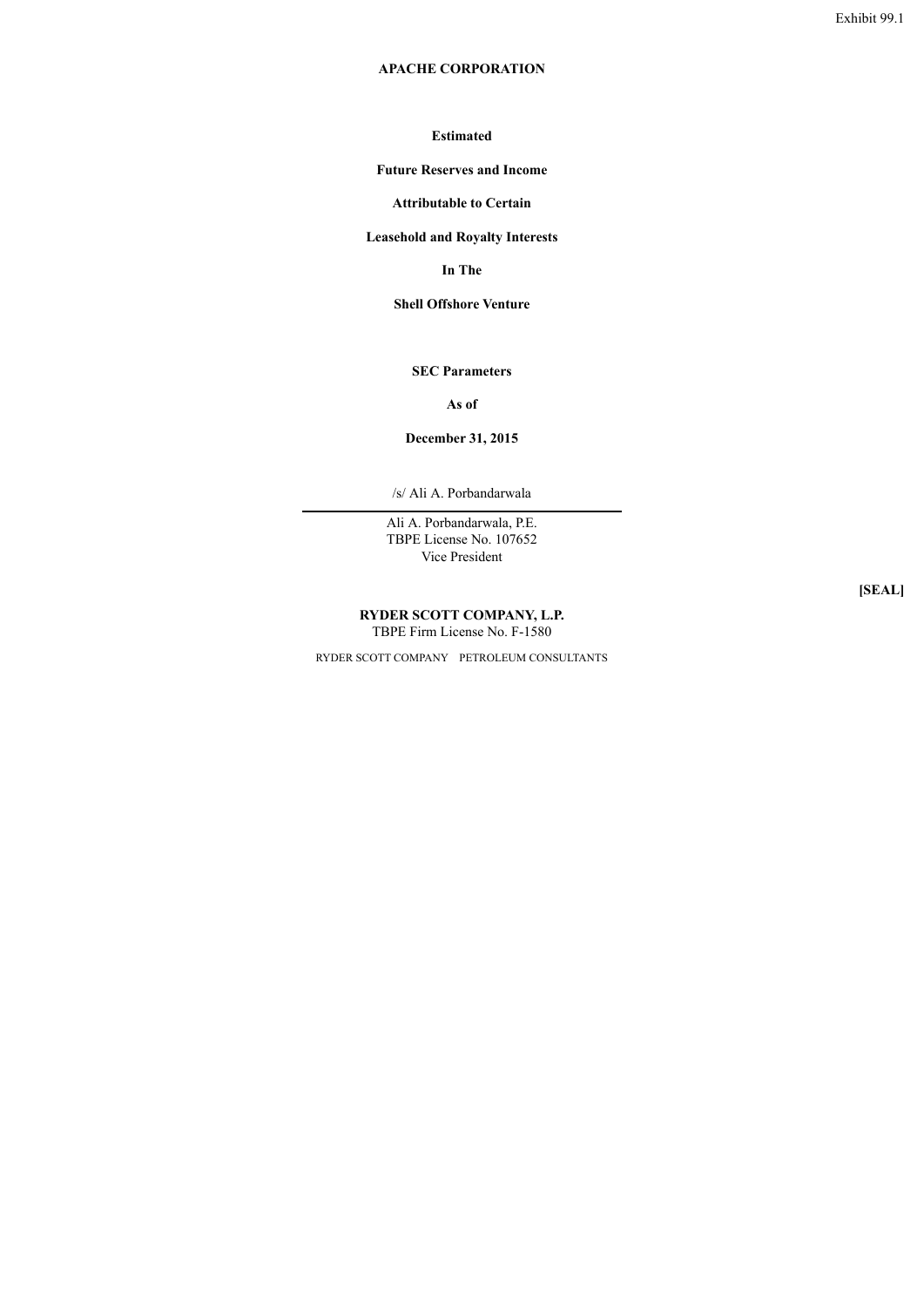

**HOUSTON, TEXAS 77002-5294** 

FAX (713) 651-0849 TELEPHONE (713) 651-9191

January 19, 2016

Apache Corporation 2000 Post Oak Boulevard, Suite 100 Houston, Texas 77056

#### Gentlemen:

At your request, Ryder Scott Company, L.P. (Ryder Scott) has prepared an estimate of the proved reserves, future production and income attributable to certain leasehold and royalty interests in the Shell Offshore Venture for Apache Corporation (Apache) as of December 31, 2015. Additionally, at Apache's request, this report includes an estimate of the probable and possible reserves, but does not address the future production or income attributable to the probable and possible reserve quantities contained herein. The subject properties are located in the federal waters offshore Louisiana and Texas. The reserves and income data were estimated based on the definitions and disclosure guidelines of the United States Securities and Exchange Commission (SEC) contained in Title 17, Code of Federal Regulations, Modernization of Oil and Gas Reporting, Final Rule released January 14, 2009 in the Federal Register (SEC regulations). The results of our third party study, completed on January 19, 2016, are presented herein.

The properties evaluated by Ryder Scott represent 100 percent of the total net proved, probable and possible liquid hydrocarbon reserves and 100 percent of the total net proved, probable and possible gas reserves of the Shell Offshore Venture for Apache as of December 31, 2015.

The estimated reserves and future net income amounts presented in this report, as of December 31, 2015, are related to hydrocarbon prices. The hydrocarbon prices used in the preparation of this report are based on the average prices during the 12-month period prior to the "as of date" of this report, determined as the unweighted arithmetic averages of the prices in effect on the first-day-of-the-month for each month within such period, unless prices were defined by contractual arrangements, as required by the SEC regulations. Actual future prices may vary significantly from the prices required by SEC regulations; therefore, volumes of reserves actually recovered and the amounts of income actually received may differ significantly from the estimated quantities presented in this report. The results of this study are summarized below.

> SUITE 600, 1015 4TH STREET, S.W. CALGARY, ALBERTA T2R 1J4<br>621 17TH STREET, SUITE 1550 DENVER, COLORADO 80293-1501 TEL (403) 262-2799 FAX (403) 262-2790 TEL (303) 623-9147 FAX (303) 623-4258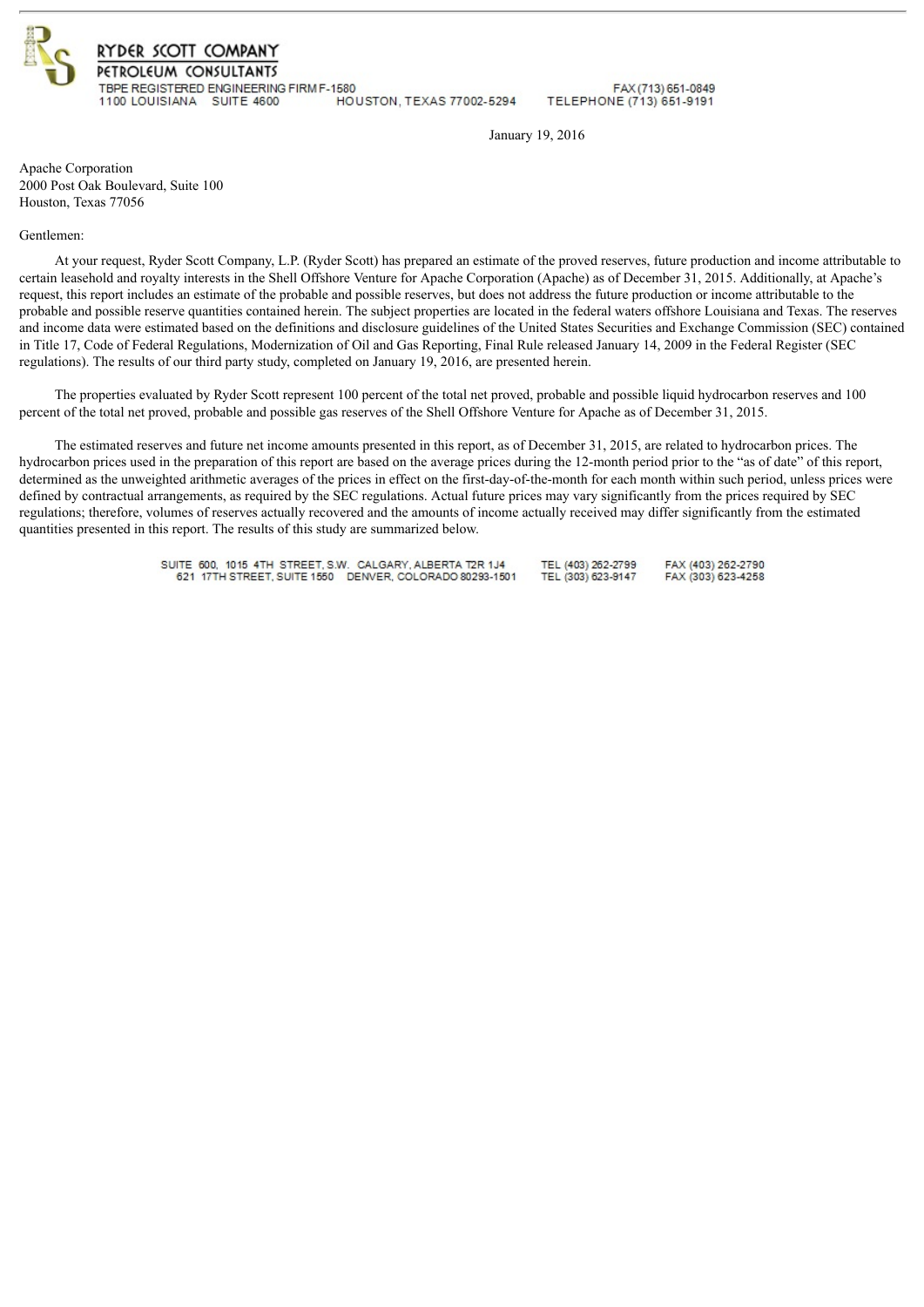## **SEC PARAMETERS**

# **Apache Corporation**

Estimated Net Reserves and Income Data Certain Leasehold and Royalty Interests in the

## **Shell Offshore Venture**

## As of December 31, 2015

|                                 |                            | Proved                                 |                   |  |
|---------------------------------|----------------------------|----------------------------------------|-------------------|--|
|                                 |                            | Developed                              |                   |  |
|                                 | Producing                  | Non-Producing                          | Proved            |  |
| <b>Net Remaining Reserves</b>   |                            |                                        |                   |  |
| Oil/Condensate - Barrels        | 50,476                     | 338,127                                | 388,603           |  |
| <b>Plant Products - Barrels</b> | 7,640                      | 50,172                                 | 57,812            |  |
| Gas - MMCF                      | 136                        | 927                                    | 1,063             |  |
| <b>Income Data</b>              |                            |                                        |                   |  |
| <b>Future Gross Revenue</b>     | \$3,160,189                | \$21,227,743                           | \$24,387,932      |  |
| Deductions                      | 2,188,516                  | 10,187,186                             | 12,375,702        |  |
| Future Net Income (FNI)         | \$971,673                  | \$11,040,557                           | \$12,012,230      |  |
| Discounted FNI @ 10%            | \$977,064                  | \$5,615,895                            | \$6,592,959       |  |
| <b>Net Remaining Reserves</b>   |                            | Probable<br>Developed<br>Non-Producing |                   |  |
| Oil/Condensate – Barrels        |                            | 22,348                                 |                   |  |
| Plant Products - Barrels        |                            | 3,094                                  |                   |  |
| $Gas-MMCF$                      |                            | 35                                     |                   |  |
|                                 |                            | Possible                               |                   |  |
|                                 | Developed<br>Non-Producing | Undeveloped                            | Total<br>Possible |  |
| <b>Net Remaining Reserves</b>   |                            |                                        |                   |  |
| Oil/Condensate – Barrels        | 7,095                      | 9,858                                  | 16,953            |  |
| <b>Plant Products - Barrels</b> | 1,117                      | 1,549                                  | 2,666             |  |
| Gas - MMCF                      | 13                         | 18                                     | 31                |  |

Liquid hydrocarbons are expressed in standard 42 gallon barrels. All gas volumes are reported on an "as sold basis" expressed in millions of cubic feet (MMCF) at the official temperature and pressure bases of 60º Fahrenheit and 14.73 psia.

The estimates of the proved reserves, future production, and income attributable to properties in this report were prepared using the economic software package AriesTM Petroleum Economics and Reserves Software, a copyrighted program of Halliburton. The program was used at the request of Apache. Ryder Scott has found this program to be generally acceptable, but notes that certain summaries and calculations may vary due to rounding and may not exactly match the sum of the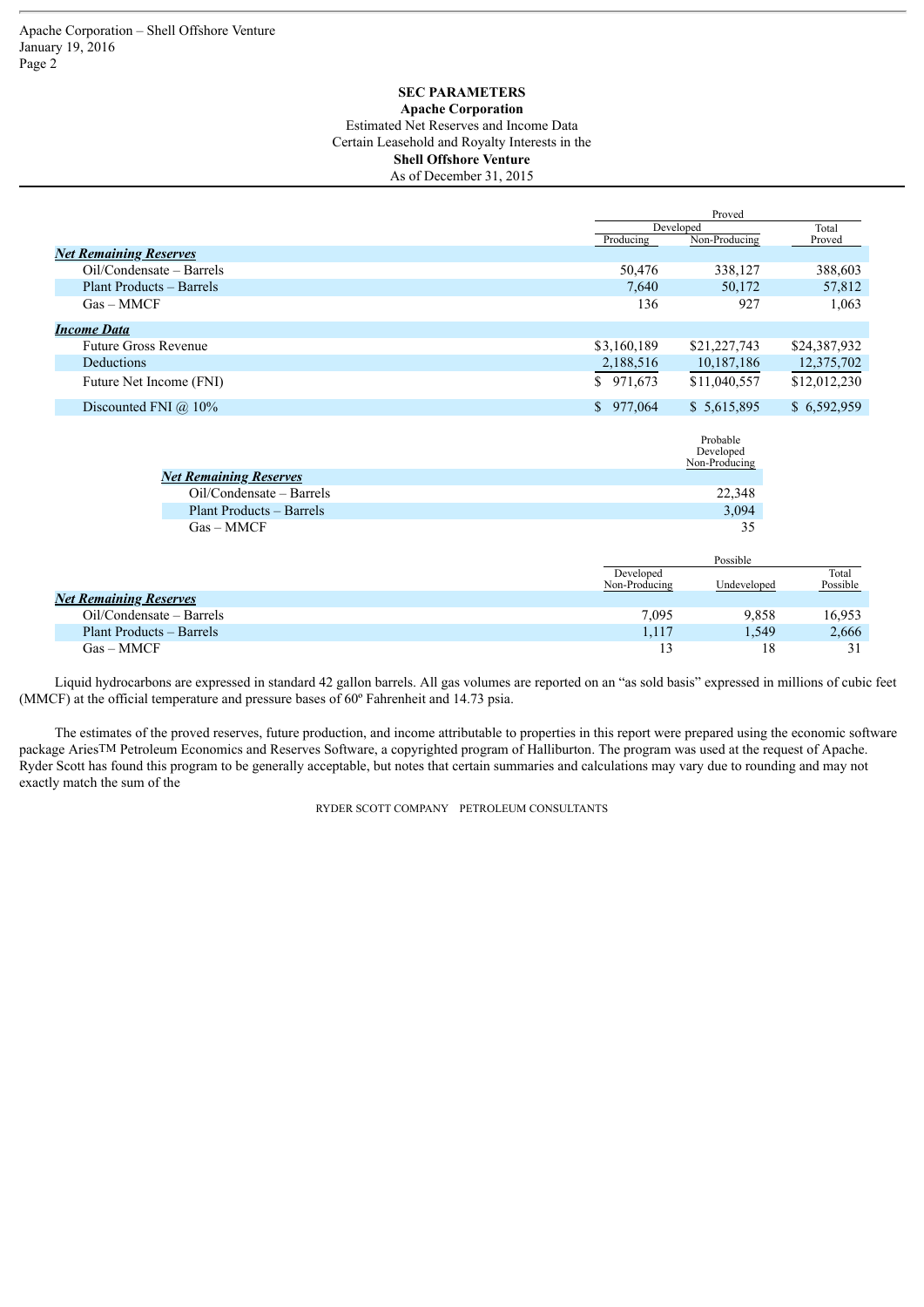properties being summarized. Furthermore, one line economic summaries may vary slightly from the more detailed cash flow projections of the same properties, also due to rounding. The rounding differences are not material.

The deductions incorporate the normal direct costs of operating the wells, recompletion costs, development costs, transportation costs (incorporated as other costs) and certain abandonment costs net of salvage. The future net income is before the deduction of state and federal income taxes and general administrative overhead, and has not been adjusted for outstanding loans that may exist, nor does it include any adjustment for cash on hand or undistributed income. Liquid hydrocarbon reserves account for approximately 88 percent and gas reserves account for the remaining 12 percent of total future gross revenue from proved reserves.

The proved discounted future net income shown above was calculated using a discount rate of 10 percent per annum compounded monthly. Proved future net income was discounted at four other discount rates which were also compounded monthly. These results are shown in summary form as follows.

|                                 | Discounted Future Net Income<br>As of December 31, 2015 |
|---------------------------------|---------------------------------------------------------|
| <b>Discount Rate</b><br>Percent | Total<br>Proved                                         |
|                                 | \$8,759,121                                             |
| 15                              | \$5,135,683                                             |
| 20                              | \$4,132,180                                             |
| つく                              | \$3,422,137                                             |

**Discounted Future Net Income**

The results shown above are presented for your information and should not be construed as our estimate of fair market value.

#### *Reserves Included in This Report*

The proved, probable and possible reserves included herein conform to the definitions as set forth in the Securities and Exchange Commission's Regulations Part 210.4-10(a). An abridged version of the SEC reserves definitions from 210.4-10(a) entitled "Petroleum Reserves Definitions" is included as an attachment to this report.

The various reserve status categories are defined under the attachment entitled "Petroleum Reserves Status Definitions and Guidelines" in this report. The proved, probable and possible developed non-producing reserves included herein consist of the shut-in and behind pipe categories.

No attempt was made to quantify or otherwise account for any accumulated gas production imbalances that may exist. The proved, probable and possible gas volumes presented herein do not include volumes of gas consumed in operations as reserves.

Reserves are "estimated remaining quantities of oil and gas and related substances anticipated to be economically producible, as of a given date, by application of development projects to known accumulations." All reserve estimates involve an assessment of the uncertainty relating the likelihood that the actual remaining quantities recovered will be greater or less than the estimated quantities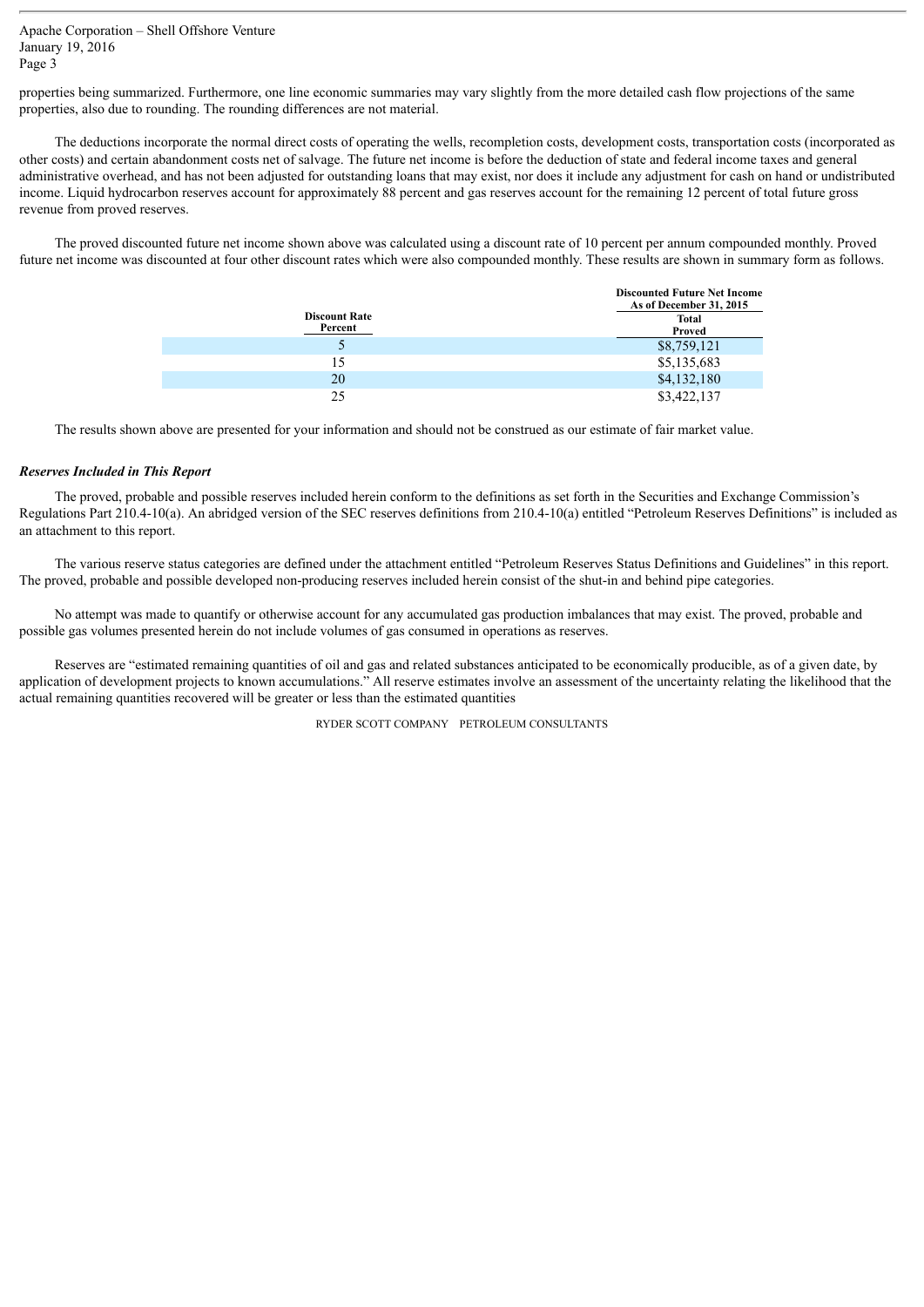determined as of the date the estimate is made. The uncertainty depends chiefly on the amount of reliable geologic and engineering data available at the time of the estimate and the interpretation of these data. The relative degree of uncertainty may be conveyed by placing reserves into one of two principal classifications, either proved or unproved. Unproved reserves are less certain to be recovered than proved reserves, and may be further sub-classified as probable and possible reserves to denote progressively increasing uncertainty in their recoverability. At Apache's request, this report addresses the proved, probable and possible reserves attributable to the properties evaluated herein.

Proved oil and gas reserves are "those quantities of oil and gas which, by analysis of geoscience and engineering data, can be estimated with reasonable certainty to be economically producible from a given date forward." The SEC has defined reasonable certainty for proved reserves, when based on deterministic methods, as a "high degree of confidence that the quantities will be recovered." Probable reserves are "those additional reserves that are less certain to be recovered than proved reserves but which, together with proved reserves, are as likely as not to be recovered." Possible reserves are "those additional reserves which are less certain to be recovered than probable reserves" and thus the probability of achieving or exceeding the proved plus probable plus possible reserves is low.

The reserves included herein were estimated using deterministic methods and presented as incremental quantities. Under the deterministic incremental approach, discrete quantities of reserves are estimated and assigned separately as proved, probable or possible based on their individual level of uncertainty. Because of the differences in uncertainty, caution should be exercised when aggregating quantities of oil and gas from different reserves categories. Furthermore, the reserves and income quantities attributable to the different reserve categories that are included herein have not been adjusted to reflect these varying degrees of risk associated with them and thus are not comparable.

Reserve estimates will generally be revised only as additional geologic or engineering data become available or as economic conditions change. For proved reserves, the SEC states that "as changes due to increased availability of geoscience (geological, geophysical, and geochemical), engineering, and economic data are made to the estimated ultimate recovery (EUR) with time, reasonably certain EUR is much more likely to increase or remain constant than to decrease." Moreover, estimates of proved, probable and possible reserves may be revised as a result of future operations, effects of regulation by governmental agencies or geopolitical or economic risks. Therefore, the proved, probable and possible reserves included in this report are estimates only and should not be construed as being exact quantities. In the case of the proved reserves presented herein, the revenues therefrom, and the actual costs related thereto, could be more or less than the estimated amounts.

Apache's operations may be subject to various levels of governmental controls and regulations. These controls and regulations may include, but may not be limited to, matters relating to land tenure and leasing, the legal rights to produce hydrocarbons, drilling and production practices, environmental protection, marketing and pricing policies, royalties, various taxes and levies including income tax and are subject to change from time to time. Such changes in governmental regulations and policies may cause volumes of proved, probable and possible reserves actually recovered and amounts of proved income actually received to differ significantly from the estimated quantities.

The estimates of reserves presented herein were based upon a detailed study of the properties in which Apache owns an interest; however, we have not made any field examination of the properties. No consideration was given in this report to potential environmental liabilities that may exist nor were any costs included for potential liabilities to restore and clean up damages, if any, caused by past operating practices.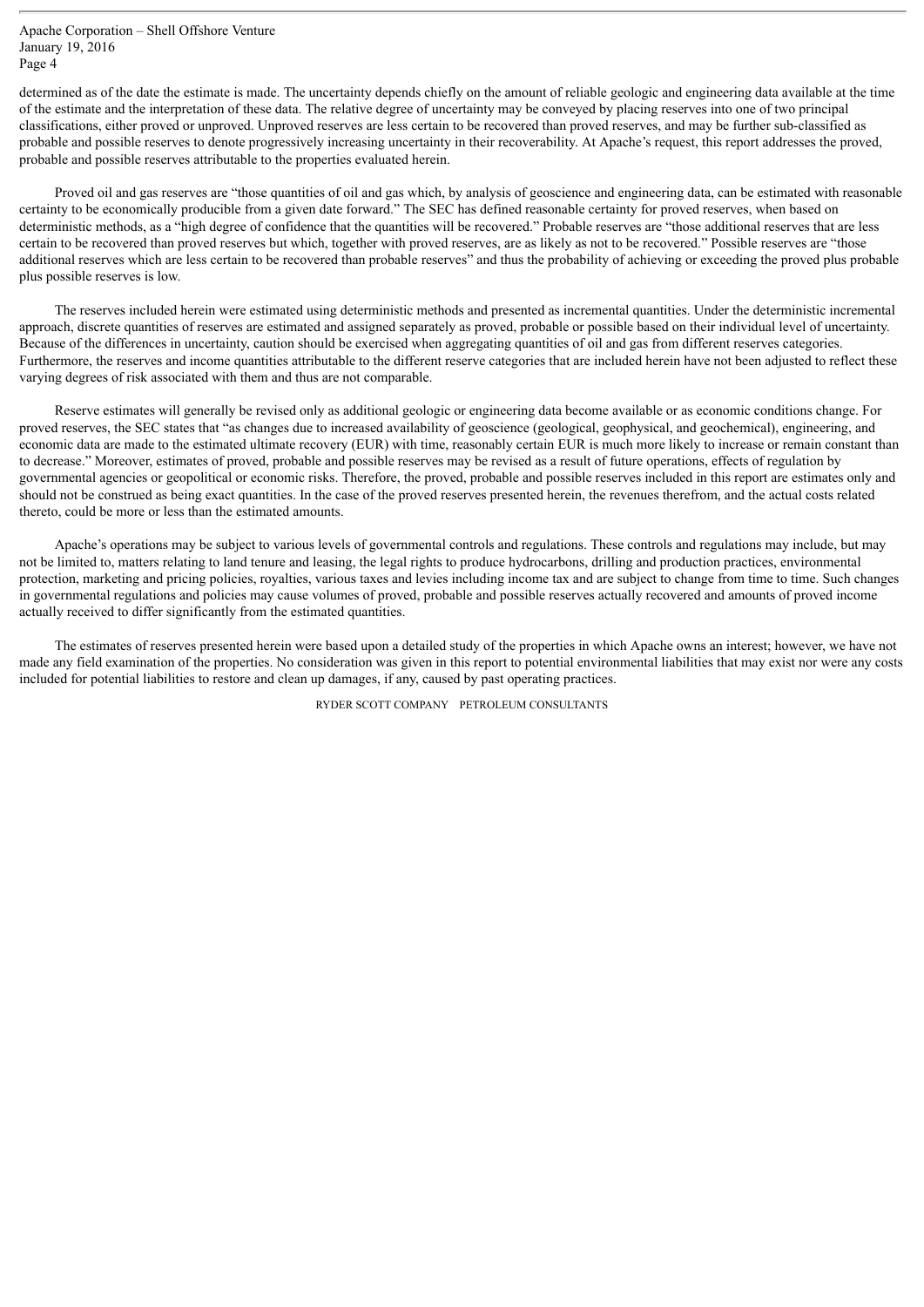## *Estimates of Reserves*

The estimation of reserves involves two distinct determinations. The first determination results in the estimation of the quantities of recoverable oil and gas and the second determination results in the estimation of the uncertainty associated with those estimated quantities in accordance with the definitions set forth by the Securities and Exchange Commission's Regulations Part 210.4-10(a). The process of estimating the quantities of recoverable oil and gas reserves relies on the use of certain generally accepted analytical procedures. These analytical procedures fall into three broad categories or methods: (1) performancebased methods; (2) volumetric-based methods; and (3) analogy. These methods may be used singularly or in combination by the reserve evaluator in the process of estimating the quantities of reserves. Reserve evaluators must select the method or combination of methods which in their professional judgment is most appropriate given the nature and amount of reliable geoscience and engineering data available at the time of the estimate, the established or anticipated performance characteristics of the reservoir being evaluated and the stage of development or producing maturity of the property.

In many cases, the analysis of the available geoscience and engineering data and the subsequent interpretation of this data may indicate a range of possible outcomes in an estimate, irrespective of the method selected by the evaluator. When a range in the quantity of reserves is identified, the evaluator must determine the uncertainty associated with the incremental quantities of the reserves. If the reserve quantities are estimated using the deterministic incremental approach, the uncertainty for each discrete incremental quantity of the reserves is addressed by the reserve category assigned by the evaluator. Therefore, it is the categorization of reserve quantities as proved, probable and/or possible that addresses the inherent uncertainty in the estimated quantities reported. For proved reserves, uncertainty is defined by the SEC as reasonable certainty wherein the "quantities actually recovered are much more likely than not to be achieved." The SEC states that "probable reserves are those additional reserves that are less certain to be recovered than proved reserves but which, together with proved reserves, are as likely as not to be recovered." The SEC states that "possible reserves are those additional reserves that are less certain to be recovered than probable reserves and the total quantities ultimately recovered from a project have a low probability of exceeding proved plus probable plus possible reserves." All quantities of reserves within the same reserve category must meet the SEC definitions as noted above.

Estimates of reserves quantities and their associated reserve categories may be revised in the future as additional geoscience or engineering data become available. Furthermore, estimates of reserves quantities and their associated reserve categories may also be revised due to other factors such as changes in economic conditions, results of future operations, effects of regulation by governmental agencies or geopolitical or economic risks as previously noted herein.

The proved, probable and possible reserves for the properties included herein were estimated by performance methods, the volumetric method, analogy, or a combination of methods. Approximately 95 percent of the proved producing reserves attributable to producing wells and/or reservoirs were estimated by performance methods or a combination of methods. These performance methods include, but may not be limited to, decline curve analysis and/or material balance which utilized extrapolations of historical production and pressure data available through November 2015 in those cases where such data were considered to be definitive. The data utilized in this analysis were furnished to Ryder Scott by Apache or obtained from public data sources and were considered sufficient for the purpose thereof. The remaining 5 percent of the proved producing reserves were estimated by the volumetric method, analogy, or a combination of methods. These methods were used where there were inadequate historical performance data to establish a definitive trend and where the use of production performance data as a basis for the reserve estimates was considered to be inappropriate. It should be noted that there are no producing reserve quantities attributable to the probable or possible reserve categories for the properties evaluated herein.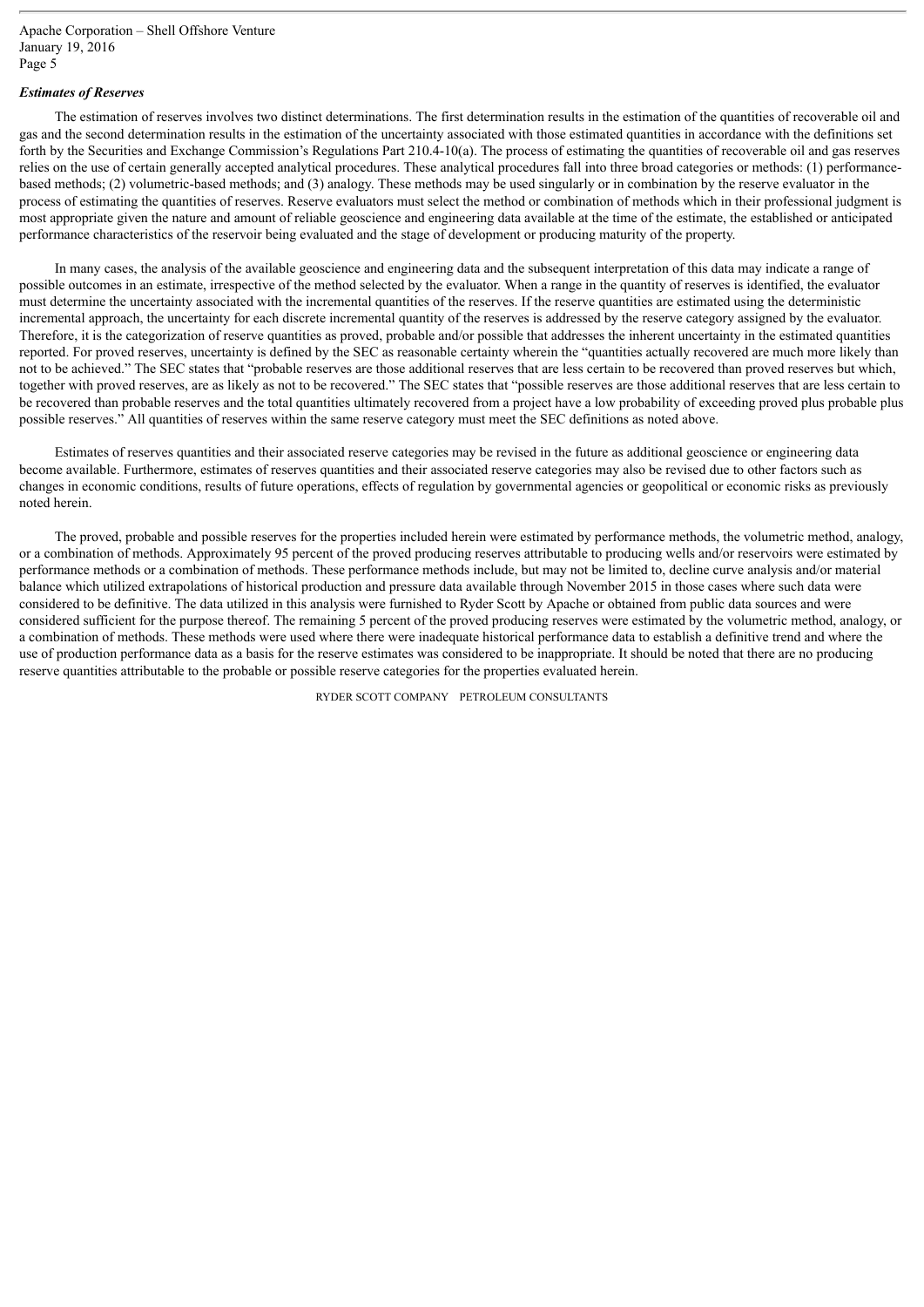Approximately 100 percent of the proved, probable and possible developed non-producing and undeveloped reserves included herein were estimated by the volumetric method or analogy. The volumetric analysis utilized pertinent well and seismic data furnished to Ryder Scott by Apache or which we have obtained from public data sources that were available through November 2015. The data utilized from the analogues as well as well and seismic data incorporated into our volumetric analysis were considered sufficient for the purpose thereof.

To estimate economically recoverable proved, probable and possible oil and gas reserves and related future net cash flows, we consider many factors and assumptions including, but not limited to, the use of reservoir parameters derived from geological, geophysical and engineering data which cannot be measured directly, economic criteria based on current costs and SEC pricing requirements, and forecasts of future production rates. Under the SEC regulations  $210.4-10(a)(22)(v)$  and (26), proved, probable and possible reserves must be anticipated to be economically producible from a given date forward based on existing economic conditions including the prices and costs at which economic producibility from a reservoir is to be determined. While it may reasonably be anticipated that the future prices received for the sale of production and the operating costs and other costs relating to such production may increase or decrease from those under existing economic conditions, such changes were, in accordance with rules adopted by the SEC, omitted from consideration in making this evaluation.

Apache has informed us that they have furnished us all of the material accounts, records, geological and engineering data, and reports and other data required for this investigation. In preparing our forecast of future proved production and income, and probable and possible production, we have relied upon data furnished by Apache with respect to property interests owned, production and well tests from examined wells, normal direct costs of operating the wells or leases, other costs such as transportation and/or processing fees, recompletion and development costs, development plans, abandonment costs after salvage, product prices based on the SEC regulations, adjustments or differentials to product prices, geological structural and isochore maps, well logs, core analyses, and pressure measurements. Ryder Scott reviewed such factual data for its reasonableness; however, we have not conducted an independent verification of the data furnished by Apache. We consider the factual data used in this report appropriate and sufficient for the purpose of preparing the estimates of reserves and future net revenues herein.

In summary, we consider the assumptions, data, methods and analytical procedures used in this report appropriate for the purpose hereof, and we have used all such methods and procedures that we consider necessary and appropriate to prepare the estimates of reserves herein. The proved, probable and possible reserves included herein were determined in conformance with the United States Securities and Exchange Commission (SEC) Modernization of Oil and Gas Reporting; Final Rule, including all references to Regulation S-X and Regulation S-K, referred to herein collectively as the "SEC Regulations." In our opinion, the proved, probable and possible reserves presented in this report comply with the definitions, guidelines and disclosure requirements as required by the SEC regulations.

#### *Future Production Rates*

For wells currently on production, our forecasts of future production rates are based on historical performance data. If no production decline trend has been established, future production rates were held constant, or adjusted for the effects of curtailment where appropriate, until a decline in ability to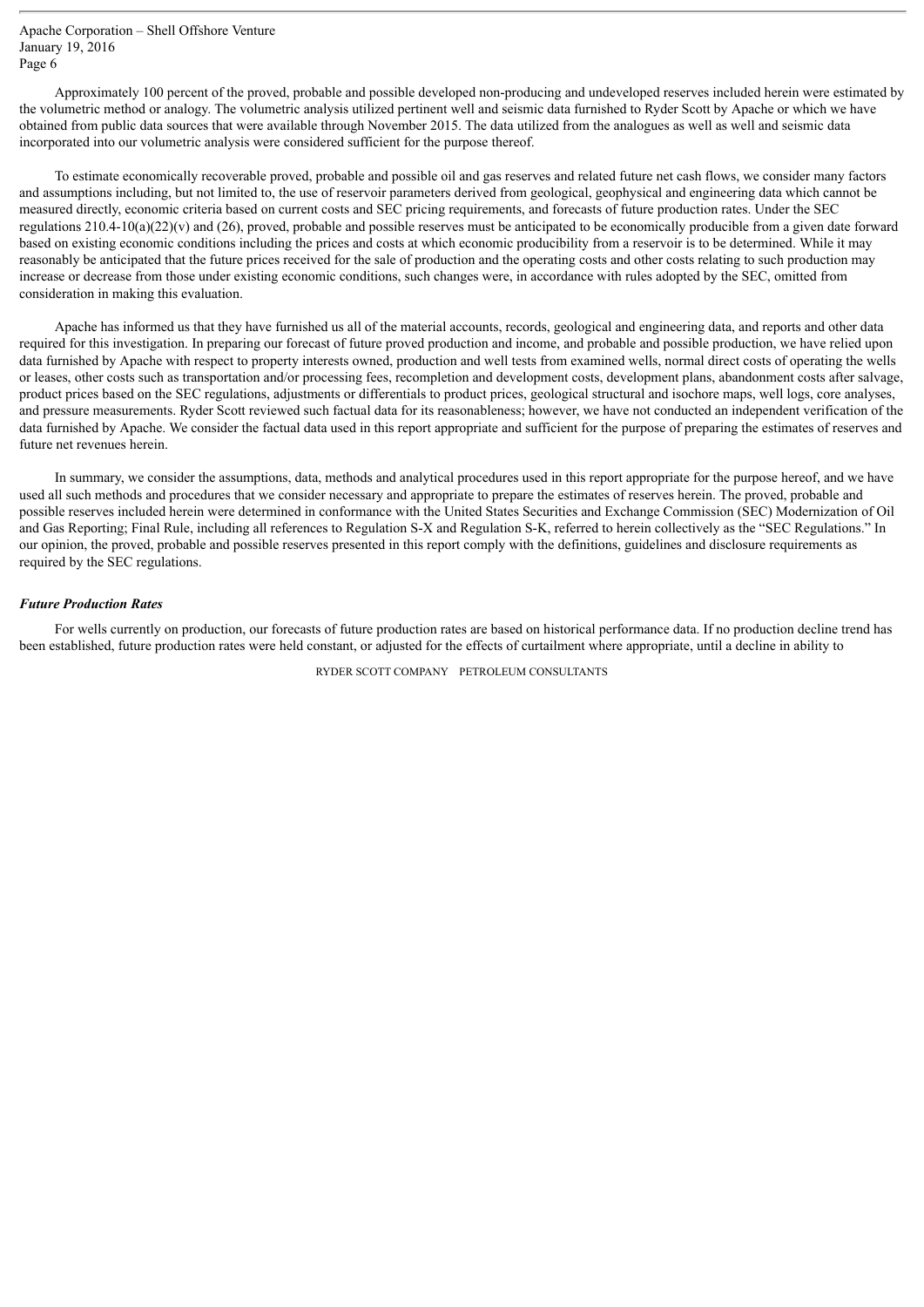produce was anticipated. An estimated rate of decline was then applied to depletion of the reserves. If a decline trend has been established, this trend was used as the basis for estimating future production rates.

Test data and other related information were used to estimate the anticipated initial production rates for those wells or locations that are not currently producing. For reserves not yet on production, sales were estimated to commence at an anticipated date furnished by Apache. Wells or locations that are not currently producing may start producing earlier or later than anticipated in our estimates due to unforeseen factors causing a change in the timing to initiate production. Such factors may include delays due to weather, the availability of rigs, the sequence of drilling, completing and/or recompleting wells and/or constraints set by regulatory bodies.

The future production rates from wells currently on production or wells or locations that are not currently producing may be more or less than estimated because of changes including, but not limited to, reservoir performance, operating conditions related to surface facilities, compression and artificial lift, pipeline capacity and/or operating conditions, producing market demand and/or allowables or other constraints set by regulatory bodies.

#### *Hydrocarbon Prices*

The hydrocarbon prices used herein are based on SEC price parameters using the average prices during the 12-month period prior to the "as of date" of this report, determined as the unweighted arithmetic averages of the prices in effect on the first-day-of-the-month for each month within such period, unless prices were defined by contractual arrangements. For hydrocarbon products sold under contract, the contract prices, including fixed and determinable escalations, exclusive of inflation adjustments, were used until expiration of the contract. Upon contract expiration, the prices were adjusted to the 12-month unweighted arithmetic average as previously described.

Apache furnished us with the above mentioned average prices in effect on December 31, 2015. These initial SEC hydrocarbon prices were determined using the 12-month average first-day-of-the-month benchmark prices appropriate to the geographic area where the hydrocarbons are sold. These benchmark prices are prior to the adjustments for differentials as described herein. The table below summarizes the "benchmark prices" and "price reference" used for the geographic area included in the report. In certain geographic areas, the price reference and benchmark prices may be defined by contractual arrangements.

The product prices that were actually used to determine the proved future gross revenue for each property reflect adjustments to the benchmark prices for gravity, quality, local conditions, and/or distance from market, referred to herein as "differentials." The differentials used in the preparation of this report were furnished to us by Apache. The differentials furnished to us were accepted as factual data and reviewed by us for their reasonableness; however, we have not conducted an independent verification of the data used by Apache to determine these differentials.

In addition, the table below summarizes the net volume weighted benchmark prices adjusted for differentials and referred to herein as the "average realized prices." The average realized prices shown in the table below were determined from the total proved future gross revenue before production taxes and the total proved net reserves for the geographic area and presented in accordance with SEC disclosure requirements for each of the geographic areas included in the report.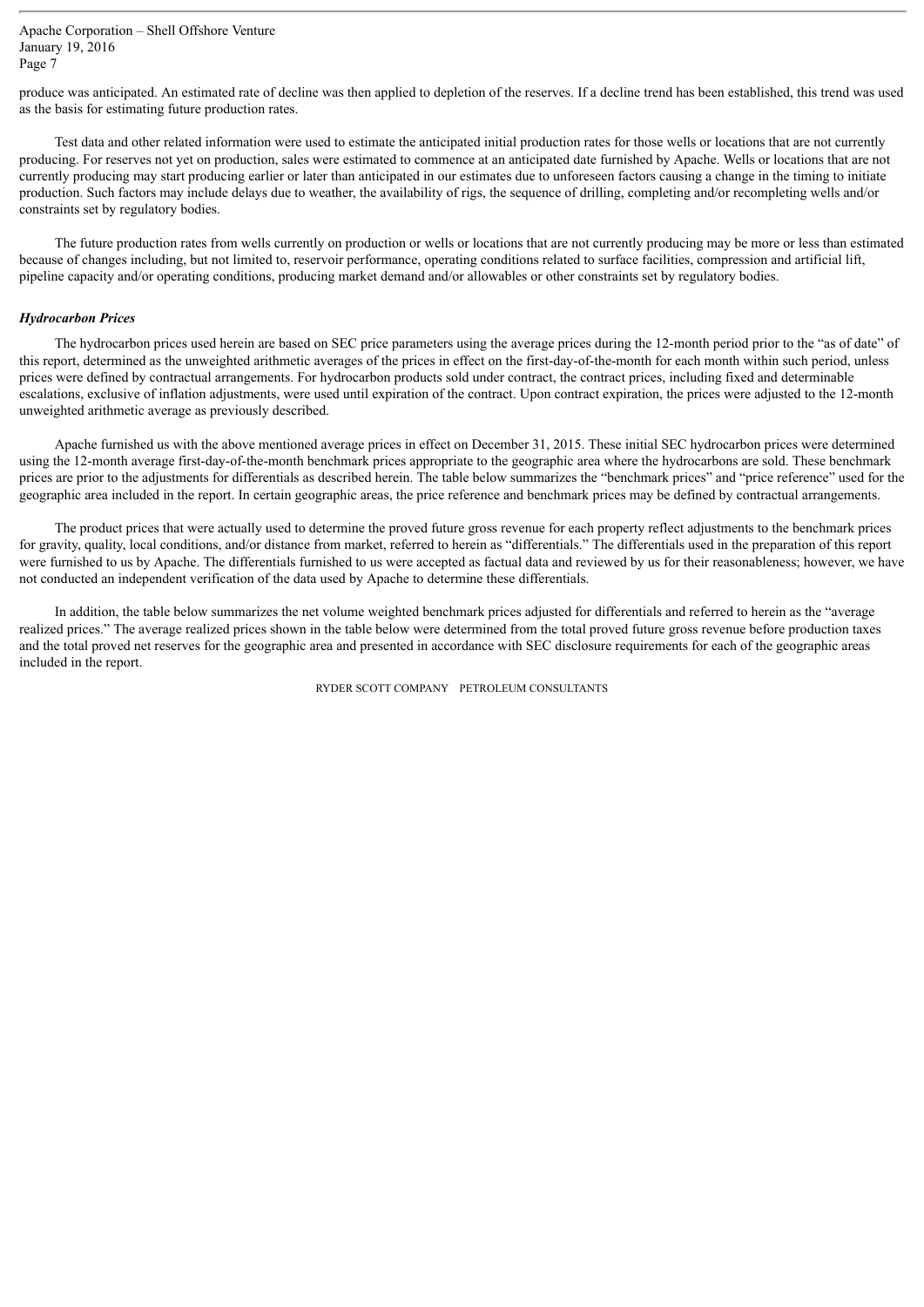| Geographic Area                | Product        | Price<br>Reference          | Average<br><b>Benchmark</b><br><b>Prices</b> | <i><b>INVERSE</b></i><br>Proved<br><b>Realized</b><br>Prices |
|--------------------------------|----------------|-----------------------------|----------------------------------------------|--------------------------------------------------------------|
| North America<br>United States | Oil/Condensate | WTI Cushing                 | \$50.28/Bbl                                  | \$53.54/Bbl                                                  |
|                                | NGLs           | Mt. Belvieu Non-Tet Propane | \$19.90/Bbl                                  | \$12.77/Bbl                                                  |
|                                | Gas            | Henry Hub                   | \$2.58/MMBTU                                 | \$2.67/MCF                                                   |

**Average**

The effects of derivative instruments designated as price hedges of oil and gas quantities are not reflected in our individual property evaluations.

#### *Costs*

Operating costs for the leases and wells in this report were furnished by Apache and are based on the operating expense reports of Apache and include only those costs directly applicable to the leases or wells. The operating costs include a portion of general and administrative costs allocated directly to the leases and wells. For operated properties, the operating costs include an appropriate level of corporate general administrative and overhead costs. The operating costs for non-operated properties include the COPAS overhead costs that are allocated directly to the leases and wells under terms of operating agreements. Transportation costs are included as deductions and incorporated as other costs. The operating costs furnished to us were accepted as factual data and reviewed by us for their reasonableness; however, we have not conducted an independent verification of the operating cost data used by Apache. No deduction was made for loan repayments, interest expenses, or exploration and development prepayments that were not charged directly to the leases or wells.

Development costs were furnished to us by Apache and are based on authorizations for expenditure for the proposed work or actual costs for similar projects. The development costs furnished to us were accepted as factual data and reviewed by us for their reasonableness; however, we have not conducted an independent verification of these costs. The estimated net cost of abandonment after salvage was included for properties where abandonment costs net of salvage were significant. The estimates of the net abandonment costs furnished by Apache were accepted without independent verification.

The proved, probable and possible developed non-producing and undeveloped reserves in this report have been incorporated herein in accordance with Apache's plans to develop these reserves as of December 31, 2015. The implementation of Apache's development plans as presented to us and incorporated herein is subject to the approval process adopted by Apache's management. As the result of our inquiries during the course of preparing this report, Apache has informed us that the development activities included herein have been subjected to and received the internal approvals required by Apache's management at the appropriate local, regional and/or corporate level. In addition to the internal approvals as noted, certain development activities may still be subject to specific partner AFE processes, Joint Operating Agreement (JOA) requirements or other administrative approvals external to Apache. Additionally, Apache has informed us that they are not aware of any legal, regulatory or political obstacles that would significantly alter their plans. While these plans could change from those under existing economic conditions as of December 31, 2015, such changes were, in accordance with rules adopted by the SEC, omitted from consideration in making this evaluation.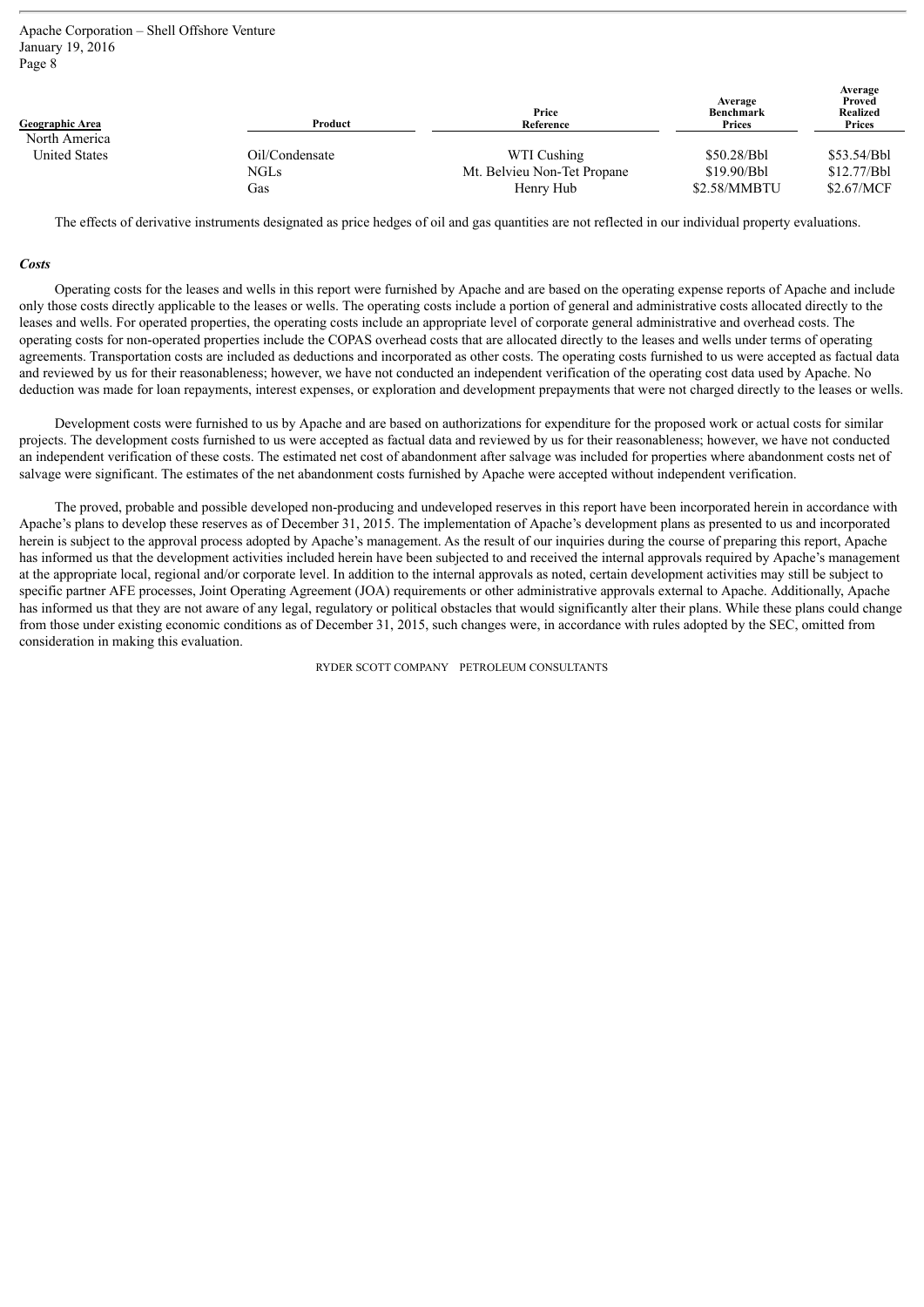Current costs used by Apache were held constant throughout the life of the properties.

#### *Standards of Independence and Professional Qualification*

Ryder Scott is an independent petroleum engineering consulting firm that has been providing petroleum consulting services throughout the world since 1937. Ryder Scott is employee-owned and maintains offices in Houston, Texas; Denver, Colorado; and Calgary, Alberta, Canada. We have over eighty engineers and geoscientists on our permanent staff. By virtue of the size of our firm and the large number of clients for which we provide services, no single client or job represents a material portion of our annual revenue. We do not serve as officers or directors of any privately-owned or publicly-traded oil and gas company and are separate and independent from the operating and investment decision-making process of our clients. This allows us to bring the highest level of independence and objectivity to each engagement for our services.

Ryder Scott actively participates in industry-related professional societies and organizes an annual public forum focused on the subject of reserves evaluations and SEC regulations. Many of our staff have authored or co-authored technical papers on the subject of reserves related topics. We encourage our staff to maintain and enhance their professional skills by actively participating in ongoing continuing education.

Prior to becoming an officer of the Company, Ryder Scott requires that staff engineers and geoscientists have received professional accreditation in the form of a registered or certified professional engineer's license or a registered or certified professional geoscientist's license, or the equivalent thereof, from an appropriate governmental authority or a recognized self-regulating professional organization.

We are independent petroleum engineers with respect to Apache. Neither we nor any of our employees have any financial interest in the subject properties and neither the employment to do this work nor the compensation is contingent on our estimates of reserves for the properties which were reviewed.

The results of this study, presented herein, are based on technical analysis conducted by teams of geoscientists and engineers from Ryder Scott. The professional qualifications of the undersigned, the technical person primarily responsible for overseeing the evaluation of the reserves information discussed in this report, are included as an attachment to this letter.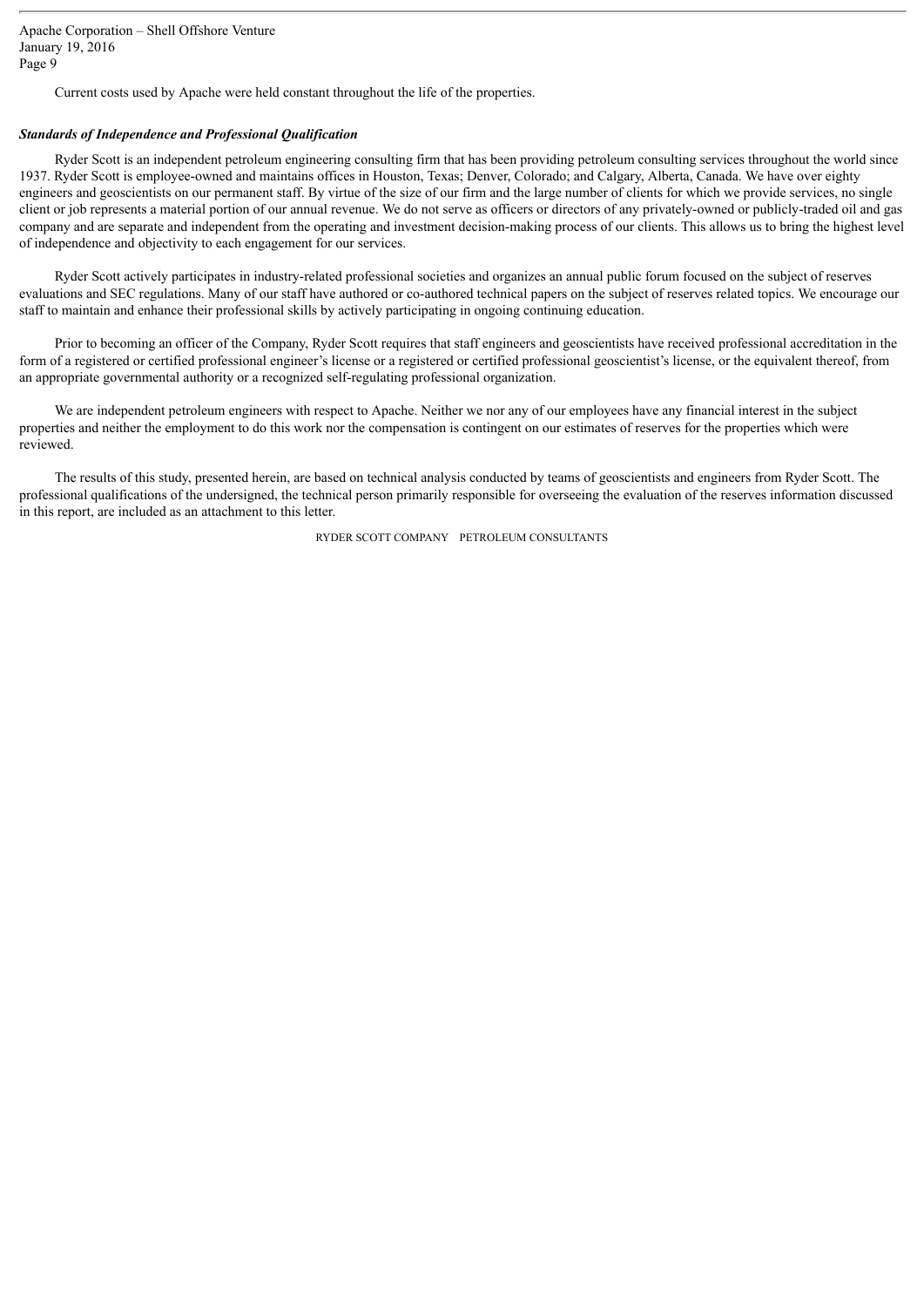## *Terms of Usage*

The results of our third party study, presented in report form herein, were prepared for the exclusive use and sole benefit of Apache Corporation and may not be put to other use without our prior written consent for such use. The data and work papers used in the preparation of this report are available for examination by authorized parties in our offices. Please contact us if we can be of further service.

Very truly yours,

## **RYDER SCOTT COMPANY, L.P.**

TBPE Firm Registration No. F-1580

/s/ Ali A. Porbandarwala

Ali A. Porbandarwala, P.E. TBPE License No. 107652 Vice President

**[SEAL]**

AAP (FWZ)/pl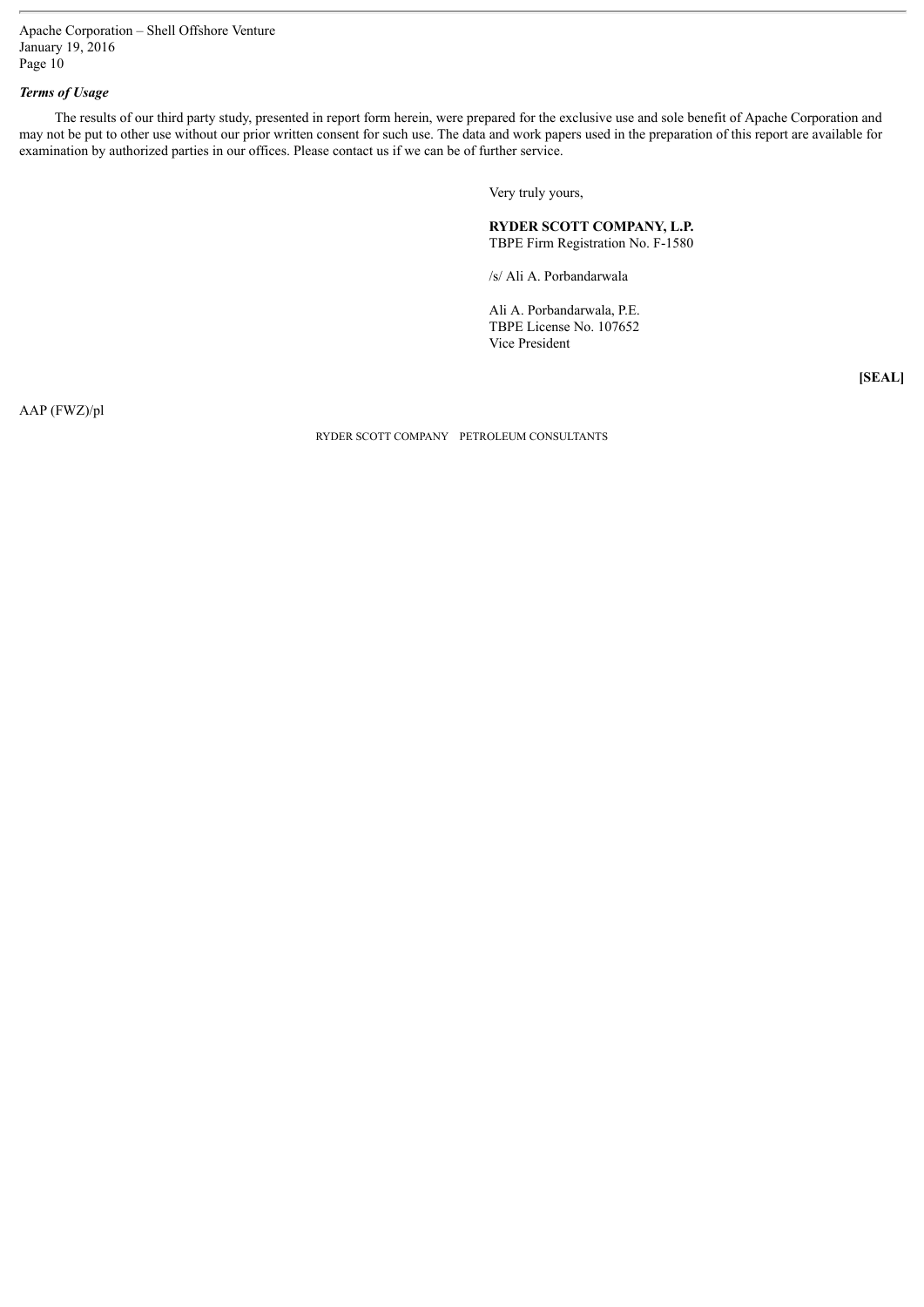#### **Professional Qualifications of Primary Technical Person**

The conclusions presented in this report are the result of technical analysis conducted by teams of geoscientists and engineers from Ryder Scott Company, L.P. Mr. Ali A. Porbandarwala was the primary technical person responsible for overseeing the estimate of the reserves, future production and income prepared by Ryder Scott presented herein.

Mr. Porbandarwala, an employee of Ryder Scott Company, L.P. (Ryder Scott) since 2008, is a Vice President responsible for coordinating and supervising staff and consulting engineers of the company in ongoing reservoir evaluation studies worldwide. Before joining Ryder Scott, Mr. Porbandarwala served in a number of engineering positions with ExxonMobil Corporation. For more information regarding Mr. Porbandarwala's geographic and job specific experience, please refer to the Ryder Scott Company website at www.ryderscott.com/Company/Employees.

Mr. Porbandarwala earned a Bachelor of Science degree in Chemical Engineering from The University of Kansas in 2001 and a Masters in Business Administration from The University of Texas at Austin in 2007 and is a licensed Professional Engineer in the State of Texas. He is also a member of the Society of Petroleum Engineers and the Society of Petroleum Evaluation Engineers.

In addition to gaining experience and competency through prior work experience, the Texas Board of Professional Engineers requires a minimum of fifteen hours of continuing education annually, including at least one hour in the area of professional ethics, which Mr. Porbandarwala fulfills. As part of his 2015 continuing education hours, Mr. Porbandarwala attended 20 hours of formalized training including the 2015 RSC Reserves Conference and/or various professional society presentations specifically relating to the definitions and disclosure guidelines contained in the United States Securities and Exchange Commission Title 17, Code of Federal Regulations, Modernization of Oil and Gas Reporting, Final Rule released January 14, 2009 in the Federal Register.

Based on his educational background, professional training and more than 7 years of practical experience in the estimation and evaluation of petroleum reserves, Mr. Porbandarwala has attained the professional qualifications as a Reserves Estimator and Reserves Auditor set forth in Article III of the "Standards Pertaining to the Estimating and Auditing of Oil and Gas Reserves Information" promulgated by the Society of Petroleum Engineers as of February 19, 2007.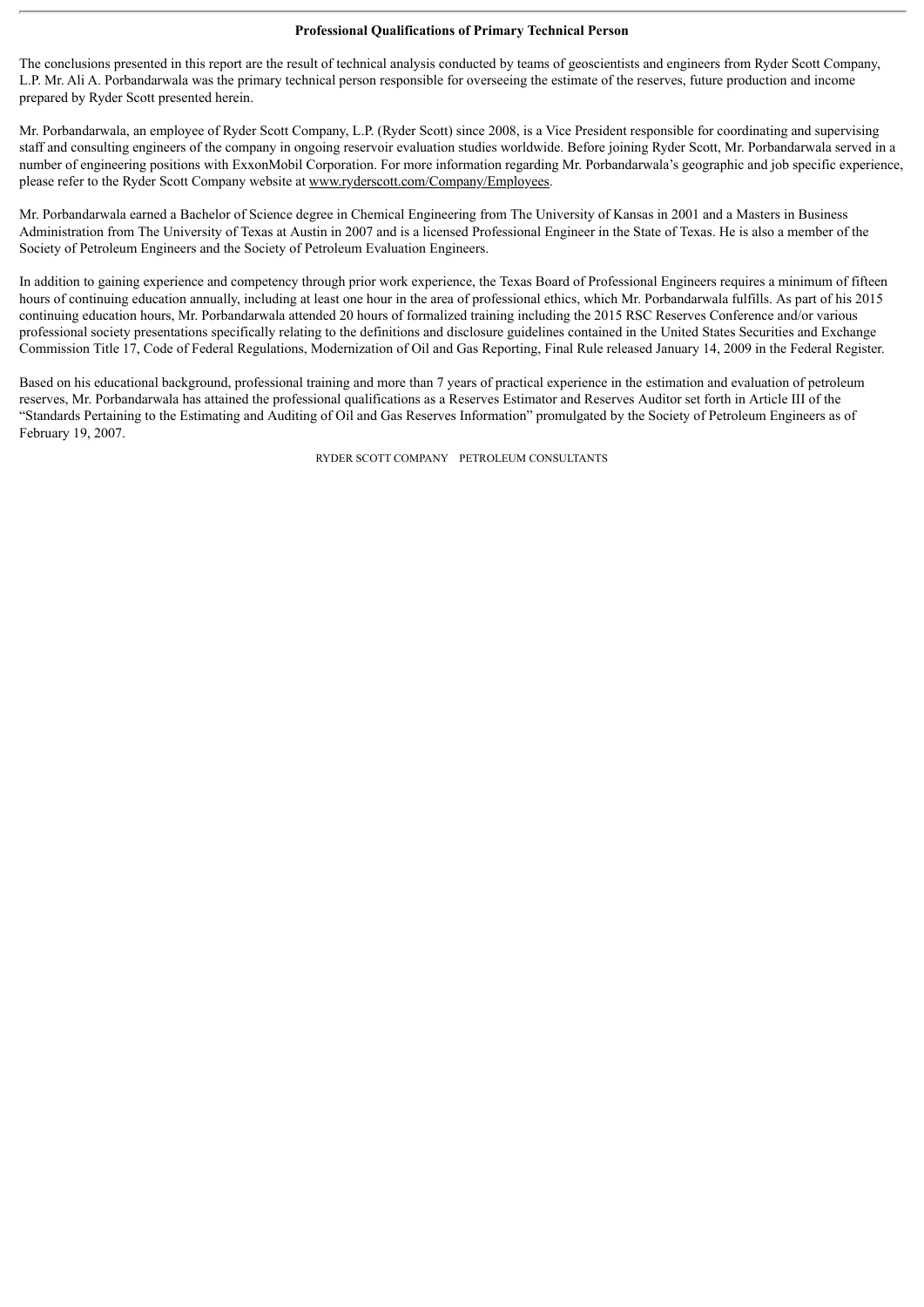#### **PETROLEUM RESERVES DEFINITIONS**

## **As Adapted From: RULE 4-10(a) of REGULATION S-X PART 210 UNITED STATES SECURITIES AND EXCHANGE COMMISSION (SEC)**

#### *PREAMBLE*

On January 14, 2009, the United States Securities and Exchange Commission (SEC) published the "Modernization of Oil and Gas Reporting; Final Rule" in the Federal Register of National Archives and Records Administration (NARA). The "Modernization of Oil and Gas Reporting; Final Rule" includes revisions and additions to the definition section in Rule 4-10 of Regulation S-X, revisions and additions to the oil and gas reporting requirements in Regulation S-K, and amends and codifies Industry Guide 2 in Regulation S-K. The "Modernization of Oil and Gas Reporting; Final Rule", including all references to Regulation S-X and Regulation S-K, shall be referred to herein collectively as the "SEC regulations". The SEC regulations take effect for all filings made with the United States Securities and Exchange Commission as of December 31, 2009, or after January 1, 2010. Reference should be made to the full text under Title 17, Code of Federal Regulations, Regulation S-X Part 210, Rule 4-10(a) for the complete definitions (direct passages excerpted in part or wholly from the aforementioned SEC document are denoted in italics herein).

Reserves are estimated remaining quantities of oil and gas and related substances anticipated to be economically producible, as of a given date, by *application of development projects to known accumulations.* All reserve estimates involve an assessment of the uncertainty relating the likelihood that the actual remaining quantities recovered will be greater or less than the estimated quantities determined as of the date the estimate is made. The uncertainty depends chiefly on the amount of reliable geologic and engineering data available at the time of the estimate and the interpretation of these data. The relative degree of uncertainty may be conveyed by placing reserves into one of two principal classifications, either proved or unproved. Unproved reserves are less certain to be recovered than proved reserves and may be further sub-classified as probable and possible reserves to denote progressively increasing uncertainty in their recoverability. Under the SEC regulations as of December 31, 2009, or after January 1, 2010, a company may optionally disclose estimated quantities of probable or possible oil and gas reserves in documents publicly filed with the SEC. The SEC regulations continue to prohibit disclosure of estimates of oil and gas resources other than reserves and any estimated values of such resources in any document publicly filed with the SEC unless such information is required to be disclosed in the document by foreign or state law as noted in §229.1202 Instruction to Item 1202.

Reserves estimates will generally be revised only as additional geologic or engineering data become available or as economic conditions change.

Reserves may be attributed to either natural energy or improved recovery methods. Improved recovery methods include all methods for supplementing natural energy or altering natural forces in the reservoir to increase ultimate recovery. Examples of such methods are pressure maintenance, natural gas cycling, waterflooding, thermal methods, chemical flooding, and the use of miscible and immiscible displacement fluids. Other improved recovery methods may be developed in the future as petroleum technology continues to evolve.

Reserves may be attributed to either conventional or unconventional petroleum accumulations. Petroleum accumulations are considered as either conventional or unconventional based on the nature of their in-place characteristics, extraction method applied, or degree of processing prior to sale. Examples of unconventional petroleum accumulations include coalbed or coalseam methane (CBM/CSM), basin-centered gas, shale gas, gas hydrates, natural bitumen and oil shale deposits. These unconventional accumulations may require specialized extraction technology and/or significant processing prior to sale.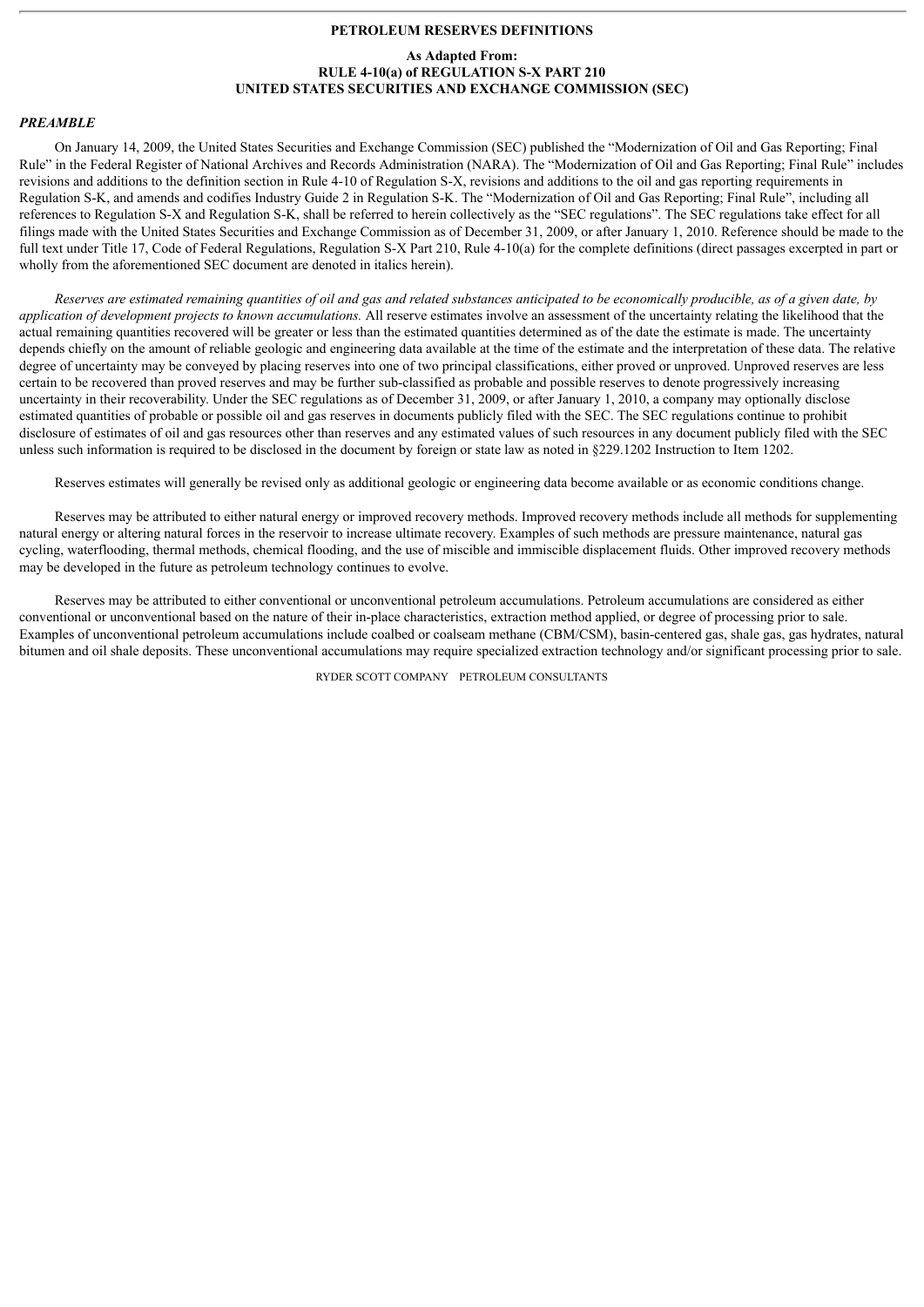PETROLEUM RESERVES DEFINITIONS Page 2

Reserves do not include quantities of petroleum being held in inventory.

Because of the differences in uncertainty, caution should be exercised when aggregating quantities of petroleum from different reserves categories.

#### **RESERVES (SEC DEFINITIONS)**

Securities and Exchange Commission Regulation S-X §210.4-10(a)(26) defines reserves as follows:

Reserves. Reserves are estimated remaining quantities of oil and gas and related substances anticipated to be economically producible, as of a given date, by application of development projects to known accumulations. In addition, there must exist, or there must be a reasonable expectation that there will exist, the legal right to produce or a revenue interest in the production, installed means of delivering oil and gas or related substances to market, and all permits and *financing required to implement the project.*

Note to paragraph (a)(26): Reserves should not be assigned to adjacent reservoirs isolated by major, potentially sealing, faults until those reservoirs are penetrated and evaluated as economically producible. Reserves should not be assigned to areas that are clearly separated from a known accumulation by a non-productive reservoir (*i.e.*, absence of reservoir, structurally low reservoir, or negative test results). Such areas may contain prospective resources (*i.e.*, *potentially recoverable resources from undiscovered accumulations).*

#### **PROVED RESERVES (SEC DEFINITIONS)**

Securities and Exchange Commission Regulation S-X  $\S210.4-10(a)(22)$  defines proved oil and gas reserves as follows:

Proved oil and gas reserves. Proved oil and gas reserves are those quantities of oil and gas, which, by analysis of geoscience and engineering data, can be estimated with reasonable certainty to be economically producible—from a given date forward, from known reservoirs, and under existing economic conditions, operating methods, and government regulations—prior to the time at which contracts providing the right to operate expire, unless evidence indicates that renewal is reasonably certain, regardless of whether deterministic or probabilistic methods are used for the estimation. The project to extract the hydrocarbons must have commenced or the operator must be reasonably certain that it will commence the project within a reasonable time.

(i) The area of the reservoir considered as proved includes:

(A) The area identified by drilling and limited by fluid contacts, if any, and

(B) Adjacent undrilled portions of the reservoir that can, with reasonable certainty, be judged to be continuous with it and to contain economically producible oil or gas on the basis of available geoscience and engineering data.

(ii) In the absence of data on fluid contacts, proved quantities in a reservoir are limited by the lowest known hydrocarbons (LKH) as seen in a well penetration unless geoscience, engineering, or performance data and reliable technology establishes a lower contact with reasonable certainty.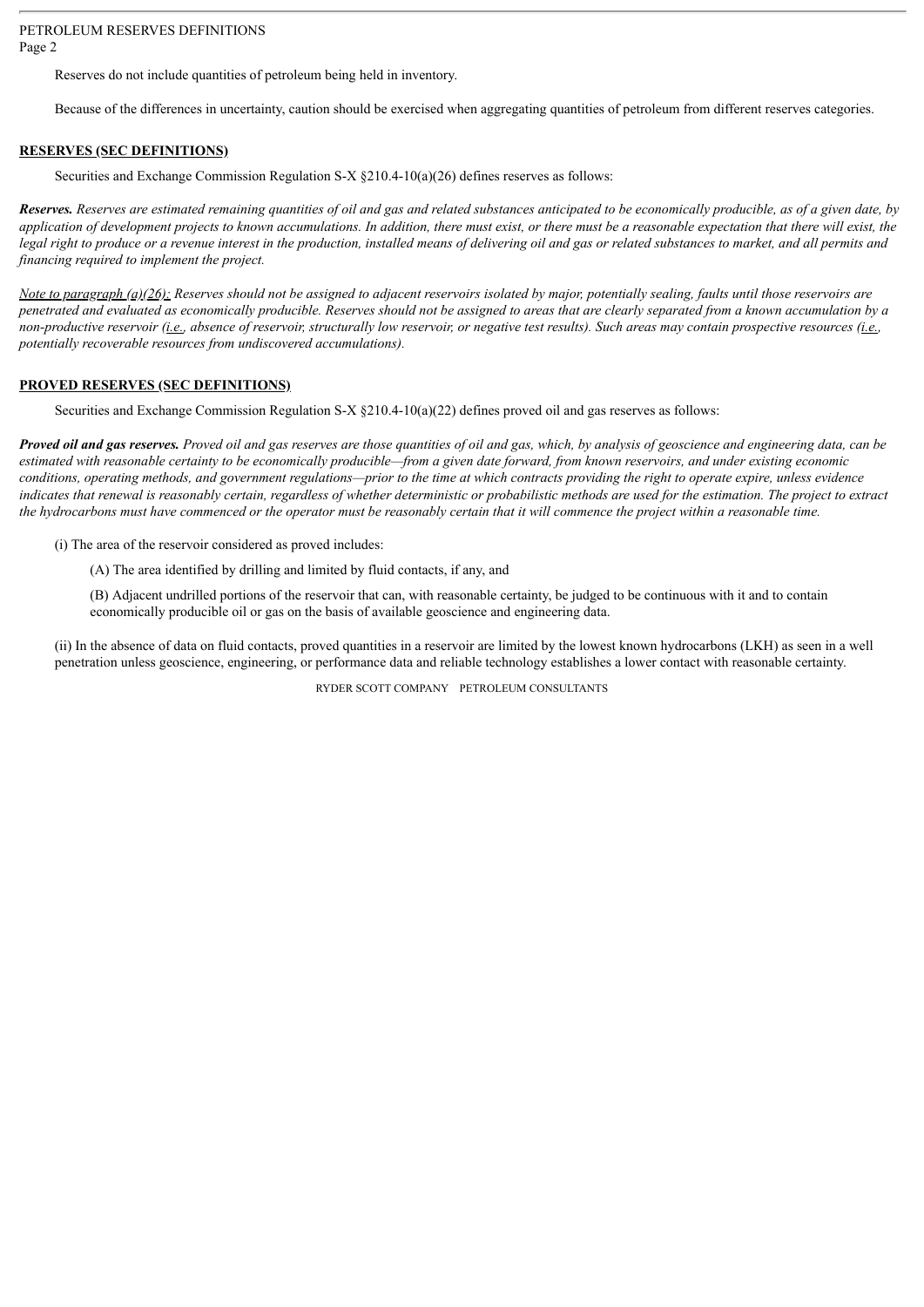## **PROVED RESERVES (SEC DEFINITIONS) CONTINUED**

(iii) Where direct observation from well penetrations has defined a highest known oil (HKO) elevation and the potential exists for an associated gas cap, proved oil reserves may be assigned in the structurally higher portions of the reservoir only if geoscience, engineering, or performance data and *reliable technology establish the higher contact with reasonable certainty.*

(iv) Reserves which can be produced economically through application of improved recovery techniques (including, but not limited to, fluid injection) *are included in the proved classification when:*

(A) Successful testing by a pilot project in an area of the reservoir with properties no more favorable than in the reservoir as a whole, the operation of an installed program in the reservoir or an analogous reservoir, or other evidence using reliable technology establishes the *reasonable certainty of the engineering analysis on which the project or program was based; and*

(B) The project has been approved for development by all necessary parties and entities, including governmental entities.

 $(y)$  Existing economic conditions include prices and costs at which economic producibility from a reservoir is to be determined. The price shall be the average price during the 12-month period prior to the ending date of the period covered by the report, determined as an unweighted arithmetic average of the first-day-of-the-month price for each month within such period, unless prices are defined by contractual arrangements, excluding escalations *based upon future conditions.*

#### **PROBABLE RESERVES (SEC DEFINITIONS)**

Securities and Exchange Commission Regulation S-X  $\S210.4-10(a)(18)$  defines probable oil and gas reserves as follows:

**Probable reserves.** Probable reserves are those additional reserves that are less certain to be recovered than proved reserves but which, together with proved *reserves, are as likely as not to be recovered.*

(i) When deterministic methods are used, it is as likely as not that actual remaining quantities recovered will exceed the sum of estimated proved plus probable reserves. When probabilistic methods are used, there should be at least a 50% probability that the actual quantities recovered will equal or *exceed the proved plus probable reserves estimates.*

(ii) Probable reserves may be assigned to areas of a reservoir adjacent to proved reserves where data control or interpretations of available data are less certain, even if the interpreted reservoir continuity of structure or productivity does not meet the reasonable certainty criterion. Probable reserves may be assigned to areas that are structurally higher than the proved area if these areas are in communication with the proved reservoir.

(iii) Probable reserves estimates also include potential incremental quantities associated with a greater percentage recovery of the hydrocarbons in *place than assumed for proved reserves.*

*(iv) See also guidelines in paragraphs (a)(17)(iv) and (a)(17)(vi) of this section.*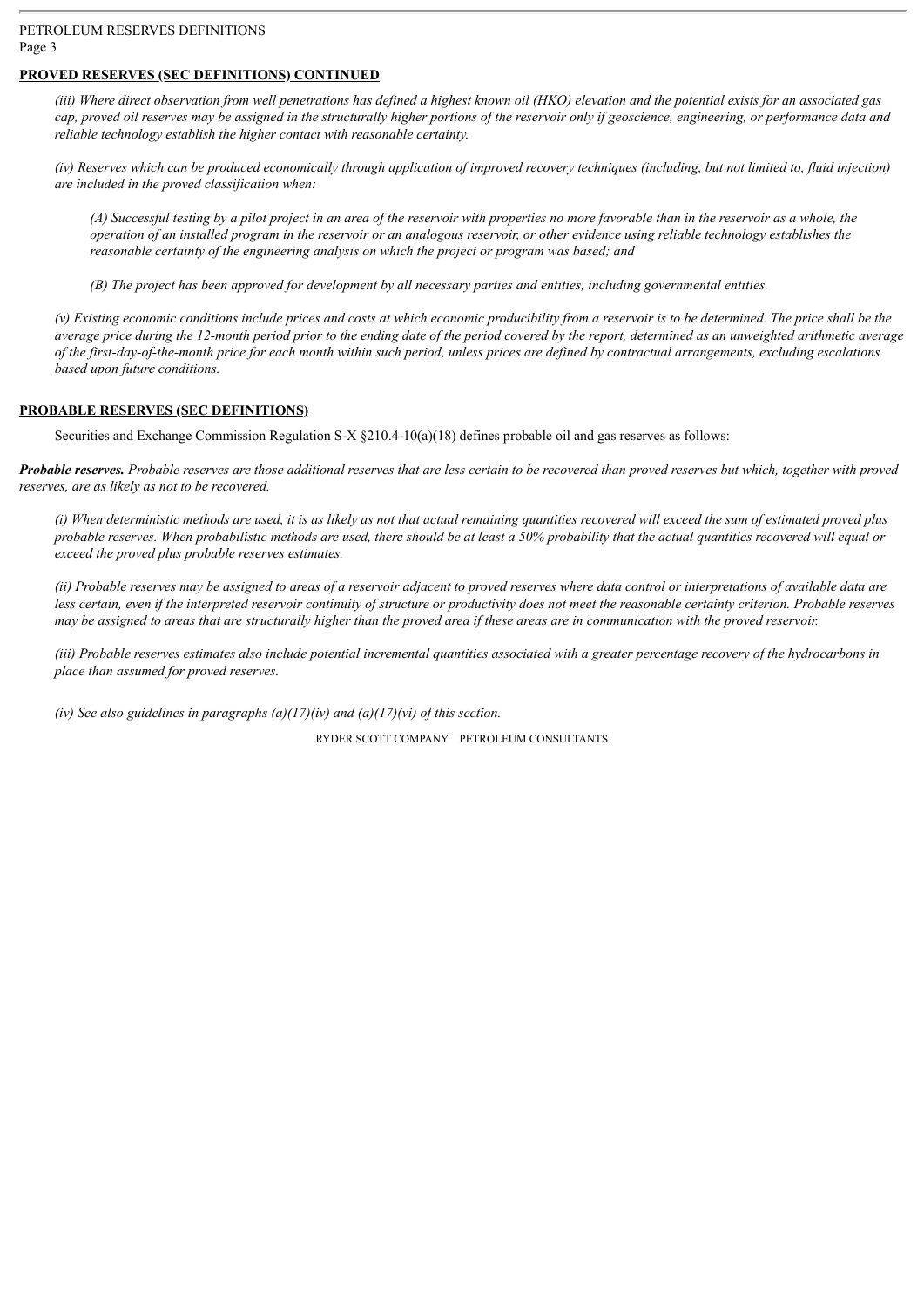## **POSSIBLE RESERVES (SEC DEFINITIONS)**

Securities and Exchange Commission Regulation S-X  $\frac{8210.4-10(a)}{17}$  defines possible oil and gas reserves as follows:

**Possible reserves.** Possible reserves are those additional reserves that are less certain to be recovered than probable reserves.

(i) When deterministic methods are used, the total quantities ultimately recovered from a project have a low probability of exceeding proved plus probable plus possible reserves. When probabilistic methods are used, there should be at least a 10% probability that the total quantities ultimately *recovered will equal or exceed the proved plus probable plus possible reserves estimates.*

(ii) Possible reserves may be assigned to areas of a reservoir adjacent to probable reserves where data control and interpretations of available data are progressively less certain. Frequently, this will be in areas where geoscience and engineering data are unable to define clearly the area and vertical *limits of commercial production from the reservoir by a defined project.*

(iii) Possible reserves also include incremental quantities associated with a greater percentage recovery of the hydrocarbons in place than the recovery *quantities assumed for probable reserves.*

(iv) The proved plus probable and proved plus probable plus possible reserves estimates must be based on reasonable alternative technical and commercial interpretations within the reservoir or subject project that are clearly documented, including comparisons to results in successful similar *projects.*

 $(y)$  Possible reserves may be assigned where geoscience and engineering data identify directly adjacent portions of a reservoir within the same accumulation that may be separated from proved areas by faults with displacement less than formation thickness or other geological discontinuities and that have not been penetrated by a wellbore, and the registrant believes that such adjacent portions are in communication with the known (proved) reservoir. Possible reserves may be assigned to areas that are structurally higher or lower than the proved area if these areas are in communication *with the proved reservoir.*

(vi) Pursuant to paragraph  $(a)(22)(iii)$  of this section, where direct observation has defined a highest known oil (HKO) elevation and the potential exists for an associated gas cap, proved oil reserves should be assigned in the structurally higher portions of the reservoir above the HKO only if the higher contact can be established with reasonable certainty through reliable technology. Portions of the reservoir that do not meet this reasonable certainty criterion may be assigned as probable and possible oil or gas based on reservoir fluid properties and pressure gradient interpretations.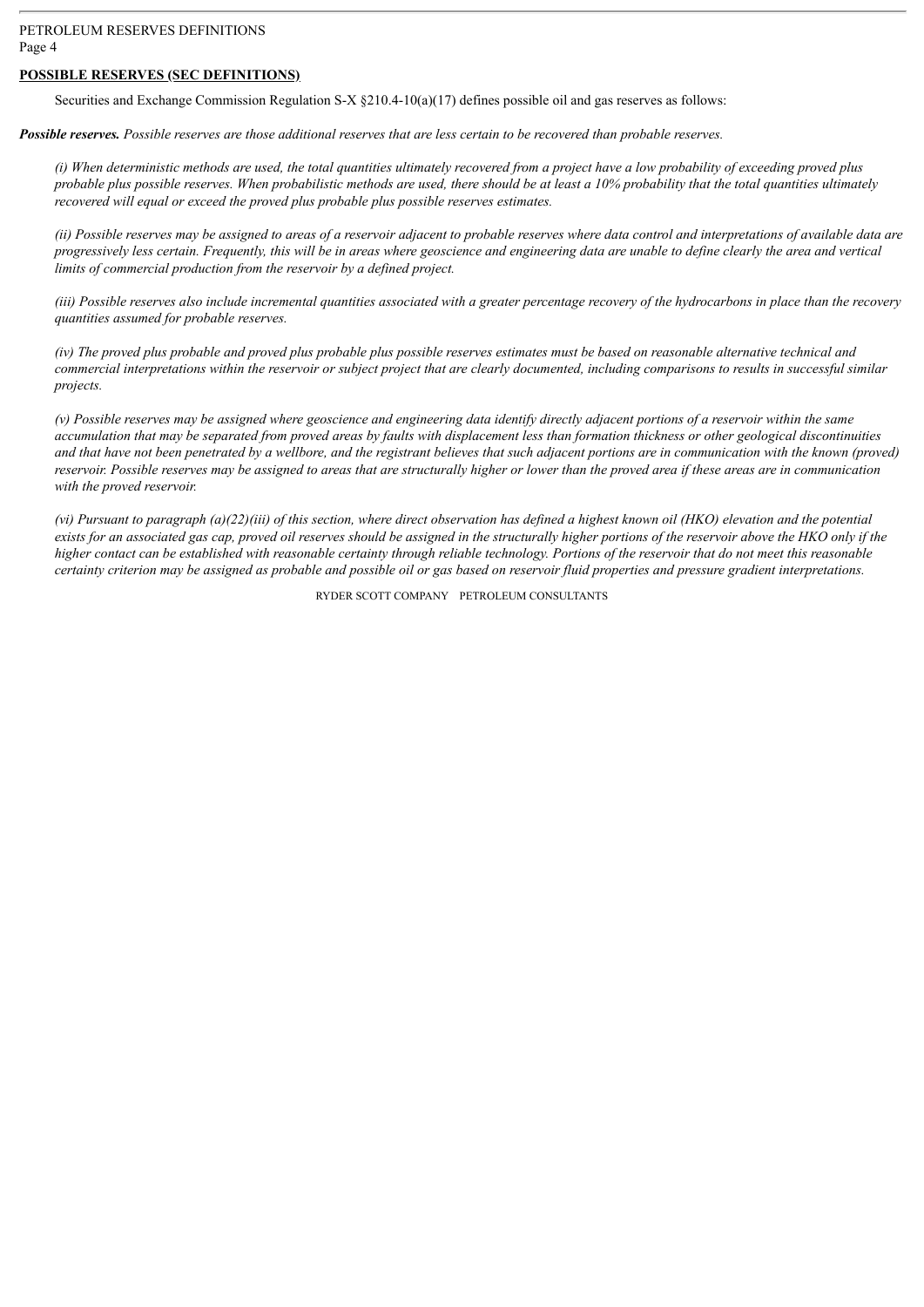#### **PETROLEUM RESERVES STATUS DEFINITIONS AND GUIDELINES**

#### **As Adapted From: RULE 4-10(a) of REGULATION S-X PART 210 UNITED STATES SECURITIES AND EXCHANGE COMMISSION (SEC)**

**and**

## **PETROLEUM RESOURCES MANAGEMENT SYSTEM (SPE-PRMS) Sponsored and Approved by: SOCIETY OF PETROLEUM ENGINEERS (SPE) WORLD PETROLEUM COUNCIL (WPC) AMERICAN ASSOCIATION OF PETROLEUM GEOLOGISTS (AAPG) SOCIETY OF PETROLEUM EVALUATION ENGINEERS (SPEE)**

Reserves status categories define the development and producing status of wells and reservoirs. Reference should be made to Title 17, Code of Federal Regulations, Regulation S-X Part 210, Rule 4-10(a) and the SPE-PRMS as the following reserves status definitions are based on excerpts from the original documents (direct passages excerpted from the aforementioned SEC and SPE-PRMS documents are denoted in italics herein).

## **DEVELOPED RESERVES (SEC DEFINITIONS)**

Securities and Exchange Commission Regulation S-X §210.4-10(a)(6) defines developed oil and gas reserves as follows:

*Developed oil and gas reserves are reserves of any category that can be expected to be recovered:*

(i) Through existing wells with existing equipment and operating methods or in which the cost of the required equipment is relatively minor *compared to the cost of a new well; and*

(ii) Through installed extraction equipment and infrastructure operational at the time of the reserves estimate if the extraction is by means not *involving a well.*

## **Developed Producing (SPE-PRMS Definitions)**

While not a requirement for disclosure under the SEC regulations, developed oil and gas reserves may be further sub-classified according to the guidance contained in the SPE-PRMS as Producing or Non-Producing.

#### *Developed Producing Reserves*

Developed Producing Reserves are expected to be recovered from completion intervals that are open and producing at the time of the estimate.

*Improved recovery reserves are considered producing only after the improved recovery project is in operation.*